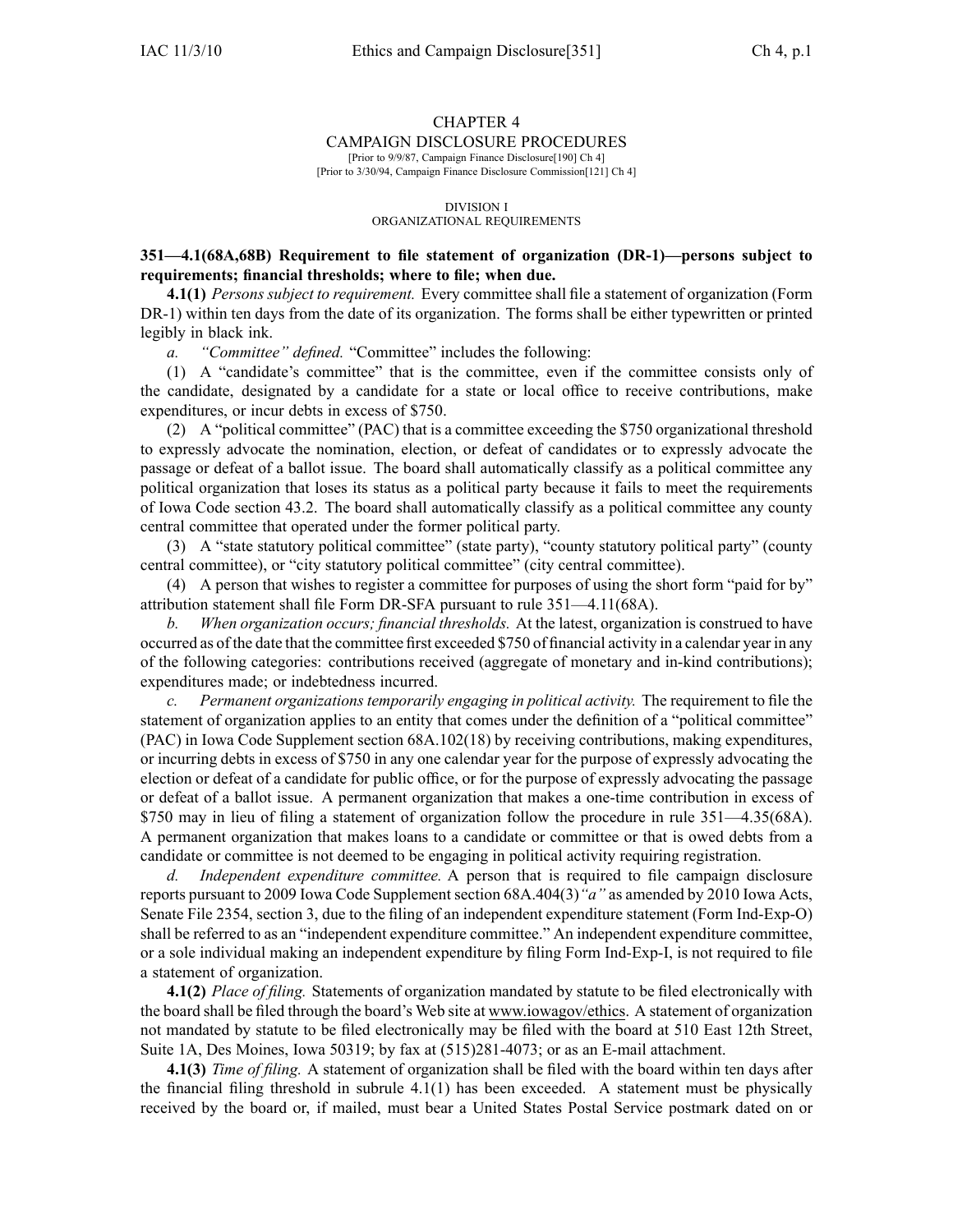before the repor<sup>t</sup> due date. Faxed or electronically filed statements must be submitted on or before 11:59 p.m. of the tenth day after the organization of the committee is required. A committee that is mandated by statute to electronically file <sup>a</sup> statement of organization shall file the statement with the board on or before 4:30 p.m. on the due date. If the tenth day falls on <sup>a</sup> Saturday, Sunday, or holiday on which the board office is closed, the filing deadline is extended to the next working day when the board office is open.

**4.1(4)** *Candidate defined.* For purposes of Iowa Code chapters 68A and 68B and the rules of the board, "candidate" means an individual who takes affirmative action to seek nomination or election to <sup>a</sup> state or local public office. For purposes of Iowa Code chapter 68A and any rules of the board on campaigning for public office, "candidate" includes any judge or judicial employee who is required by law to stand for retention. "Takes affirmative action" includes making <sup>a</sup> public announcement of intention to seek nomination or election, making any expenditure or accepting any contribution for nomination or election, distributing petitions for signatures for nomination, filing nomination papers or an affidavit of candidacy, or being nominated by any convention process set out by law.

**4.1(5)** *Ballot issue defined.* "Ballot issue" means <sup>a</sup> question that has been approved by <sup>a</sup> political subdivision or the general assembly to be placed before the voters or is otherwise required by law to be placed before the voters. "Ballot issue" does not include the nomination, election, or defeat of <sup>a</sup> candidate.

**4.1(6)** *Electronic format or electronic filing defined.* "Electronic format" or "electronic filing" means the board's electronic filing system for submitting <sup>a</sup> statement of organization via the board's Web site at www.iowa.gov/ethics.

This rule is intended to implement Iowa Code section 68A.201 and section 68A.401 as amended by 2009 Iowa Acts, Senate File 51, section 1.

[**ARC 7995B**, IAB 7/29/09, effective 9/2/09; **ARC 8290B**, IAB 11/18/09, effective 12/23/09; **ARC 8826B**, IAB 6/2/10, effective 5/17/10; **ARC 9031B**, IAB 8/25/10, effective 9/29/10]

#### **351—4.2(68A,68B) Information required: committee name.**

**4.2(1)** *Full name required.* The statement of organization shall include the full name of the committee. A committee using an abbreviation or acronym as par<sup>t</sup> of the committee name shall provide with the statement of organization <sup>a</sup> written explanation of the full word or words that are abbreviated or that form the acronym.

**4.2(2)** *Duplication of name prohibited.* The committee name shall not duplicate the name of another committee organized under Iowa Code chapter 68A. The board shall determine whether two committee names are in duplication in violation of Iowa Code section 68A.201(2)*"a."* A committee duplicating the name of another organized committee shall choose <sup>a</sup> new committee name upon notification from the board. A candidate who files an amended statement of organization to reflect <sup>a</sup> change in office sought shall not be required to change the name of the candidate's committee unless the committee's name duplicates the name of another organized committee. A committee shall not duplicate the name of <sup>a</sup> dissolved committee for <sup>a</sup> period of ten years after the dissolved committee is certified as being dissolved excep<sup>t</sup> when the candidate for both committees is the same individual.

**4.2(3)** *Candidate's surname required in committee name.* A candidate filing <sup>a</sup> statement of organization on or after July 1, 1995, shall include the candidate's surname within the committee name. This requirement also applies to <sup>a</sup> new candidate's committee organized by <sup>a</sup> candidate who has <sup>a</sup> preexisting candidate's committee but who organizes <sup>a</sup> new candidate's committee or files an amended statement of organization.

This rule is intended to implement Iowa Code Supplement section 68A.201. [**ARC 7646B**, IAB 3/25/09, effective 4/29/09]

#### **351—4.3(68A,68B) Information required: committee purpose; party affiliation.**

**4.3(1)** *Committee purpose.* An organized campaign committee shall identify the purpose of the committee on the statement of organization. The purpose shall be indicated in par<sup>t</sup> by designating the committee as one of the following types of committees: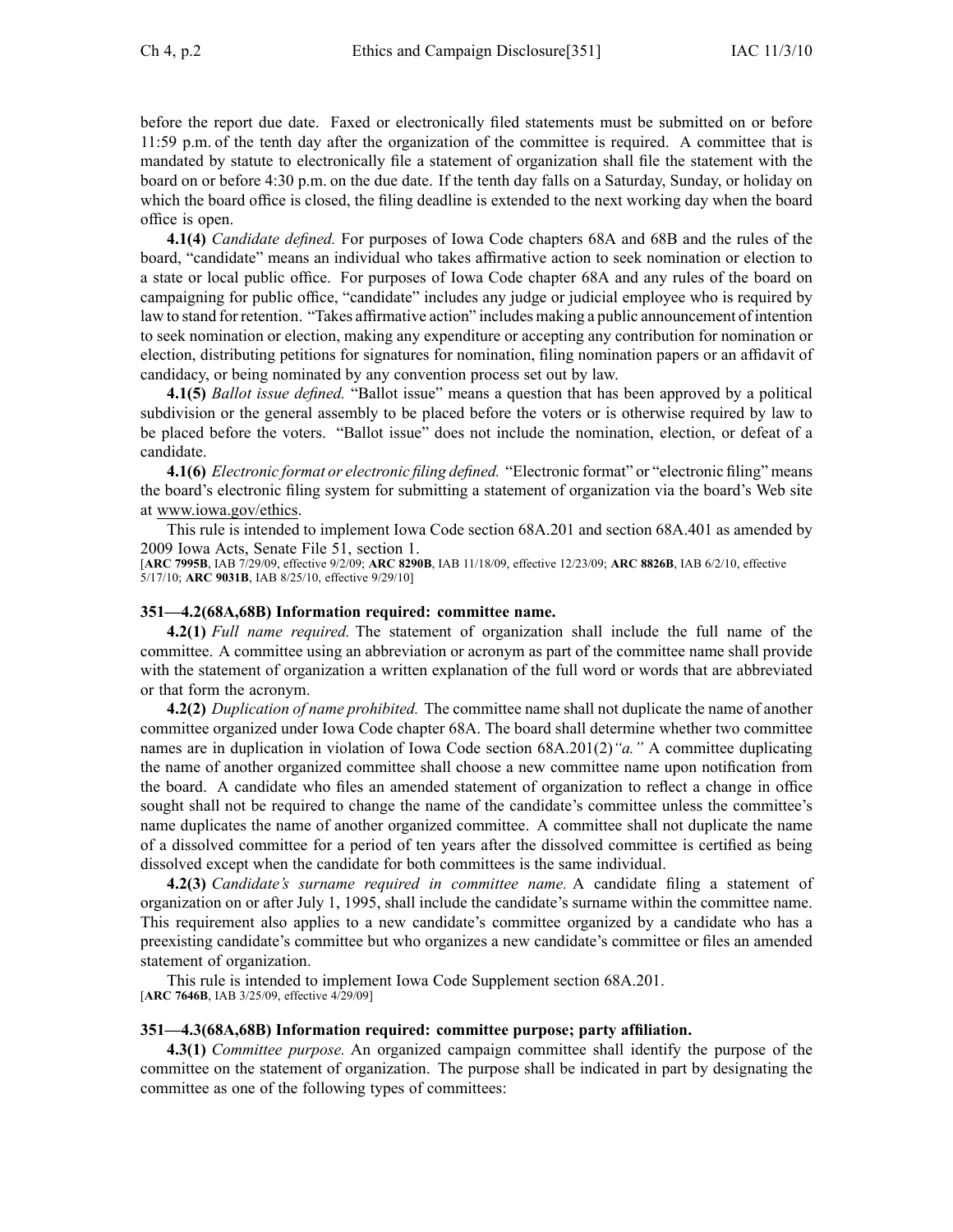Type 1 - A candidate's committee for <sup>a</sup> statewide or legislative candidate or <sup>a</sup> judge standing for retention. This type of committee is referred to as <sup>a</sup> state candidate's committee.

Type 2 - A political committee that expressly advocates for or against candidates at the state level. This type of committee is referred to as <sup>a</sup> statewide PAC.

Type 3 - A state statutory political committee. This type of committee is referred to as <sup>a</sup> state party.

Type 4 - A county statutory political committee. This type of committee is referred to as <sup>a</sup> county central committee.

Type 5 - A candidate's committee for <sup>a</sup> candidate seeking county office. This type of committee is referred to as <sup>a</sup> county candidate's committee.

Type 6 - A candidate's committee for <sup>a</sup> candidate seeking city office. This type of committee is referred to as <sup>a</sup> city candidate's committee.

Type 7 - A candidate's committee for <sup>a</sup> candidate seeking school board or other political subdivision office excep<sup>t</sup> for <sup>a</sup> county or city office. This type of committee is referred to as <sup>a</sup> school board or other political subdivision candidate's committee.

Type 8 - A political committee that expressly advocates for or against candidates for county office. This type of committee is referred to as <sup>a</sup> county PAC.

Type 9 - A political committee that expressly advocates for or against candidates for city office. This type of committee is referred to as <sup>a</sup> city PAC.

Type 10 - A political committee that expressly advocates for or against candidates for school board or other political subdivision excep<sup>t</sup> for county or city candidates. This type of committee is referred to as <sup>a</sup> school board or other political subdivision PAC.

Type 11 - A political committee that expressly advocates for the passage or defeat of <sup>a</sup> ballot issue, franchise election, or referendum conducted for <sup>a</sup> county, city, school, or other political subdivision ballot question. This type of committee is referred to as <sup>a</sup> ballot issue committee. This type of committee also includes <sup>a</sup> political committee that expressly advocates for or against <sup>a</sup> statewide ballot issue (constitutional amendment) or <sup>a</sup> political committee that expressly advocates for or against ballot issue questions in multiple cities or counties.

**4.3(2)** *Party affiliation.* A candidate's committee is deemed to be established to expressly advocate the election of <sup>a</sup> candidate for public office. Each candidate's committee shall designate the political affiliation of the candidate. Any other committee shall designate that it is either established to expressly advocate the election or defeat of candidates or the passage or defeat of <sup>a</sup> ballot issue.

This rule is intended to implement Iowa Code Supplement section 68A.201.

[**ARC 8289B**, IAB 11/18/09, effective 12/23/09]

#### **351—4.4(68A,68B) Information required: officers; committee information; signatures.**

**4.4(1)** *Committee officers.* The committee shall disclose on the statement of organization the name, mailing address, telephone number, and office of each committee officer whom the committee isrequired by statute to appoint. Each candidate's committee shall appoint <sup>a</sup> treasurer who shall be an Iowa resident and at least 18 years of age. Every other committee shall appoint <sup>a</sup> separate treasurer and chairperson, each of whom shall be at least 18 years of age. The committee may appoint other officers not required by statute without restriction on residency or age, and the committee is not required to disclose these officers. Except for <sup>a</sup> candidate's committee, every committee shall either have an Iowa resident as treasurer or shall maintain all of the committee's funds in bank accounts in <sup>a</sup> financial institution in Iowa.

**4.4(2)** *Committee address and telephone number.* The address and telephone number of the candidate as indicated on the statement of organization shall be the official address and telephone number to be used for communication from the board to the candidate's committee. The address and telephone number of the committee chairperson as indicated on the statement of organization shall be the official address and telephone number to be used for communication from the board to every other committee excep<sup>t</sup> for <sup>a</sup> candidate's committee. If an electronic mail address has been provided on the statement of organization, communication from the board to <sup>a</sup> committee shall be sent by electronic mail.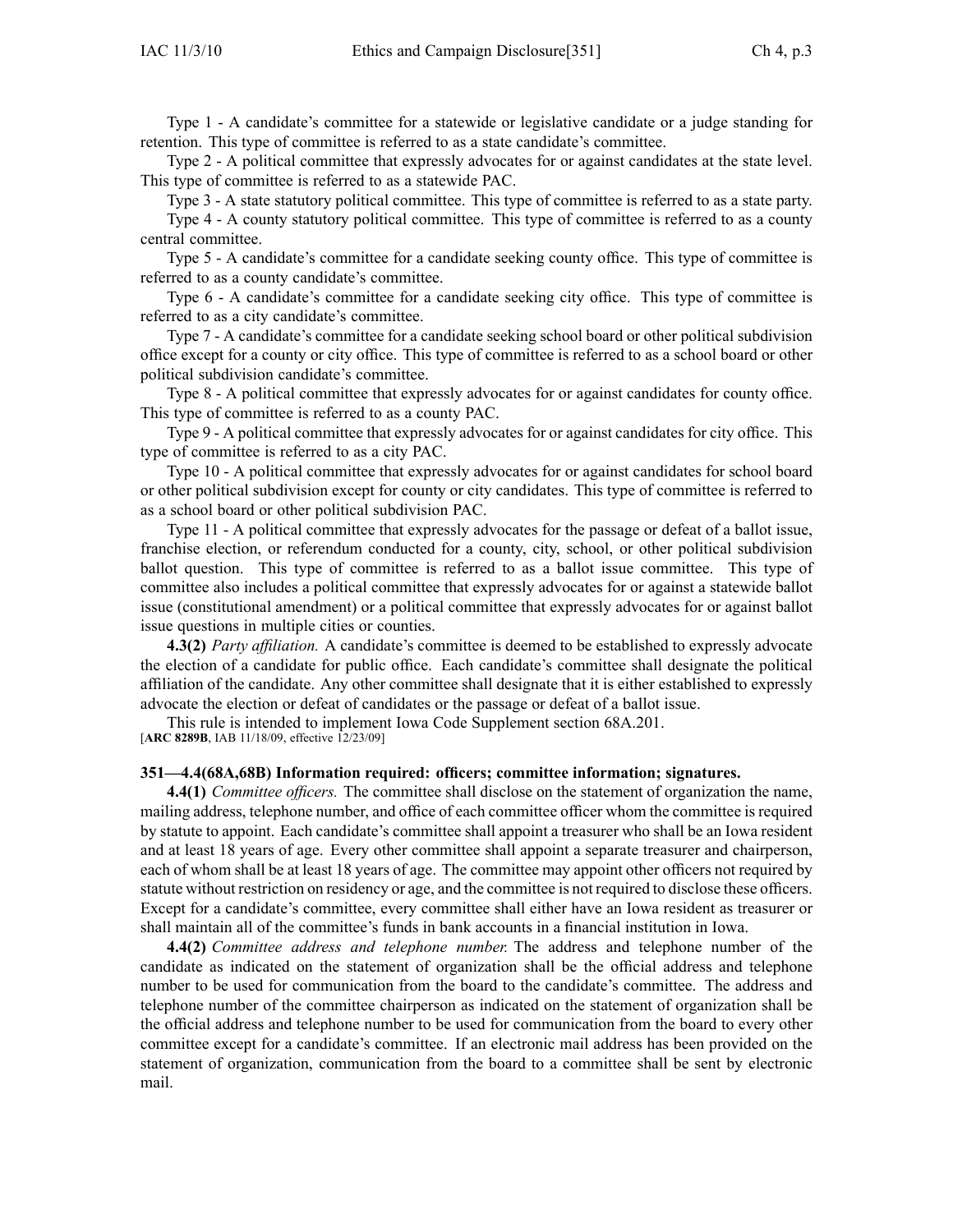**4.4(3)** *Signatures.* The candidate and treasurer shall sign the statement of organization filed by <sup>a</sup> candidate's committee. The chairperson and treasurer shall sign <sup>a</sup> statement of organization filed by any other type of committee. A statement of organization filed electronically using the board's Web site is deemed signed when filed.

This rule is intended to implement Iowa Code Supplement section 68A.201.

## **351—4.5(68A,68B) Segregation and timely deposit of funds; information required: identification of financial institution, account name; notice to treasurer.**

**4.5(1)** *Segregation and deposit of funds.* All committee funds shall be maintained in <sup>a</sup> financial institution and shall be segregated from any other funds held by <sup>a</sup> candidate, officer, member, or associate of the committee. The committee treasurer shall deposit all contributions within seven days of receipt by the treasurer in an account maintained by the committee.

**4.5(2)** *Exception from segregation of committee funds.* A candidate's committee that receives contributions only from the candidate is not required to maintain <sup>a</sup> separate account. A permanen<sup>t</sup> organization temporarily engaging in activity that qualifies it as <sup>a</sup> political committee that uses existing general operating funds and does not solicit or receive funds from other sources for campaign purposes is not required to maintain <sup>a</sup> separate account.

**4.5(3)** *Identification of financial institution and account.* The committee shall disclose on the committee's statement of organization the name and mailing address of all financial institutions in which committee funds are maintained. The committee shall also disclose the name and type of all accounts in which committee funds are maintained, and the name of any such account shall be the same as the committee name on the statement of organization.

**4.5(4)** *Notice to treasurer.* Any person who receives contributions for <sup>a</sup> committee shall render the contributions to the treasurer within 15 days of receipt and provide the committee treasurer with the reporting information required by Iowa Code Supplement section 68A.203(2).

This rule is intended to implement Iowa Code Supplement sections 68A.201 and 68A.203.

### **351—4.6(68A,68B) Amendments to statement of organization; requirement for new statement of organization for new office sought.**

**4.6(1)** *Amendment within 30 days.* If there is <sup>a</sup> change in any of the information disclosed on <sup>a</sup> statement of organization, the committee shall file with the board an amended statement within 30 days of the change. An amended statement shall be filed with the board in <sup>a</sup> format as required by 2009 Iowa Code Supplement section 68A.401 as amended by 2010 Iowa Acts, Senate File 2128, section 3, and board rule 351—4.1(68A,68B).

**4.6(2)** *New office sought.* A candidate who filed <sup>a</sup> statement of organization for one office but eventually seeks another office may file an amended statement of organization to reflect the change in office sought in lieu of dissolving the old committee and organizing <sup>a</sup> new committee. A candidate filing an amended statement of organization for <sup>a</sup> new office shall continue to file the required campaign reports regardless of whether the \$750 financial filing threshold for the new office has been exceeded. A candidate who has filed <sup>a</sup> statement of organization for one office and who then exceeds the financial activity threshold as set forth in Iowa Code section 68A.102(5) for <sup>a</sup> new office shall, within ten days of exceeding the threshold, file either an amended statement of organization disclosing information for the new office sought or organize and register <sup>a</sup> new committee.

This rule is intended to implement Iowa Code Supplement section 68A.201. [**ARC 8787B**, IAB 6/2/10, effective 7/7/10]

#### DIVISION II REPORTING AND FINANCIAL TRANSACTION REQUIREMENTS

### **351—4.7(68A,68B) Disclosure reporting required; information on initial report; minimum filing if no activity.**

**4.7(1)** *Disclosure reporting required.* Every committee that has filed <sup>a</sup> statement of organization under Iowa Code section 68A.201 and rule 351—4.1(68A,68B), has exceeded the financial activity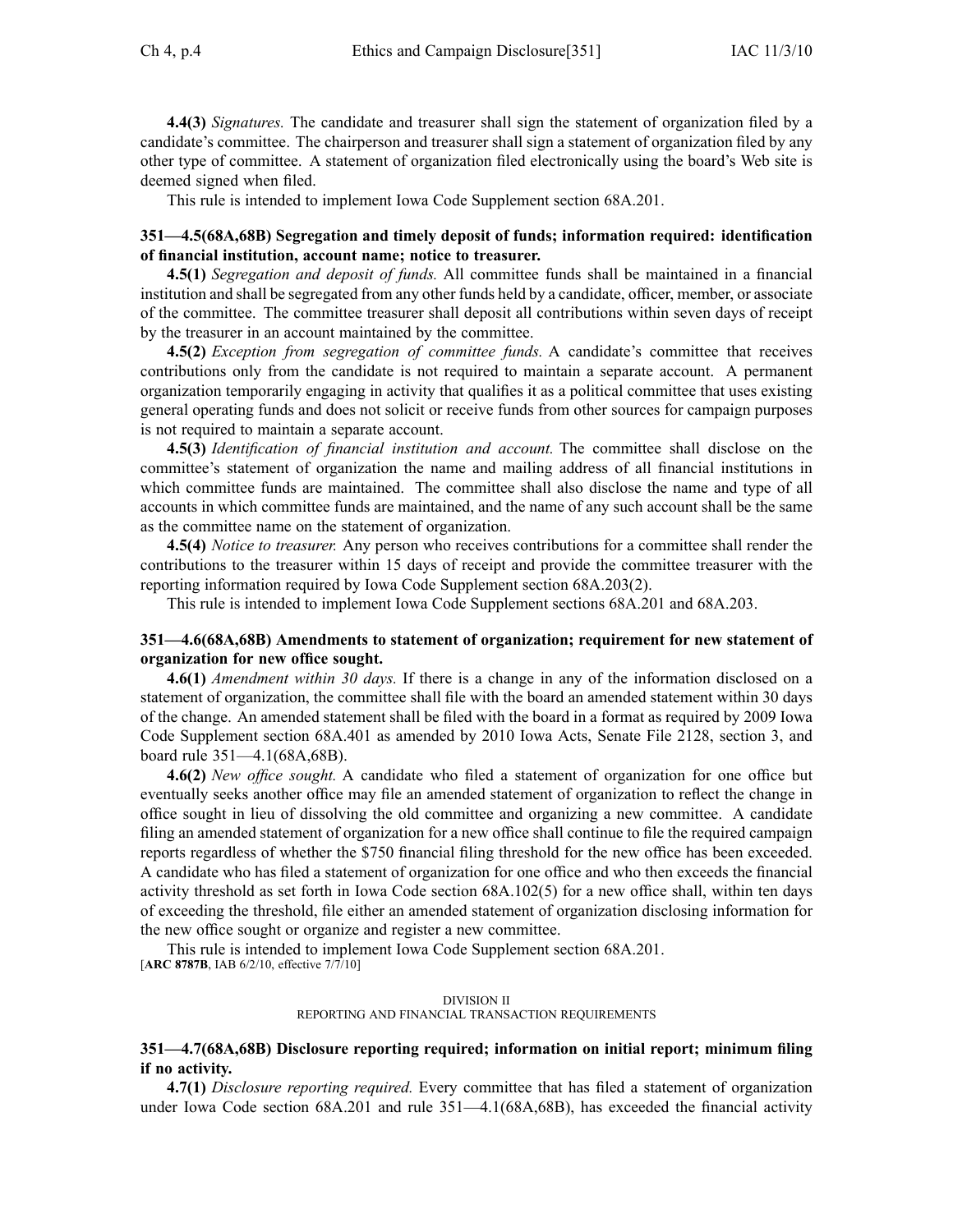threshold set out in Iowa Code section 68A.102(5) or (18) prior to the cutoff date for reporting campaign transactions, or has made an independent expenditure shall file <sup>a</sup> campaign disclosure repor<sup>t</sup> pursuan<sup>t</sup> to Iowa Code section 68A.402. Form Ind-Exp-O shall serve as <sup>a</sup> campaign disclosure repor<sup>t</sup> for an independent expenditure committee. Form Ind-Exp-I shall serve as <sup>a</sup> campaign disclosure repor<sup>t</sup> for <sup>a</sup> sole individual making an independent expenditure.

**4.7(2)** *Information on initial report.* The first disclosure repor<sup>t</sup> filed by <sup>a</sup> committee shall include the relevant financial information covering the period from the beginning of the committee's financial activity through the end of the current reporting period.

**4.7(3)** *Funds available from prior committee.* If funds are available to <sup>a</sup> candidate's committee from <sup>a</sup> prior candidacy of that candidate, or to <sup>a</sup> ballot issue committee from <sup>a</sup> prior effort on <sup>a</sup> ballot issue, and the prior candidacy or effort had not exceeded the financial reporting threshold, the carryover balance shall be disclosed by the new committee. The disclosure shall be made on Schedule A - Contributions and shall include the amount of the carryover, the date of the prior election, and the name and address of any source that made contributions to the candidacy or ballot effort that totaled more than \$750 during the preceding three calendar years.

**4.7(4)** *Funds available from preballot issue activity.* Funds that are raised for an activity that is not included in the definition of <sup>a</sup> ballot issue in Iowa Code Supplementsection 68A.102(1) and that are made available to <sup>a</sup> subsequent ballot issue committee shall be disclosed by the committee. The disclosure shall be made on Schedule A - Contributions and shall include the amount of the carryover balance, the date of the preballot issue activity, and the name and address of any source that made contributions to the activity that totaled more than \$750 during the previous three calendar years.

**4.7(5)** *No financial activity during reporting period.* A committee that did not have any financial activity during the relevant reporting period for which <sup>a</sup> disclosure repor<sup>t</sup> is due shall be required to file only Form DR-2. However, if the committee had previously disclosed debts or loans, those obligations shall again be disclosed on either Schedule D - Incurred Indebtedness or Schedule F - Loans Received and Repaid, as appropriate, and the schedule or schedules shall be included with Form DR-2. A candidate's committee that has reportable campaign property under Iowa Code Supplement section 68A.304 shall disclose the property on Schedule H - Campaign Property and the schedule shall be included with Form DR-2.

This rule is intended to implement Iowa Code Supplement section 68A.402. [**ARC 8826B**, IAB 6/2/10, effective 5/17/10]

#### **351—4.8(68A,68B) Disclosure reporting required—where reports filed.**

**4.8(1)** *Place of filing.* Disclosure reports mandated by statute to be filed electronically with the board shall be filed through the board's Web site at www.iowagov/ethics. A disclosure repor<sup>t</sup> not mandated by statute to be filed electronically may be filed with the board at 510 East 12th Street, Suite 1A, Des Moines, Iowa 50319; by fax at (515)281-4073; or as an E-mail attachment.

**4.8(2)** *Reports made available.* The board shall pos<sup>t</sup> on its Web site at www.iowa.gov/ethics all statements and reports filed under Iowa Code chapter 68A.

**4.8(3)** *Records retention.* The board shall maintain and retain all statements and reports filed under Iowa Code chapter 68A under the applicable provisions of Iowa Code chapter 305.

**4.8(4)** *Electronic format or electronic filing defined.* "Electronic format" or "electronic filing" means the board's electronic filing system for submitting campaign disclosure reports via the board's Web site at www.iowa.gov/ethics.

This rule is intended to implement Iowa Code section 68A.401 as amended by 2009 Iowa Acts, Senate File 51, section 1, and section 68A.402 as amended by 2009 Iowa Acts, Senate File 49, section 4. [**ARC 7995B**, IAB 7/29/09, effective 9/2/09; **ARC 9031B**, IAB 8/25/10, effective 9/29/10]

## **351—4.9(68A) Campaign disclosure report due dates.**

**4.9(1)** *Statewide office, general assembly, judge standing for retention.* A candidate's committee of <sup>a</sup> candidate for statewide office or the general assembly or <sup>a</sup> judge standing for retention shall file campaign disclosure reports as follows: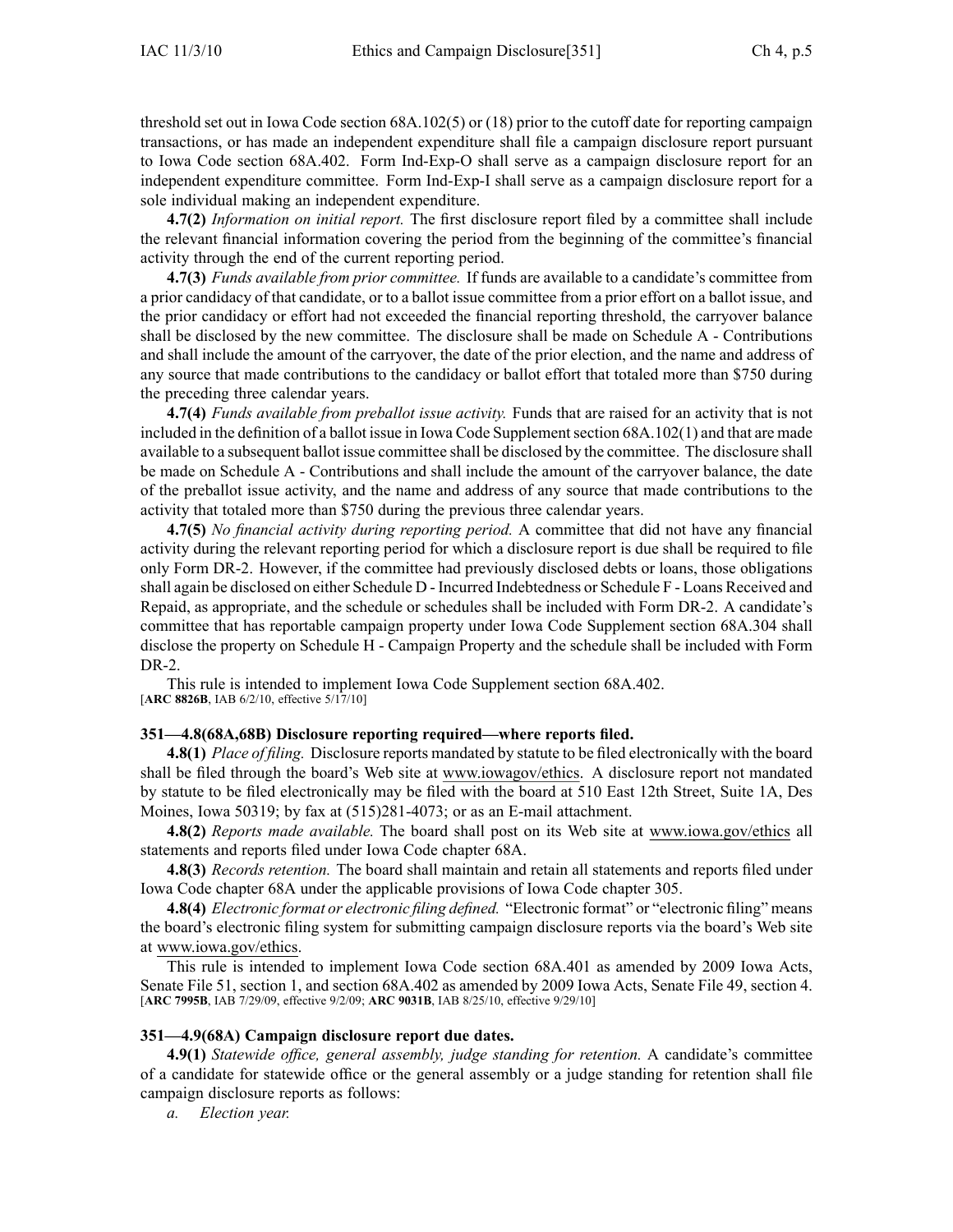| Report due                      | Covering period                                                                             |
|---------------------------------|---------------------------------------------------------------------------------------------|
| May 19                          | January 1 through May 14                                                                    |
| July 19                         | May 15 or Wednesday preceding primary election* through July 14                             |
| October 19                      | July 15 through October 14                                                                  |
| January 19 (next calendar year) | October 15 or Wednesday preceding general election* through December 31<br>of election year |

## *b. Supplementary report.*

| Report due                                                | Covering period                                                                                                                                                                                                                                                                                           |  |
|-----------------------------------------------------------|-----------------------------------------------------------------------------------------------------------------------------------------------------------------------------------------------------------------------------------------------------------------------------------------------------------|--|
| Friday preceding primary election*                        | May 15 through Tuesday preceding primary election*                                                                                                                                                                                                                                                        |  |
| Friday preceding general election*                        | October 15 through Tuesday preceding general election*                                                                                                                                                                                                                                                    |  |
| $*$ If supplementary report required. See subrule 4.9(2). |                                                                                                                                                                                                                                                                                                           |  |
| <i>Nonelection year.</i><br>$\mathcal{C}$ .               |                                                                                                                                                                                                                                                                                                           |  |
| Report due                                                | Covering period                                                                                                                                                                                                                                                                                           |  |
| January 19 (next calendar year)                           | January 1 through December 31 of nonelection year                                                                                                                                                                                                                                                         |  |
| $d_{\cdot}$<br>Special election.                          |                                                                                                                                                                                                                                                                                                           |  |
| Report due                                                | Covering period                                                                                                                                                                                                                                                                                           |  |
| Five days preceding the election*                         | Date of initial activity through tenth day prior to the special election                                                                                                                                                                                                                                  |  |
| $+$ $ +$                                                  | $\frac{1}{2}$ , $\frac{1}{2}$ , $\frac{1}{2}$ , $\frac{1}{2}$ , $\frac{1}{2}$ , $\frac{1}{2}$ , $\frac{1}{2}$ , $\frac{1}{2}$ , $\frac{1}{2}$ , $\frac{1}{2}$ , $\frac{1}{2}$ , $\frac{1}{2}$ , $\frac{1}{2}$ , $\frac{1}{2}$ , $\frac{1}{2}$ , $\frac{1}{2}$ , $\frac{1}{2}$ , $\frac{1}{2}$ , $\frac{1$ |  |

\*This repor<sup>t</sup> is in addition to the election year reports required under paragraph 4.9(1)*"a."*

**4.9(2)** *Statewide office or general assembly—supplementary reports.* In addition to reports required under subrule 4.9(1), <sup>a</sup> supplementary repor<sup>t</sup> is required if contributions received during the period beginning on the date of initial financial activity, or the day after the period covered by the last report, as applicable, through the Tuesday preceding the primary or general election equal or exceed the following thresholds:

| Office sought          | Contribution threshold |
|------------------------|------------------------|
| Governor               | $$10,000$ or more      |
| Other statewide office | \$5,000 or more        |
| General assembly       | $$1,000$ or more       |

**4.9(3)** *County candidate.* A candidate's committee of <sup>a</sup> candidate for county office shall file campaign disclosure reports as follows:

*a. Election year.*

| Report due                      | Covering period                                 |
|---------------------------------|-------------------------------------------------|
| May 19                          | January 1 through May 14                        |
| July 19                         | May 15 through July 14                          |
| October 19                      | July 15 through October 14                      |
| January 19 (next calendar year) | October 15 through December 31 of election year |
|                                 |                                                 |

*b. Nonelection year.*

Report due Covering period January 19 (next calendar year) January 1 through December 31 of nonelection year

*c. Special election.*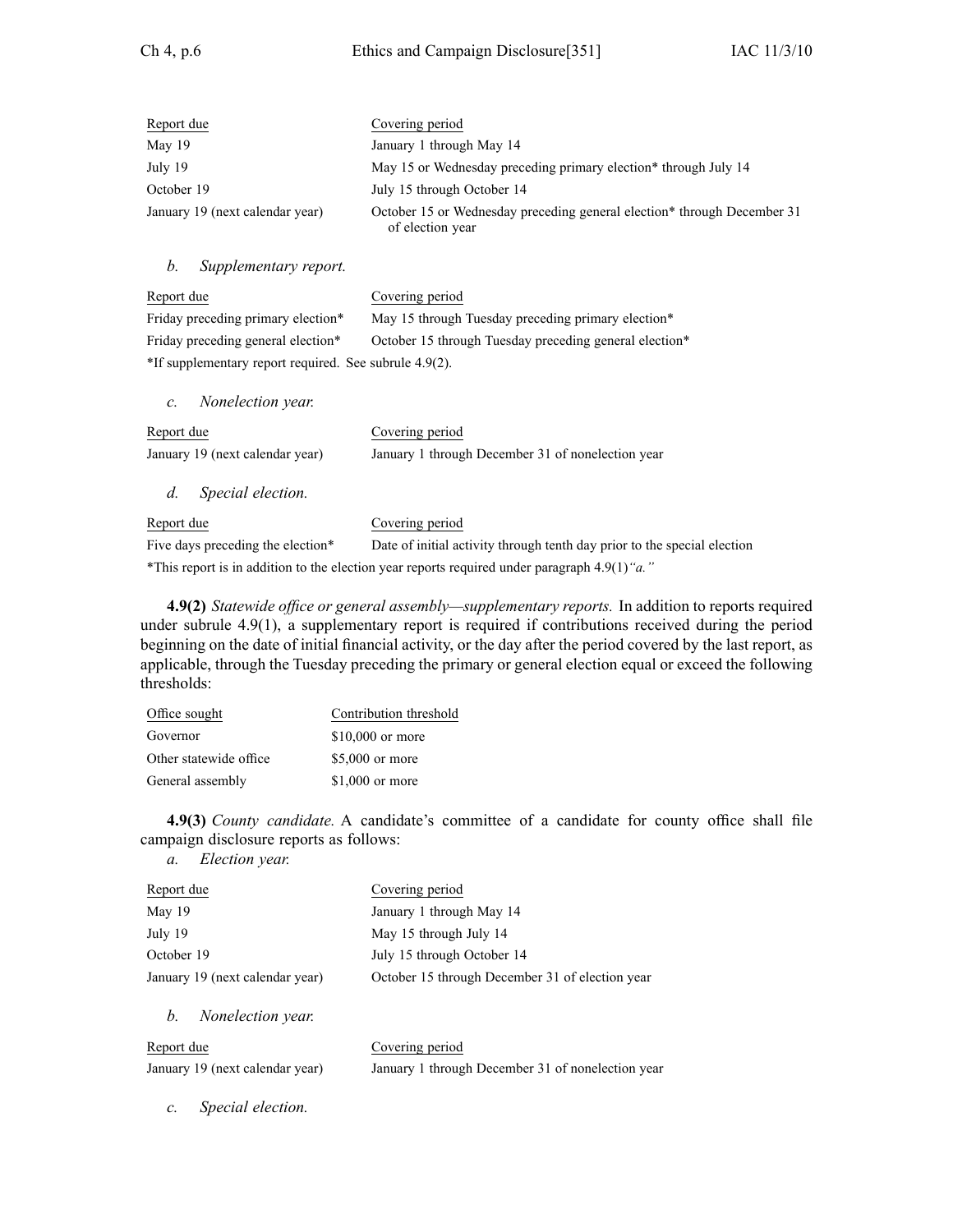## Report due Covering period

Five days preceding the election\* Date of initial activity through tenth day prior to the special election \*This repor<sup>t</sup> is in addition to the election year reports required under paragraph 4.9(3)*"a."*

**4.9(4)** *City candidate.* A candidate's committee of <sup>a</sup> candidate for city office shall file campaign disclosure reports as follows:

*a. Election year.*

| Report due                           | Covering period                                                                                 |
|--------------------------------------|-------------------------------------------------------------------------------------------------|
| Five days before primary election    | Date of initial activity through ten days before primary election                               |
| Five days before general election    | Nine days before primary election through ten days before general election                      |
| Five days before runoff election*    | Nine days before the general election through ten days before the runoff election               |
| January 19 (next calendar year)      | Cutoff date from previously filed report through December 31                                    |
| *If a runoff election is held.       |                                                                                                 |
| Nonelection year.<br>$h_{\cdot}$     |                                                                                                 |
| Report due                           | Covering period                                                                                 |
| January 19 (next calendar year)      | January 1 through December 31 of nonelection year                                               |
| Special election.<br>$\mathcal{C}$ . |                                                                                                 |
| Report due                           | Covering period                                                                                 |
| Five days preceding the election*    | Date of initial activity through tenth day prior to the special election                        |
|                                      | *This report is in addition to the election year reports required under paragraph $4.9(4)$ "a." |
|                                      |                                                                                                 |

**4.9(5)** *School board or other politicalsubdivision.* A candidate's committee of <sup>a</sup> candidate forschool board or other political subdivision office, excep<sup>t</sup> for county office or city office, shall file campaign disclosure reports as follows:

*a. Election year.*

| Report due                        | Covering period                                                                                                                                                                                                                 |
|-----------------------------------|---------------------------------------------------------------------------------------------------------------------------------------------------------------------------------------------------------------------------------|
| Five days before election         | Date of initial activity through ten days before election                                                                                                                                                                       |
| January 19 (next calendar year)   | Nine days before election through December 31                                                                                                                                                                                   |
| Nonelection year.<br>b.           |                                                                                                                                                                                                                                 |
| Report due                        | Covering period                                                                                                                                                                                                                 |
| January 19 (next calendar year)   | January 1 through December 31 of nonelection year                                                                                                                                                                               |
| Special election.<br>$c$ .        |                                                                                                                                                                                                                                 |
| Report due                        | Covering period                                                                                                                                                                                                                 |
| Five days preceding the election* | Date of initial activity through tenth day prior to the special election                                                                                                                                                        |
| $+T$                              | $\ell$ , and the state of the state of the state of the state of the state of the state of the state of the state of the state of the state of the state of the state of the state of the state of the state of the state of th |

\*This repor<sup>t</sup> is in addition to the election year reports required under paragraph 4.9(5)*"a."*

**4.9(6)** *State statutory political committee (state political party).* A committee defined in Iowa Code Supplement section 68A.102(22)as <sup>a</sup> state statutory political committee shall file campaign disclosure reports as follows: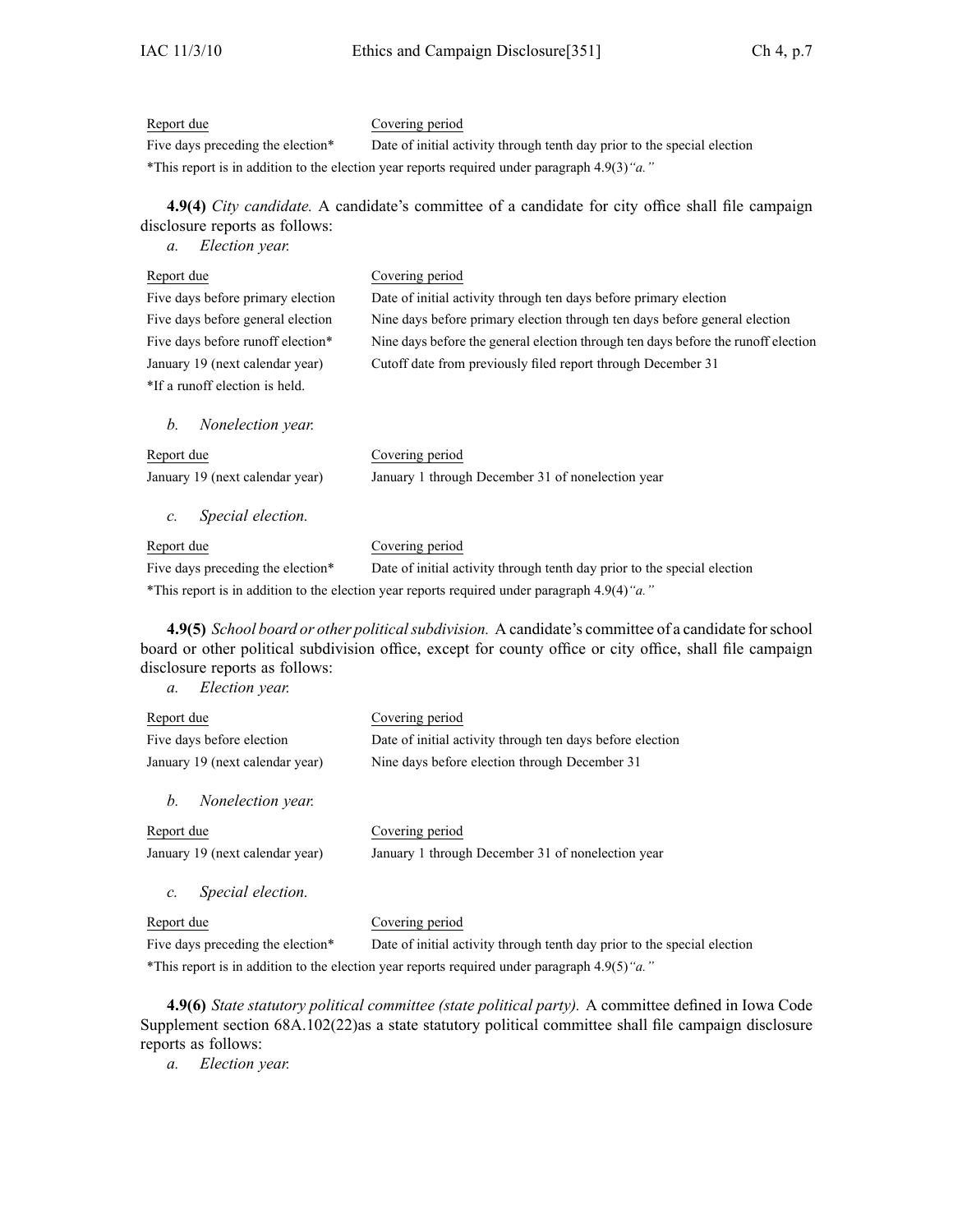| Report due                      | Covering period                                 |
|---------------------------------|-------------------------------------------------|
| May 19                          | January 1 through May 14                        |
| July 19                         | May 15 through July 14                          |
| October 19                      | July 15 through October 14                      |
| January 19 (next calendar year) | October 15 through December 31 of election year |
| Nonelection year.<br>b.         |                                                 |

| Report due                      | Covering period                                   |
|---------------------------------|---------------------------------------------------|
| January 19 (next calendar year) | January 1 through December 31 of nonelection year |

**4.9(7)** *County statutory political committee (county central committee).* A committee defined as <sup>a</sup> county statutory political committee in Iowa Code Supplement section 68A.102(12) shall file campaign disclosure reports as follows:

*a. Election year.*

| Report due                      | Covering period                                 |
|---------------------------------|-------------------------------------------------|
| May 19                          | January 1 through May 14                        |
| July 19                         | May 15 through July 14                          |
| October 19                      | July 15 through October 14                      |
| January 19 (next calendar year) | October 15 through December 31 of election year |
| Nonelection year.<br>b.         |                                                 |

| Report due                      | Covering period                                   |
|---------------------------------|---------------------------------------------------|
| January 19 (next calendar year) | January 1 through December 31 of nonelection year |

**4.9(8)** *State political committee (state PAC).* A political committee expressly advocating the nomination, election, or defeat of candidates for statewide office or the general assembly or <sup>a</sup> judge standing for retention shall file campaign disclosure reports as follows:

*a. Election year.*

| Covering period                                 |
|-------------------------------------------------|
| January 1 through May 14                        |
| May 15 through July 14                          |
| July 15 through October 14                      |
| October 15 through December 31 of election year |
|                                                 |
|                                                 |

| Report due                      | Covering period            |
|---------------------------------|----------------------------|
| July 19                         | January 1 through June 30  |
| January 19 (next calendar year) | July 1 through December 31 |

**4.9(9)** *County political committee (county PAC).* A political committee expressly advocating the nomination, election, or defeat of candidates for county office shall file campaign disclosure reports as follows: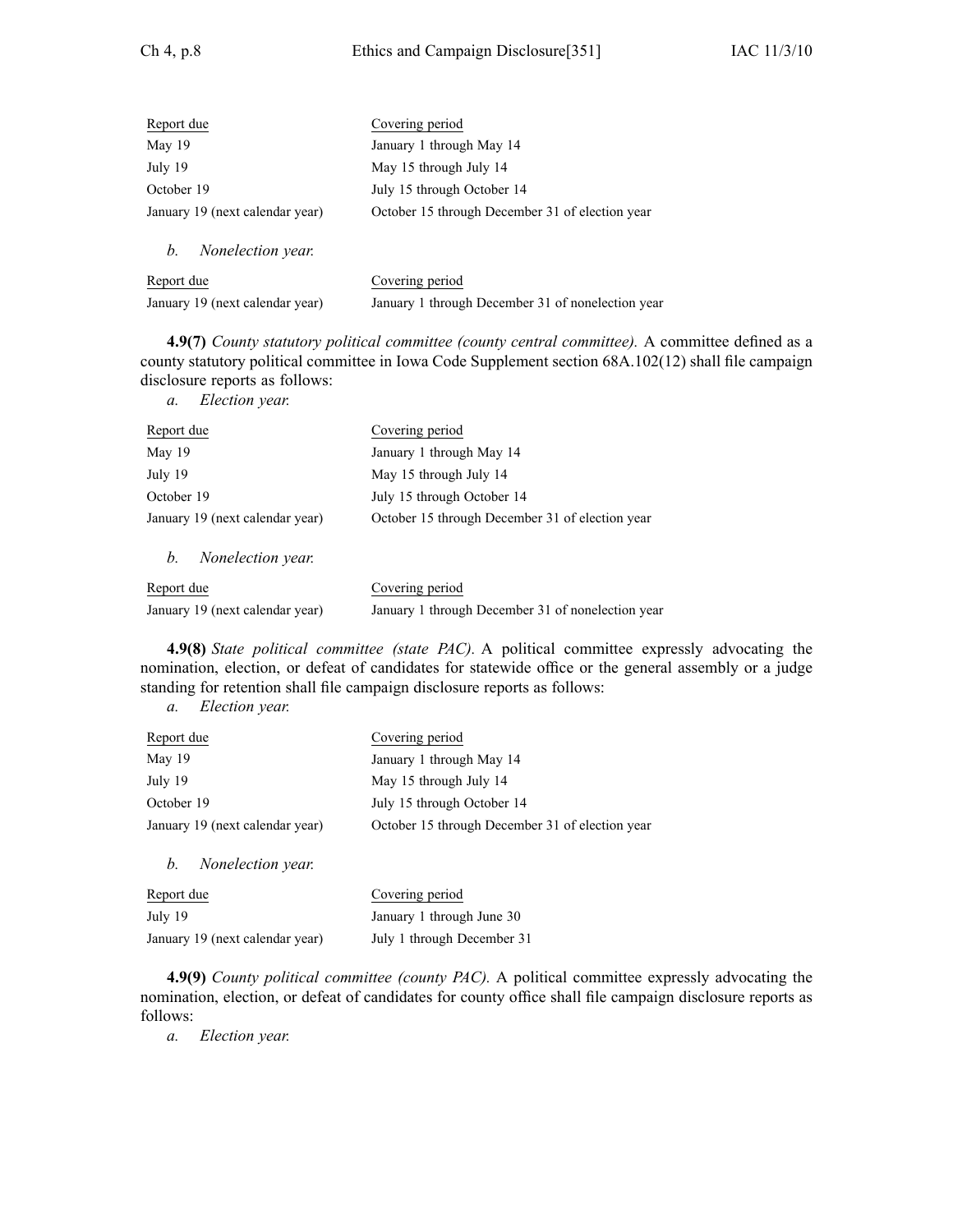| Report due                      | Covering period                                 |
|---------------------------------|-------------------------------------------------|
| May 19                          | January 1 through May 14                        |
| July 19                         | May 15 through July 14                          |
| October 19                      | July 15 through October 14                      |
| January 19 (next calendar year) | October 15 through December 31 of election year |
| Nonelection year.<br>b.         |                                                 |

| Report due                      | Covering period                                   |
|---------------------------------|---------------------------------------------------|
| January 19 (next calendar year) | January 1 through December 31 of nonelection year |

**4.9(10)** *City political committee (city PAC).* A political committee expressly advocating the nomination, election, or defeat of candidates for city office shall file campaign disclosure reports as follows:

*a. Election year.*

| Report due                        | Covering period                                                               |
|-----------------------------------|-------------------------------------------------------------------------------|
| Five days before primary election | Date of initial activity through ten days before primary election             |
| Five days before general election | Nine days before primary election through ten days before general election    |
| Five days before runoff election* | Nine days before the general election through ten days before runoff election |
| January 19 (next calendar year)   | Cutoff date from previously filed report through December 31                  |
| *If a runoff election is held.    |                                                                               |
|                                   |                                                                               |

*b. Nonelection year.*

| Report due                      | Covering period                                   |
|---------------------------------|---------------------------------------------------|
| January 19 (next calendar year) | January 1 through December 31 of nonelection year |

**4.9(11)** *School board or other political subdivision political committee (school board or other local PAC*). A political committee expressly advocating the nomination, election, or defeat of candidates for school board or other political subdivision office, excep<sup>t</sup> for county office or city office, shall file campaign disclosure reports as follows:

*a. Election year.*

| Report due                          | Covering period                                           |
|-------------------------------------|-----------------------------------------------------------|
| Five days before election           | Date of initial activity through ten days before election |
| January 19 (next calendar year)     | Nine days before election through December 31             |
| <i>Nonelection year.</i><br>$b_{1}$ |                                                           |

| Report due                      | Covering period                                   |
|---------------------------------|---------------------------------------------------|
| January 19 (next calendar year) | January 1 through December 31 of nonelection year |

**4.9(12)** *Statewide or local ballot issue committee (ballot issue PAC).* A committee expressly advocating the passage or defeat of <sup>a</sup> statewide or local ballot issue shall file campaign disclosure reports as follows: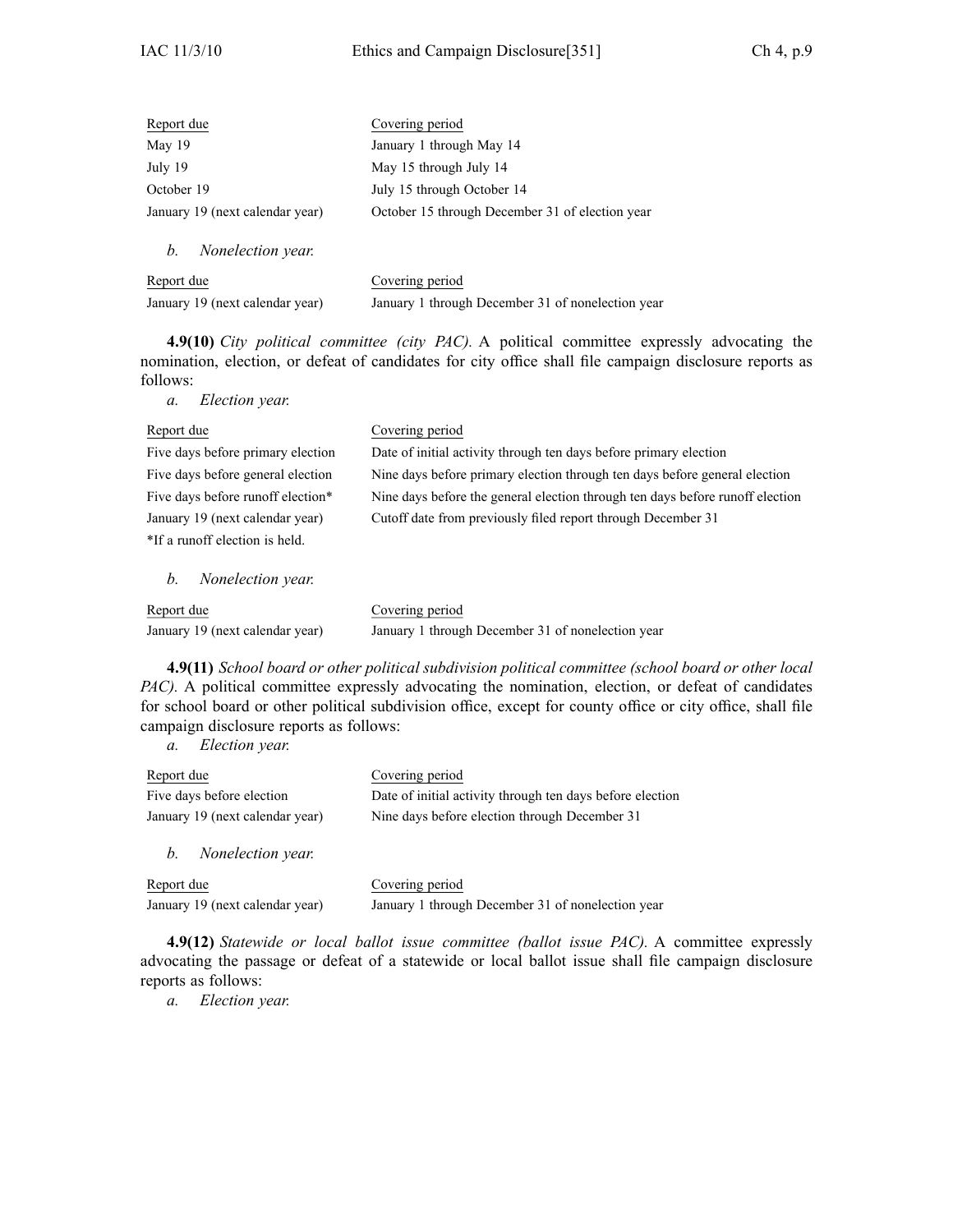| Report due                      | Covering period                                                              |
|---------------------------------|------------------------------------------------------------------------------|
| Five days before election       | Date of initial activity or previous report through ten days before election |
| May $19$                        | Date of initial activity or previous report through May 14                   |
| July 19                         | Date of initial activity or previous report through July 14                  |
| October 19                      | Date of initial activity or previous report through October 14               |
| January 19 (next calendar year) | Cutoff date from previously filed report through December 31                 |
| Nonelection year.<br>h.         |                                                                              |

| Report due                      | Covering period                                   |
|---------------------------------|---------------------------------------------------|
| January 19 (next calendar year) | January 1 through December 31 of nonelection year |

**4.9(13)** *Permanent organizations.* A permanen<sup>t</sup> organization temporarily engaging in political activity as described in Iowa Code Supplement section 68A.102(18) shall organize <sup>a</sup> political committee and shall keep the funds relating to that political activity segregated from its operating funds. The committee shall file reports on the applicable due dates as required by this rule. The reports shall identify the source of the original funds used for a contribution made to a candidate or a candidate's committee. When the permanen<sup>t</sup> organization ceases to be involved in the political activity, the permanen<sup>t</sup> organization shall dissolve the political committee. "Permanent organization" means an organization that is continuing, stable, and enduring, and was originally organized for purposes other than engaging in election activities.

**4.9(14)** *Election year defined.* "Election year" means <sup>a</sup> year in which the name of the candidate or ballot issue appears on <sup>a</sup> ballot to be voted on by the electors of the state of Iowa. For state and county statutory political committees, "election year" means <sup>a</sup> year in which primary and general elections are held.

**4.9(15)** *Independent expenditure reporting.* An independent expenditure committee that is required to file campaign disclosure reports pursuan<sup>t</sup> to 2009 Iowa Code Supplement section 68A.404(3) as amended by 2010 Iowa Acts, Senate File 2354, section 3, shall file an initial repor<sup>t</sup> at the same time as the committee files its original independent expenditure statement. The committee shall then continue to file reports according to the same schedule as the office or election to which the independent expenditure was directed until the committee files <sup>a</sup> notice of dissolution pursuan<sup>t</sup> to Iowa Code section 68A.402B(3) as amended by 2010 Iowa Acts, Senate File 2354, section 2. Form Ind-Exp-O shall serve as <sup>a</sup> campaign disclosure repor<sup>t</sup> for an independent expenditure committee. Form Ind-Exp-I shall serve as <sup>a</sup> campaign disclosure repor<sup>t</sup> for <sup>a</sup> sole individual making an independent expenditure.

This rule is intended to implement Iowa Code section 68A.402. [**ARC 8826B**, IAB 6/2/10, effective 5/17/10]

**351—4.10(68A) Time of filing.** A repor<sup>t</sup> must be physically received by the board or, if mailed, shall bear <sup>a</sup> United States Postal Service postmark dated on or before the repor<sup>t</sup> due date. Faxed, E-mailed, or electronically filed reports must be submitted on or before 11:59 p.m. of the repor<sup>t</sup> due date. However, as provided in Iowa Code section 68A.402 as amended by 2009 Iowa Acts, Senate File 49, section 4, any repor<sup>t</sup> that is required to be filed five days or less prior to an election must be physically received by the board prior to 4:30 p.m. on the repor<sup>t</sup> due date. A repor<sup>t</sup> that is mandated by statute to be electronically filed shall be filed with the board on or before 4:30 p.m. on the due date. If the due date falls on <sup>a</sup> Saturday, Sunday, or holiday on which the board office is closed, the due date is extended to the first working day when the board office is open.

This rule is intended to implement Iowa Code section 68A.401(1) as amended by 2009 Iowa Acts, Senate File 51, and section 68A.402 as amended by 2009 Iowa Acts, Senate File 49, section 4. [**ARC 8290B**, IAB 11/18/09, effective 12/23/09]

#### **351—4.11(68A) Voluntary registration—Form DR-SFA.**

**4.11(1)** *Persons voluntarily registering <sup>a</sup> committee.* A person that has not exceeded the \$750 financial filing threshold may file Form DR-SFA for purposes of using the short form "paid for by"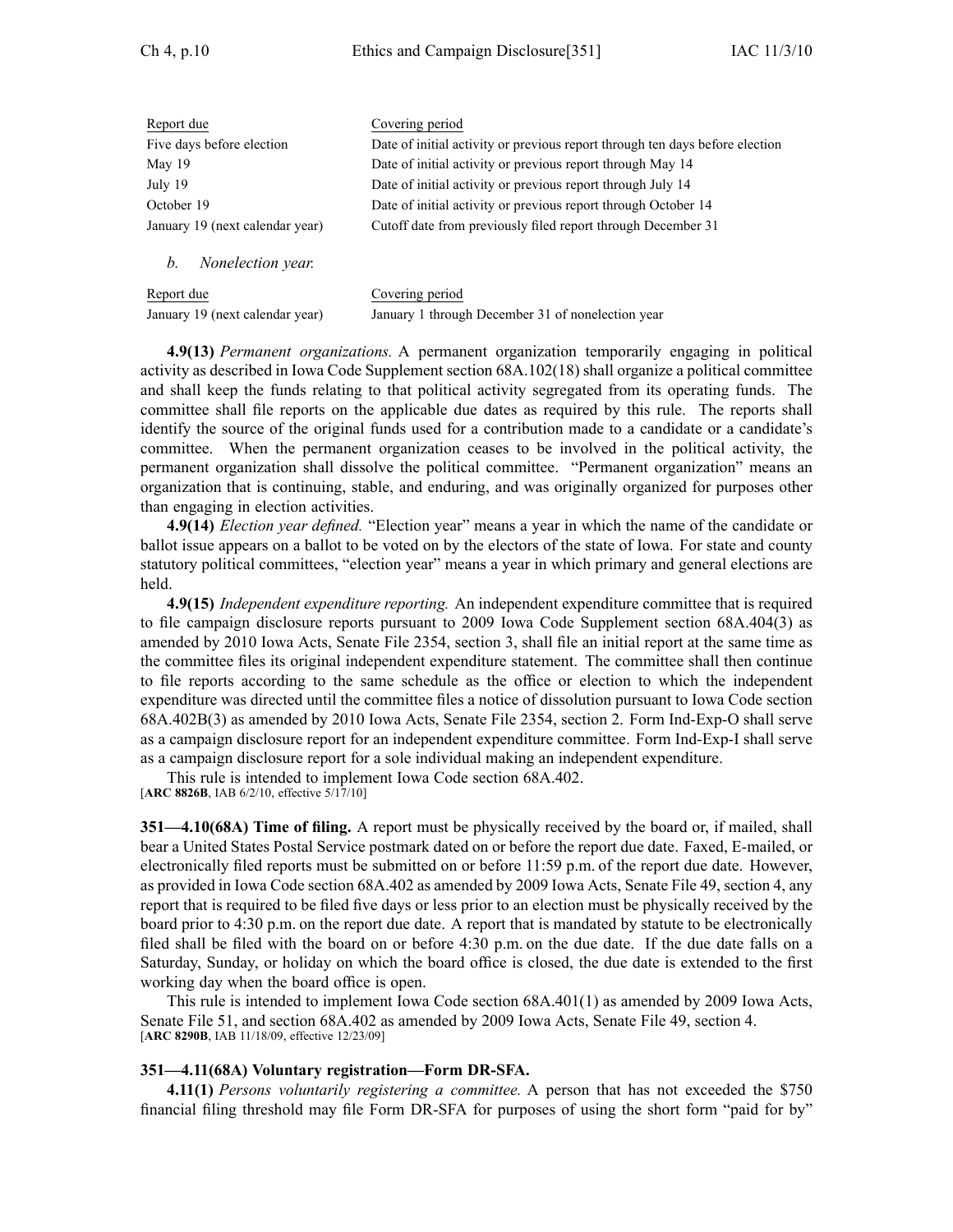attribution statement under Iowa Code section 68A.405 and rule 351—4.38(68A). A person using the short form "paid for by" attribution statement shall file Form DR-SFA with the board prior to distributing the political material containing the short form "paid for by" attribution statement.

**4.11(2)** *\$750 threshold later exceeded.* A person filing Form DR-SFA shall not be required to file <sup>a</sup> statement of organization or be required to file disclosure reports unless the \$750 threshold is later exceeded. A person that later exceeds the \$750 threshold and that fails to timely file <sup>a</sup> statement of organization or to timely file disclosure reports may be subject to the appropriate board sanctions as set out by statute and board rule.

**4.11(3)** *Subsequent elections.* A person that filed Form DR-SFA for one election and then becomes involved in <sup>a</sup> subsequent election and wants to voluntarily register <sup>a</sup> committee shall file either <sup>a</sup> new Form DR-SFA or file an amended Form DR-SFA, which provides information concerning the new election.

This rule is intended to implement Iowa Code sections 68A.201 and 68A.405. [**ARC 7994B**, IAB 7/29/09, effective 9/2/09]

**351—4.12(68A,68B) Exception from reporting requirement—reports due within five days of one another.** When two disclosure reports are due from the same committee within five days of each other, the activity may be combined into one report. A committee choosing this option shall file <sup>a</sup> repor<sup>t</sup> on or before the second due date that covers the extended reporting period.

This rule is intended to implement Iowa Code Supplement section 68A.402.

**351—4.13(68A,68B) Report forms—summary page (DR-2) and supporting schedules.** The board may require committees to submit relevant information not specifically delineated in Iowa Code Supplement chapter 68A on their disclosure repor<sup>t</sup> where the repor<sup>t</sup> form asks for and leaves space for information. All information shall be pertinent to the duties of the board.

**4.13(1)** *Official reporting forms.* The disclosure reporting forms provided by the board shall be the official forms on which the disclosure reportsshall be submitted. Machine copies of original repor<sup>t</sup> forms are acceptable. The standard forms for campaign disclosure reports are:

DR-2 — Disclosure Summary Page

Schedule A — Monetary Receipts

Schedule B — Monetary Expenditures

Schedule C — (Reserved)

Schedule D — Incurred Indebtedness

- Schedule  $E$  In-kind Contributions
- Schedule F Loans Received and Repaid
- Schedule G Consultant Activity
- Schedule H Campaign Property

**4.13(2)** *Computer-generated reports.* Committees that are not mandated by statute to file disclosure reports electronically may generate <sup>a</sup> disclosure repor<sup>t</sup> in lieu of using <sup>a</sup> board-approved paper repor<sup>t</sup> or the board's electronic filing system so long as the generated repor<sup>t</sup> contains the same information and is in the same basic format as <sup>a</sup> board-approved paper report. A committee failing to submit <sup>a</sup> generated repor<sup>t</sup> that contains the same information and is in the same basic format as <sup>a</sup> board-approved paper repor<sup>t</sup> shall be required by the board's staff to file an amended report, and the committee may be subject to board sanctions as provided in Iowa Code chapter 68B and rule 351—9.4(68B).

**4.13(3)** *Typewritten or legible ink reports required.* Information provided on all forms, statements, and reports that are required to be filed under Iowa Code chapter 68A or the board's rules in 351—Chapter 4 and that are not mandated by statute to be filed electronically shall be either typewritten or printed legibly in black ink. Approved computer-generated documents satisfy this requirement. If the board deems that <sup>a</sup> form, statement, or repor<sup>t</sup> is not legible or is otherwise not in compliance with rule 351—4.13(68A,68B), the person shall be required to file an amended form, statement, or repor<sup>t</sup> and the person may be subject to board sanctions as provided in Iowa Code chapter 68B and rule 351—9.4(68B).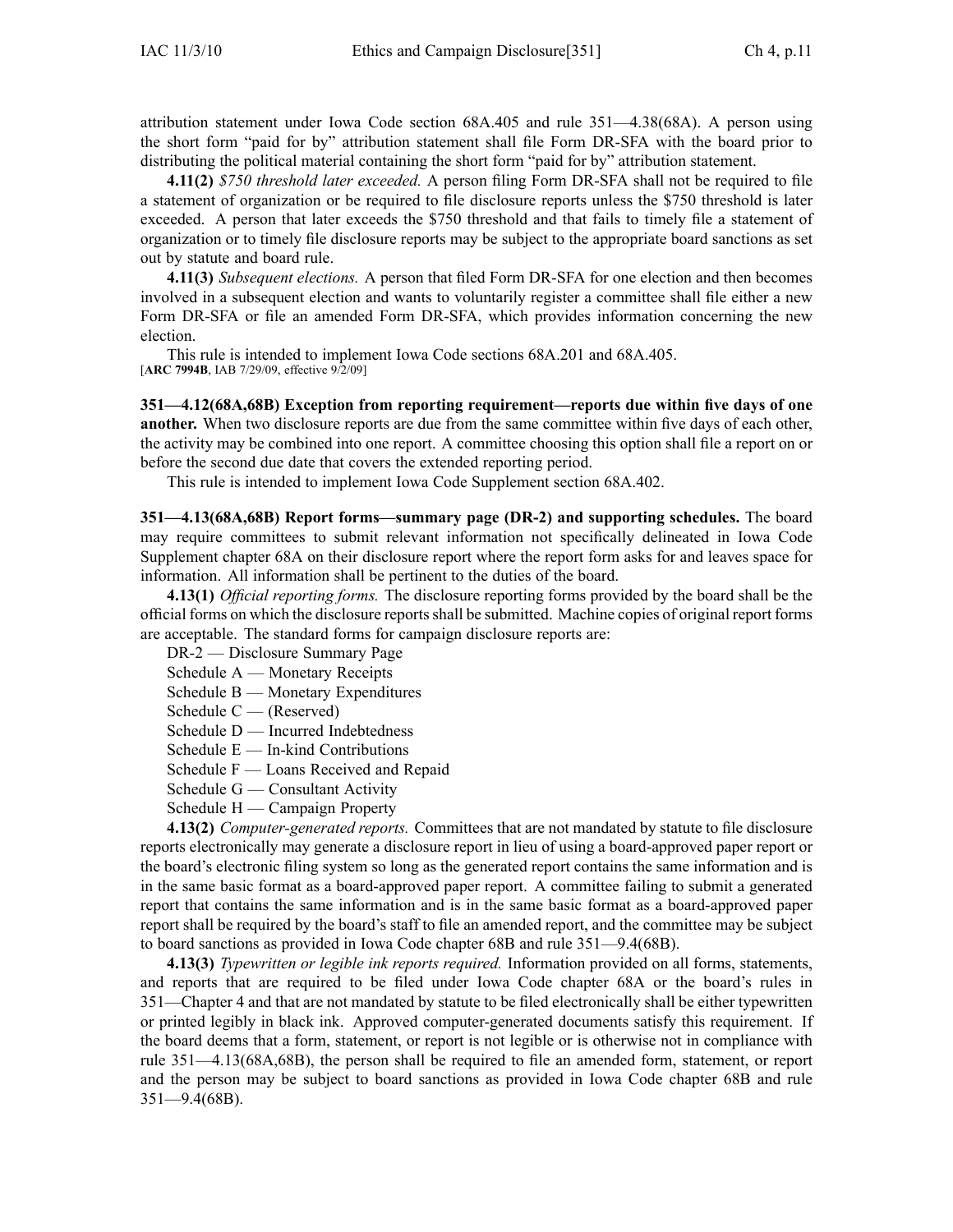**4.13(4)** *Special information required for city, school, or local ballot issue elections.* Committees expressly advocating the election or defeat of <sup>a</sup> candidate for city or school public office, or expressly advocating the passage or defeat of <sup>a</sup> local ballot issue, shall indicate in the designated spaces on the repor<sup>t</sup> summary page the date that the election is to be held, the period covered by the disclosure report, and the control county responsible for conducting the election.

**4.13(5)** *Signature on DR-2 Report Summary Page.* A disclosure repor<sup>t</sup> shall be signed by the individual filing the report. A disclosure repor<sup>t</sup> filed electronically using the board's Web site is deemed signed when filed.

**4.13(6)** *Independent expenditure disclosures.* An independent expenditure committee that is required to file campaign reports pursuan<sup>t</sup> to 2009 Iowa Code Supplement section 68A.404(3) as amended by 2010 Iowa Acts, Senate File 2354, section 3, shall disclose campaign transaction information as required by Iowa Code section 68A.402A. However, the committee is required to disclose only those monetary receipts as provided in 2009 Iowa Code Supplement section 68A.404(3)*"a"*(2) as amended by 2010 Iowa Acts, Senate File 2354, section 3. Form Ind-Exp-O shall serve as <sup>a</sup> campaign disclosure repor<sup>t</sup> for an independent expenditure committee. Form Ind-Exp-I shall serve as <sup>a</sup> campaign disclosure repor<sup>t</sup> for <sup>a</sup> sole individual making an independent expenditure.

This rule is intended to implement Iowa Code Supplement sections 68A.402 and 68A.403. [**ARC 8826B**, IAB 6/2/10, effective 5/17/10; **ARC 9031B**, IAB 8/25/10, effective 9/29/10]

## **351—4.14(68A,68B) Schedule A - Monetary Receipts.**

**4.14(1)** *Reporting of all monetary receipts; chronological listing.* The committee shall repor<sup>t</sup> the amounts of all monetary receipts which are accepted by the committee during the reporting period. If <sup>a</sup> contribution is returned to <sup>a</sup> contributor prior to the end of the reporting period and is not deposited into the committee's bank account, the contribution is deemed to have been rejected and shall not be reported. A contribution which is physically received and either deposited into the committee's account or not returned by the end of the reporting period is deemed to have been accepted. The schedule entries shall be listed in chronological order by the date on which the contribution is received.

**4.14(2)** *Date of contribution—date received.* The schedule shall include the complete date (month/day/year) that the contribution was physically received by <sup>a</sup> person on behalf of the committee. If the contribution is by check, the date of the contribution to be reported is the date the check is physically received by <sup>a</sup> person on behalf of the committee, even if this date is different from the date shown on the check. For contributions received by mail, the date of the contribution to be reported shall be the date that the recipient physically opens the envelope.

**4.14(3)** *Name and address of contributor; joint accounts.* The schedule shall include the name and address of each person who has made one or more contributions of money to the committee if the aggregate amount of contributions (either monetary or in-kind) received from that person in the calendar year exceeds \$25, excep<sup>t</sup> that the itemization threshold is \$200 for <sup>a</sup> state statutory political committee and \$50 for <sup>a</sup> county statutory political committee. In the case of <sup>a</sup> contribution by check, the contributor name on the disclosure repor<sup>t</sup> shall be the name shown as the account name on the account, excep<sup>t</sup> that if the check is on <sup>a</sup> joint account, the contribution shall be presumed to be from the person who signs the check. If the committee chooses to itemize contributions that are less than the required itemization threshold, it may do so, but shall either do so for all contributions or none of the contributions under the threshold.

**4.14(4)** *Unitemized contributions and freewill donations.* If the committee does not choose to itemize all contributions under the itemization threshold (\$25 for most committees, see Iowa Code Supplement section 68A.402(3)*"b"*), it shall aggregate these contributions and repor<sup>t</sup> the aggregate amount as "unitemized contributions." No date received is required to be provided for miscellaneous unitemized contributions. Unitemized contributions may be solicited and received through <sup>a</sup> freewill donation such as <sup>a</sup> "fish bowl" or "pass the hat" collection if the collection is in compliance with rule 351—4.30(68A,68B). Unitemized contributions collected through freewill donations (the net amount of the collection after the itemization of those persons whose contributions of more than \$10 in the freewill collection resulted in exceeding the annual itemization threshold) shall be reported by showing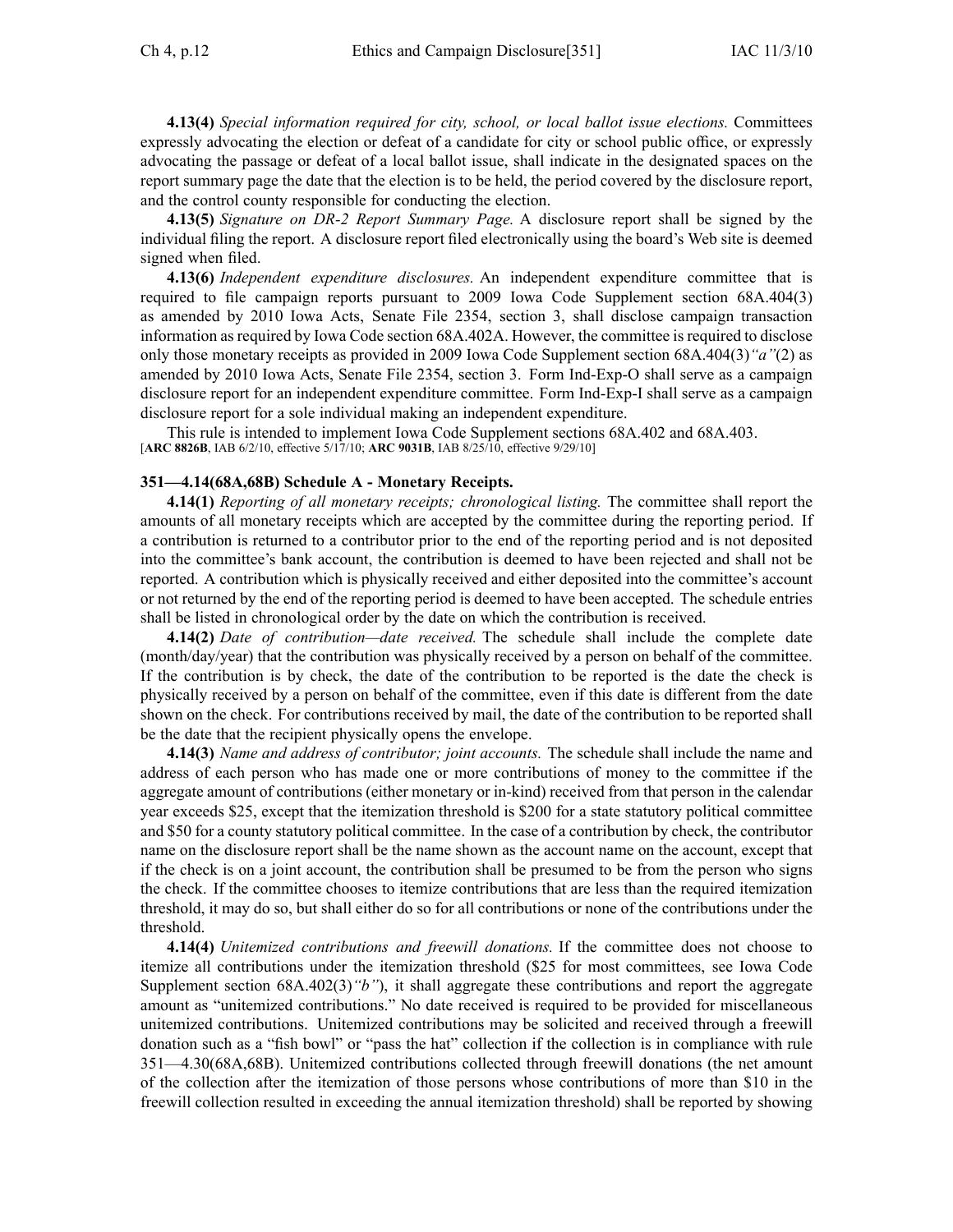the net amount as "unitemized contributions—pass the hat (or can collection or fish bowl, for example) collection." The "date received" to be reported for <sup>a</sup> freewill donation is the date <sup>a</sup> representative of the committee takes possession of the proceeds of the collection.

**4.14(5)** *Relationship to candidate.* In the case of contributions to candidates' committees, the schedule shall include information indicating whether the contributor is related to the candidate within the third degree of consanguinity or affinity. "Consanguinity" means <sup>a</sup> relative through descent from common ancestors (by blood). "Affinity" means <sup>a</sup> relative through <sup>a</sup> current marriage. A husband has the same relation, by affinity, to his wife's blood relatives as she has to them by consanguinity and vice versa. "Degree of kinship" is determined by counting upward from one of the persons in question to the nearest common ancestor, and then down to the other person, calling it one degree for each generation in the ascending as well as the descending line. Under this rule, <sup>a</sup> woman's sister is related to her by consanguinity in the second degree. The sister is thus related to the woman's husband by affinity in the second degree. Other examples of relationships within the third degree between <sup>a</sup> contributor and <sup>a</sup> candidate would be the following: children and stepchildren (first degree); siblings and half-siblings (second degree); grandparents (second degree); grandchildren (second degree); aunts and uncles (third degree); nieces and nephews (third degree); great-grandparents (third degree) and great-grandchildren (third degree), all irrespective of whether the blood relationship is to the candidate or to the candidate's spouse.

**4.14(6)** *ID number and check number.* If <sup>a</sup> contribution to <sup>a</sup> statewide or general assembly candidate or <sup>a</sup> judge standing for retention is from <sup>a</sup> statewide political committee (PAC) or <sup>a</sup> state party committee, the candidate receiving the contribution shall include on the candidate's disclosure repor<sup>t</sup> the board-assigned identification number of the contributing committee and the check number by which the contribution was made. A list of ID numbers may be obtained from the board and is also available on the board's Web site at www.iowa.gov/ethics.

**4.14(7)** *Fund-raiser income.* Contributions arising from the sale of goods or services at <sup>a</sup> fund-raising event shall be designated by marking the indicated space on the schedule.

**4.14(8)** *Interest and other monetary receipts other than contributions.* If the monetary receipt is not <sup>a</sup> "contribution," the name and address of the source of the funds shall be identified in the space provided for the name and address of "contributor," with <sup>a</sup> notation asto the purpose of the payment, such as "bank interest."

**4.14(9)** *Reverse entries—refunds.* If <sup>a</sup> committee determines to decline or otherwise return <sup>a</sup> contribution after it has been received, accepted, and deposited, the committee may issue <sup>a</sup> refund to the contributor, which shall be reported on Schedule A as <sup>a</sup> reverse entry, reducing the monetary receipts.

This rule is intended to implement Iowa Code Supplement section 68A.402.

### **351—4.15(68A,68B) Schedule B - Monetary Expenditures.**

**4.15(1)** *Date expended.* The committee shall repor<sup>t</sup> the amounts of all itemized expenditures (expenditures of \$5 or more) made by the committee for the reporting period chronologically by the date expended. The date of the expenditure is the date the check is issued. The complete date (month/day/year) shall be provided.

**4.15(2)** *Name and address of recipient.* The schedule shall include the name and address of each person to whom disbursements, other than loan repayments, were made during the reporting period. (Loan repayments shall be reported on Schedule F.)

**4.15(3)** *Purpose of expenditure.* The schedule shall include <sup>a</sup> description of the purpose of each disbursement. The description shall be <sup>a</sup> clear and concise statement that specifically describes the transaction which has occurred. The following general terms are examples of descriptions which are not acceptable: "expenses," "reimbursement," "candidate expense," "services," "supplies," and "miscellaneous expense." The following are examples of acceptable descriptions: "printing—candidate yard signs," "printing—PAC membership solicitation letter," "mailing—candidate brochures," "reimbursement for candidate lodging to attend campaign event," or "mileage reimbursement—150 miles  $\omega$  25¢ per mile." A combined description is not acceptable unless sufficient information is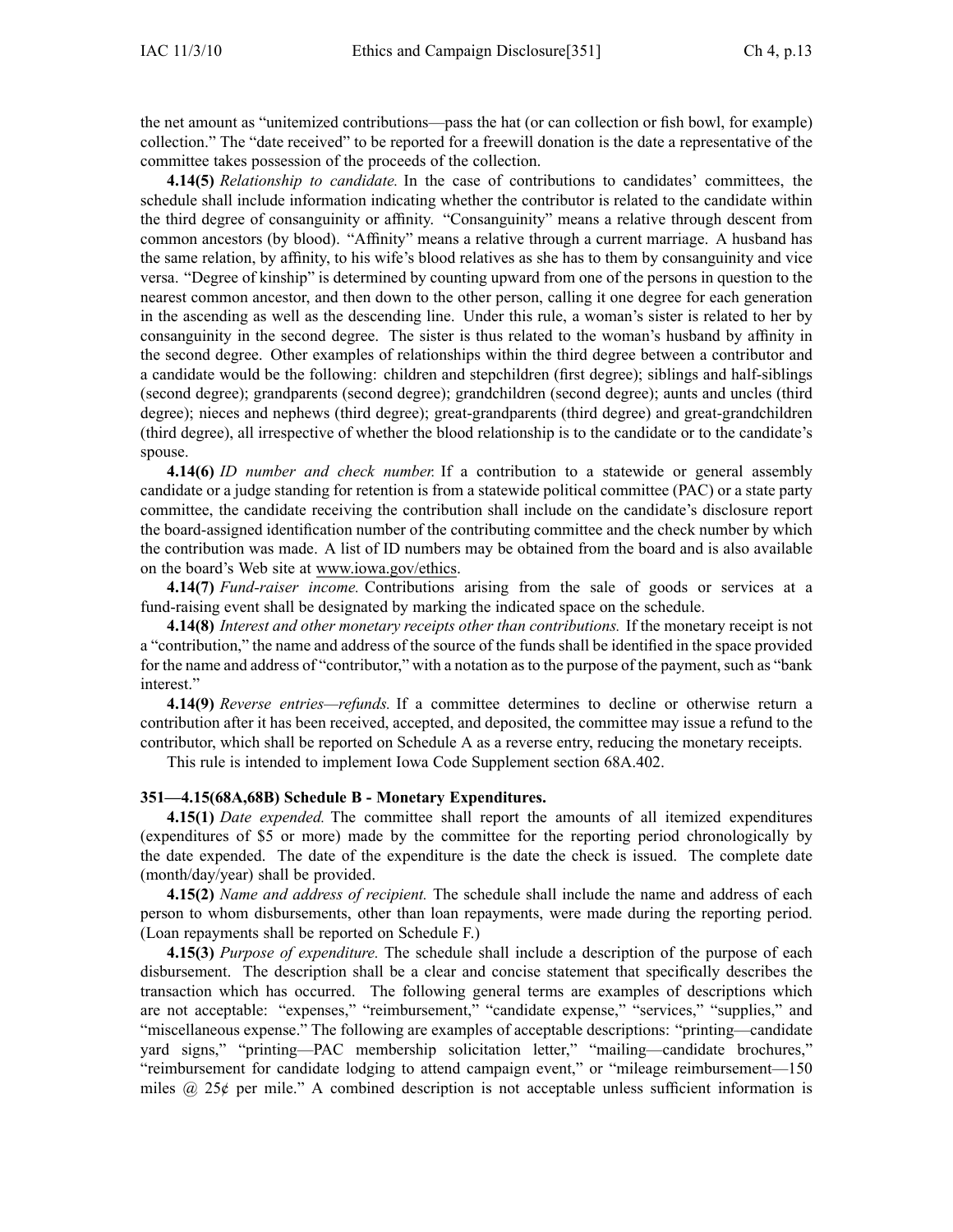provided so that the cost of separate purposes can be discerned, for example, "printing and mailing of 1,000 brochures."

**4.15(4)** *Miscellaneous (unitemized) expenses.* Notwithstanding the other provisions of this rule, disbursements of less than \$5 may be shown as miscellaneous disbursements or expenses for the period so long as the aggregate miscellaneous disbursements to any one person during <sup>a</sup> calendar year do not exceed \$100.

**4.15(5)** *Candidate ID number and committee check number.* If <sup>a</sup> contribution is made by <sup>a</sup> statewide political committee (PAC) or <sup>a</sup> state party committee to <sup>a</sup> statewide or general assembly candidate or <sup>a</sup> judge standing for retention, the committee making the contribution shall include on the committee's disclosure repor<sup>t</sup> the board-assigned identification number of the recipient candidate's committee and the check number by which the contribution was made. A list of candidate ID numbers may be obtained from the board and is also available on the board's Web site at www.iowa.gov/ethics.

**4.15(6)** *Check transactions required.* All disbursements, including all expenditures and any other withdrawals from committee funds, shall be by check. Cash withdrawals and "petty cash" accounts are not permitted. Committees' activities which necessitate cash drawers or other cash transactions shall be conducted and reported as provided by rule 351—4.36(68A,68B).

**4.15(7)** *Reverse entries—refunds.* If <sup>a</sup> committee receives <sup>a</sup> refund of all or par<sup>t</sup> of <sup>a</sup> disbursement previously made, the committee shall repor<sup>t</sup> the refund on Schedule B as <sup>a</sup> reverse entry, reducing the monetary expenditures. The purpose should include an explanation as to why the refund was made.

**4.15(8)** *Interest paid; bank charges.* Although repayments of loan principal are reported on Schedule F (see rule 351—4.18(68A,68B)), interest payments on loans shall be reported on Schedule B. Bank service charges and fees (e.g., monthly service fees, costs for check printing, returned check charges) shall also be reported and identified on Schedule B.

This rule is intended to implement Iowa Code Supplement section 68A.402.

#### **351—4.16(68A,68B) Schedule D - Incurred Indebtedness.**

**4.16(1)** *Reporting of debts and obligations other than monetary loans.* The committee shall repor<sup>t</sup> all debts and obligations owed by the committee which are in excess of the thresholds in subrule 4.14(3). This applies to any unpaid debt or obligations incurred by the committee for the purchase of <sup>a</sup> good or service, either as <sup>a</sup> debt or obligation owed to the immediate provider of the good or service, or as <sup>a</sup> debt or obligation owed to an individual who initially personally paid for the good or service on behalf of the committee with the expectation of ultimately receiving reimbursement from the committee. However, monetary loans to the committee (which are deposited directly into the committee's account) shall be reported on Schedule F, not on Schedule D.

**4.16(2)** *Date incurred; balance owed.* The committee shall repor<sup>t</sup> the amounts of all indebtedness owed by the committee at the end of the reporting period, reported chronologically by the date incurred. The date the debt or obligation is incurred is the date on which the committee committed to obtaining the good or service underlying the obligation. This date may be earlier than the date the provider of the good or service issues <sup>a</sup> bill to the committee. For example, if the committee places <sup>a</sup> printing order, but the printer does not issue <sup>a</sup> bill until some time after the order is placed, the date which shall be reported as the date the debt was incurred is the date the order is placed, not the date the bill was issued. If the precise amount of the final bill is not known by the time the repor<sup>t</sup> is due, the committee shall provide its best estimate asto what the obligation will be, with an indication "(e)" that the amount reported is an estimate. The complete date (month/day/year) shall be provided. Debts and obligations incurred and reported in <sup>a</sup> prior reporting period but which remain unpaid as of the end of the current reporting period shall be included, showing the remaining balance on the obligation, as well as any new obligations incurred in the current reporting period. Payments of all or par<sup>t</sup> of <sup>a</sup> previously reported obligation shall be reported as expenditures on Schedule B.

**4.16(3)** *Name and address of person to whom the debt or obligation is owed.* The schedule shall contain the name and address of each person to whom an obligation is owed, including both those obligations which were incurred during the reporting period and those outstanding obligations which are being carried forward from prior reports. If the obligation is owed to an individual who initially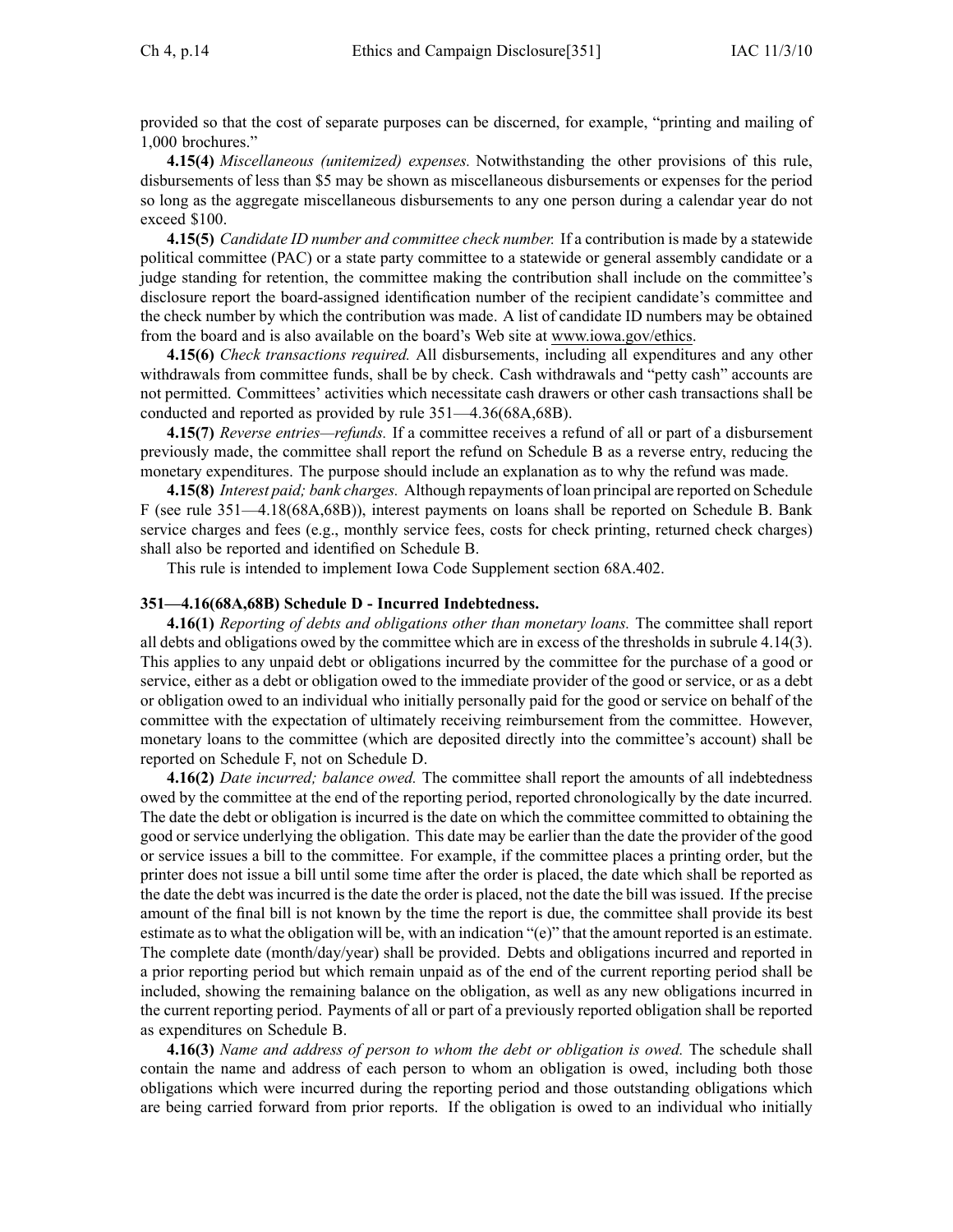personally paid for the good or service on behalf of the committee with the expectation of ultimately receiving reimbursement from the committee, the original nature of the obligation shall be provided; the name and address of the original provider of the good or service shall also be provided, unless the nature of the obligation indicates that the obligation is for the anticipated reimbursement for mileage or postage stamps.

**4.16(4)** *Nature of obligation.* The schedule shall include <sup>a</sup> description of the nature of each obligation. The description shall be <sup>a</sup> clear and concise statement that specifically describes the transaction which has occurred. The following general terms are examples of descriptions which are not acceptable: "expenses," "reimbursement," "candidate expense," "services," "supplies," and "miscellaneous expense." The following are examples of acceptable descriptions: "printing—candidate yard signs," "printing—PAC membership solicitation letter," "mailing—candidate brochures," "anticipated reimbursement for candidate lodging to attend campaign event," or "anticipated mileage reimbursement—150 miles @ 25¢ per mile." A combined description is not acceptable unless sufficient information is provided so that the cost of separate purposes can be discerned, for example, "printing and mailing of 1,000 brochures."

This rule is intended to implement Iowa Code Supplement section 68A.402.

### **351—4.17(68A,68B) Schedule E - In-kind Contributions.**

**4.17(1)** *Reporting of all in-kind contributions; chronological listing.* The committee shall repor<sup>t</sup> the amounts of all in-kind contributions which are accepted by the committee during the reporting period. The schedule entries shall be listed in chronological order by the date on which the contribution is received.

**4.17(2)** *Date of contribution—date received.* The schedule shall include the complete date (month/day/year) on which the in-kind contribution was provided to the committee. The actual or fair market value of the in-kind contribution shall be reported regardless of whether or not the person providing the in-kind contribution has been billed for the costs.

**4.17(3)** *Name and address of contributor.* The schedule shall include the name and address of each person who has made one or more in-kind contributions to the committee if the aggregate amount of contributions (either monetary or in-kind) received from that person in the calendar year exceeds \$25, excep<sup>t</sup> that the itemization threshold is \$200 for <sup>a</sup> state statutory political committee and \$50 for <sup>a</sup> county statutory political committee.

**4.17(4)** *Relationship to candidate.* In the case of in-kind contributionsto candidates' committees, the schedule shall include information indicating whether the contributor is related to the candidate within the third degree of consanguinity or affinity, as defined in subrule 4.14(5).

**4.17(5)** *Description of in-kind contribution; loaned equipment as in-kind contribution.*

*a.* The schedule shall include <sup>a</sup> description of the good or service contributed to the committee in kind. The description shall be <sup>a</sup> clear and concise statement that specifically describes the transaction which has occurred.

*b.* A committee's use of equipment owned by another organization, committee, or individual is reportable as an in-kind contribution. Equipment includes, but is not limited to, typewriters, calculators, copy machines, office furniture, computers and printers.

**4.17(6)** *Fair market value.* The committee shall provide either the actual (if known) or estimated fair market value of the good or service received.

**4.17(7)** *Fund-raiser item.* Goods or services contributed in kind for sale at <sup>a</sup> fund-raising event shall be designated by marking the indicated space on the schedule.

**4.17(8)** *Unitemized contributions.* Notwithstanding the other provisions of this rule, in-kind contributions with <sup>a</sup> fair market value less than the itemization threshold noted in subrule 4.17(3) may be reported as "unitemized in-kind contributions."

This rule is intended to implement Iowa Code Supplement section 68A.402. [**ARC 8826B**, IAB 6/2/10, effective 5/17/10]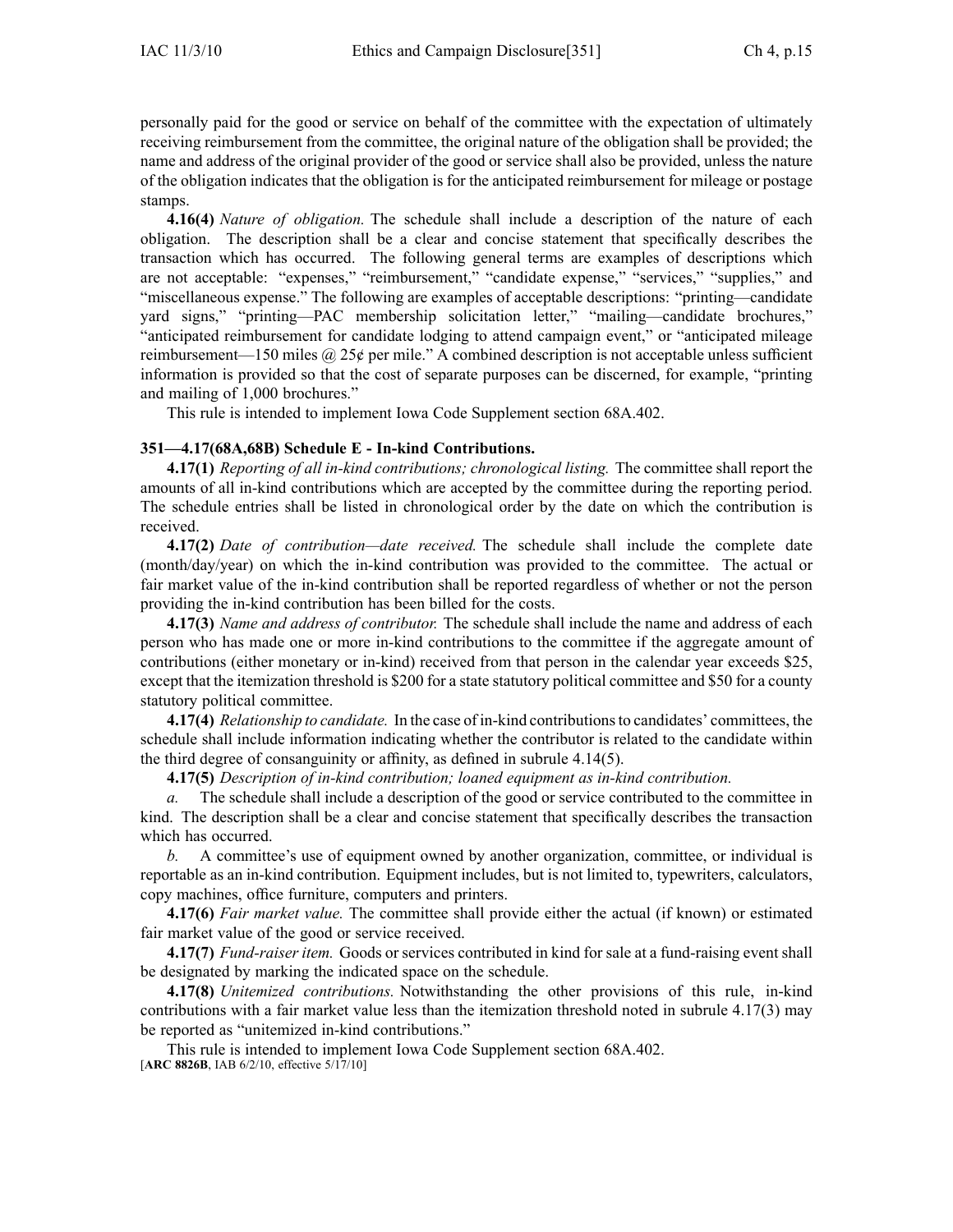## **351—4.18(68A,68B) Schedule F - Loans Received and Repaid.**

**4.18(1)** *Reporting of monetary loans (not debts and obligations for goods and services).* The committee shall repor<sup>t</sup> all loan activity made to or repaid by the committee during the reporting period. This applies to any loan of money which is deposited into the committee's accounts. However, other debts and obligations owed for the provision of goods or services to the committee (which are not monetary advances deposited into the committee's account) shall be reported on Schedule D, not on Schedule F.

**4.18(2)** *Report of lump sum of unpaid loans carried overfrom lastreport.* The schedule shall contain <sup>a</sup> beginning entry of the total unpaid loans as of the last report. Loans received and itemized on prior reportsshould not be re-itemized on the current report, excep<sup>t</sup> as necessary to indicate repaymen<sup>t</sup> activity.

**4.18(3)** *Date received.* The schedule shall include the complete date (month/day/year) the loan was physically received by <sup>a</sup> person on behalf of the committee. If the loan was by check, the date of the loan to be reported is the date the check is physically received by <sup>a</sup> person on behalf of the committee, even if this date is different from the date shown on the check.

**4.18(4)** *Date paid.* The schedule shall include the complete date (month/day/year) <sup>a</sup> full or partial loan repaymen<sup>t</sup> is made by the committee. The date of the repaymen<sup>t</sup> is the date the check is issued. Full or partial loan repayments shall be shown on this schedule and should not be reported on Schedule B. However, loan interest payments shall be reported on Schedule B (see rule 351—4.15(68A,68B)) and not on Schedule F. Loans which may be and are forgiven in full or in par<sup>t</sup> are considered in-kind contributions and shall be itemized on Schedule E, with <sup>a</sup> cross-reference entry in the space provided on Schedule F.

**4.18(5)** *Name and address of lender.* The schedule shall include the name and address of each person who has made one or more loans of money to the committee during the reporting period, or to whom the committee makes <sup>a</sup> full or partial loan repaymen<sup>t</sup> during the reporting period. If the person who made the loan to the committee is not the original source of the money, when the original source of the money is <sup>a</sup> third party (such as <sup>a</sup> bank which loans money to an individual who loans it to the committee) or if <sup>a</sup> third party has personally paid and assumed <sup>a</sup> loan from the original lender (such as an individual who pays off the loan to the bank with the expectation of receiving the loan repaymen<sup>t</sup> from the committee), the repor<sup>t</sup> shall also identify the name and address of the third party.

**4.18(6)** *Relationship to candidate.* In the case of monetary loans to candidates' committees, the schedule shall include information indicating whether the lender is related to the candidate within the third degree of consanguinity or affinity, as defined in subrule 4.14(5).

This rule is intended to implement Iowa Code Supplement section 68A.402.

**351—4.19(68A) Schedule G - Breakdown of Monetary Expenditures by Consultants.** A committee that enters into <sup>a</sup> contract with <sup>a</sup> consultant for future or continuing performance shall be required to repor<sup>t</sup> expenditures made to the consultant and the nature of the performance of the consultant that is expected to be received by the committee. A committee is required to repor<sup>t</sup> in Part 1 of Schedule G any contracts with consultants that it has negotiated, the complete name and address of the consultant, the period of time during which the contract is in effect, and estimates of performance to be derived from the contract. Expenditures made to the consultant during <sup>a</sup> reporting period shall be reported with all other expenditures on Schedule B, and debts incurred with the consultant during the reporting period shall be reported with all other debts on Schedule D. Additionally, <sup>a</sup> detailed breakdown of the expenditures made by the consultant shall be reported by the committee in Part 2 of Schedule G and shall include the date of the expenditure, the purpose of the expenditure and the amount of the expenditure. The description of the purpose of the expenditure shall be consistent with the provisions of subrule 4.15(3).

For purposes of this rule, "contract" means an oral or written agreemen<sup>t</sup> between two parties for the supply or delivery of specific services in the course of the campaign. "Performance" means the execution or fulfillment of the contractual agreement. "Nature of performance" means <sup>a</sup> clear description of the specific services received or benefit derived as the result of <sup>a</sup> contract with <sup>a</sup> consultant. "Estimate of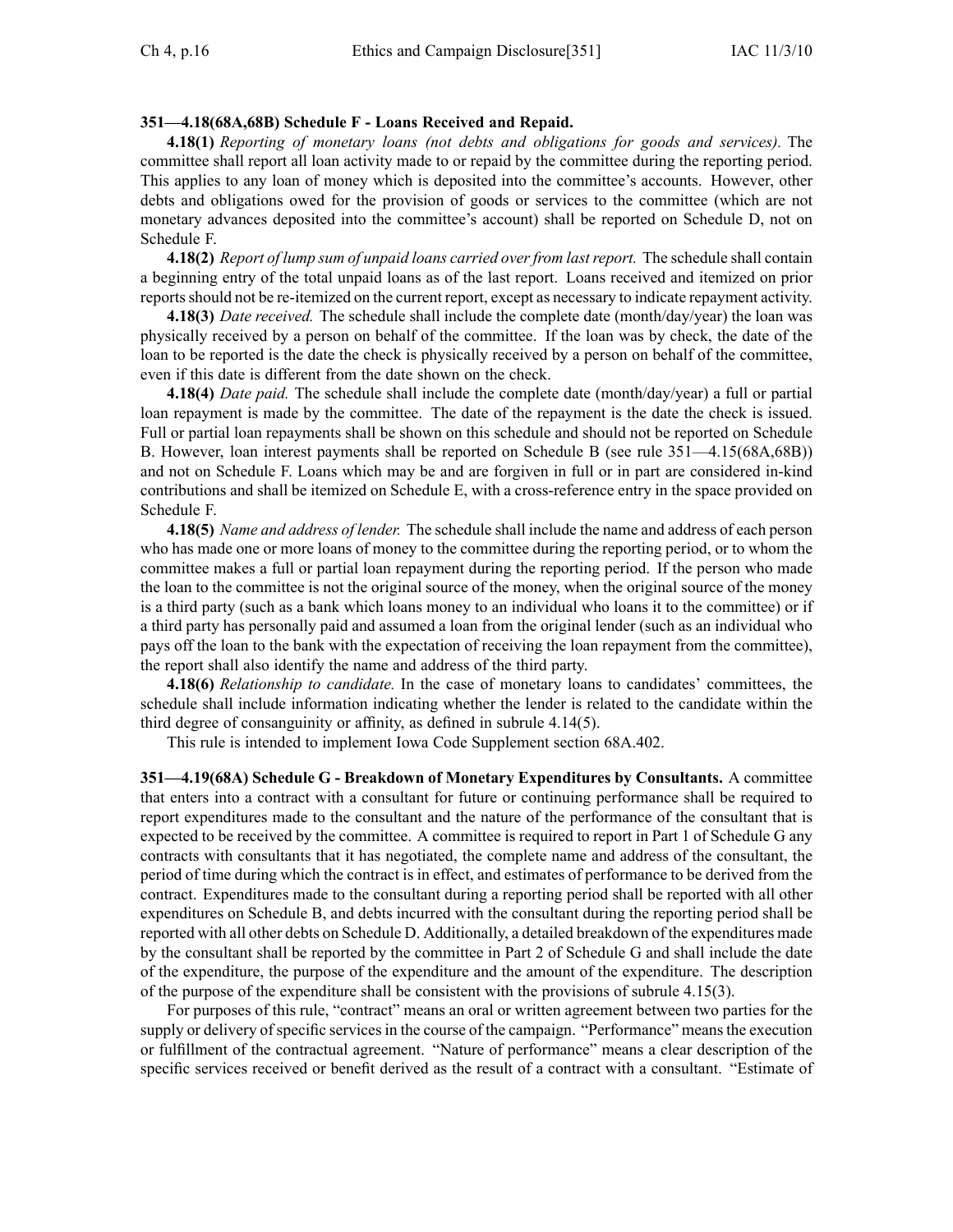performance" means <sup>a</sup> clear description of the services the committee reasonably expects to receive or the benefit the committee reasonably expects to derive during the period of the contract.

This rule is intended to implement Iowa Code sections 68A.102(9) as amended by 2005 Iowa Acts, House File 312, section 3, and 68A.402A.

#### **351—4.20(68A,68B) Schedule H - Campaign Property.**

**4.20(1)** *Ongoing inventory.* Equipment, supplies, or other materials purchased with campaign funds or received in kind are campaign property. Campaign property, other than consumable campaign property, with <sup>a</sup> value of \$500 or more when acquired by the committee shall be listed on the inventory section of the schedule. The property shall be listed on each repor<sup>t</sup> until it is disposed of by the committee or its residual value falls below \$100 and the property is listed once as having <sup>a</sup> residual value of less than \$100. "Consumable campaign property" means stationery, yard signs, and other campaign materials that have been permanently imprinted to be specific to <sup>a</sup> candidate or election. For property purchased by the committee, the date purchased shall be the earlier of the date the committee attained physical possession of the property or the date the committee issued paymen<sup>t</sup> for the property. For in-kind contributions, the date received shall be the date on which the committee attained physical possession of the property. The committee shall provide the complete date (month/day/year). The schedules shall include the purchase price of property purchased by the committee and the actual or estimated fair market value of property received as an in-kind contribution, as well as the actual or estimated current fair market value of the property at the end of the current reporting period.

**4.20(2)** *Sales or transfers of campaign property.* The schedule shall include information regarding the sale or transfer of campaign property, other than consumable campaign property, which occurred during the current reporting period. The information shall include the complete date of the transaction (month/day/year), the name and address of the purchaser or donee, and <sup>a</sup> description of the property. If the property is sold, the information shall include the sales price received; if the property is donated, the information shall include the fair market value of the property at the time of the transfer.

This rule is intended to implement Iowa Code Supplement sections 68A.304 and 68A.402.

**351—4.21(68A) Filing of reconciled bank statement.** A candidate, <sup>a</sup> committee, an independent expenditure committee, or <sup>a</sup> sole individual filing Form Ind-Exp-I shall submit <sup>a</sup> copy of <sup>a</sup> campaign bank statement including <sup>a</sup> reconciliation to justify outstanding checks and other discrepancies between the ending balance on the bank statement and the ending balance on <sup>a</sup> campaign statement or repor<sup>t</sup> when requested to do so by the board. A committee that files <sup>a</sup> final campaign statement or repor<sup>t</sup> for purposes of dissolving shall comply with the requirements of subrule 4.55(5) concerning the filing of <sup>a</sup> final bank statement. The board may impose sanctions as provided in Iowa Code chapter 68B and rule 351—9.4(68B) against <sup>a</sup> person for failing to file <sup>a</sup> requested reconciled bank statement.

This rule is intended to implement Iowa Code sections 68A.402A and 68B.32A(4). [**ARC 8826B**, IAB 6/2/10, effective 5/17/10; **ARC 9216B**, IAB 11/3/10, effective 12/8/10]

#### **351—4.22(68A,68B) Verification of reports; incomplete reports.**

**4.22(1)** The board staff will review and desk audit each disclosure report. The board may contact other parties to verify the accuracy and completeness of the reports. The board may contact <sup>a</sup> representative of the committee and may contact other parties to determine the authenticity of information provided about filed reports.

**4.22(2)** If, upon review, board staff determine that <sup>a</sup> committee's repor<sup>t</sup> is incomplete because required information has been omitted or has been incorrectly reported, the staff shall communicate the deficiencies to the committee. A failure to satisfactorily respond to or to remedy the error or omission may be grounds for <sup>a</sup> violation of Iowa Code Supplement section 68A.402 as <sup>a</sup> failure to file <sup>a</sup> repor<sup>t</sup> which conforms to the requirements of that provision.

This rule is intended to implement Iowa Code Supplement section 68A.402 and Iowa Code section 68B.32A.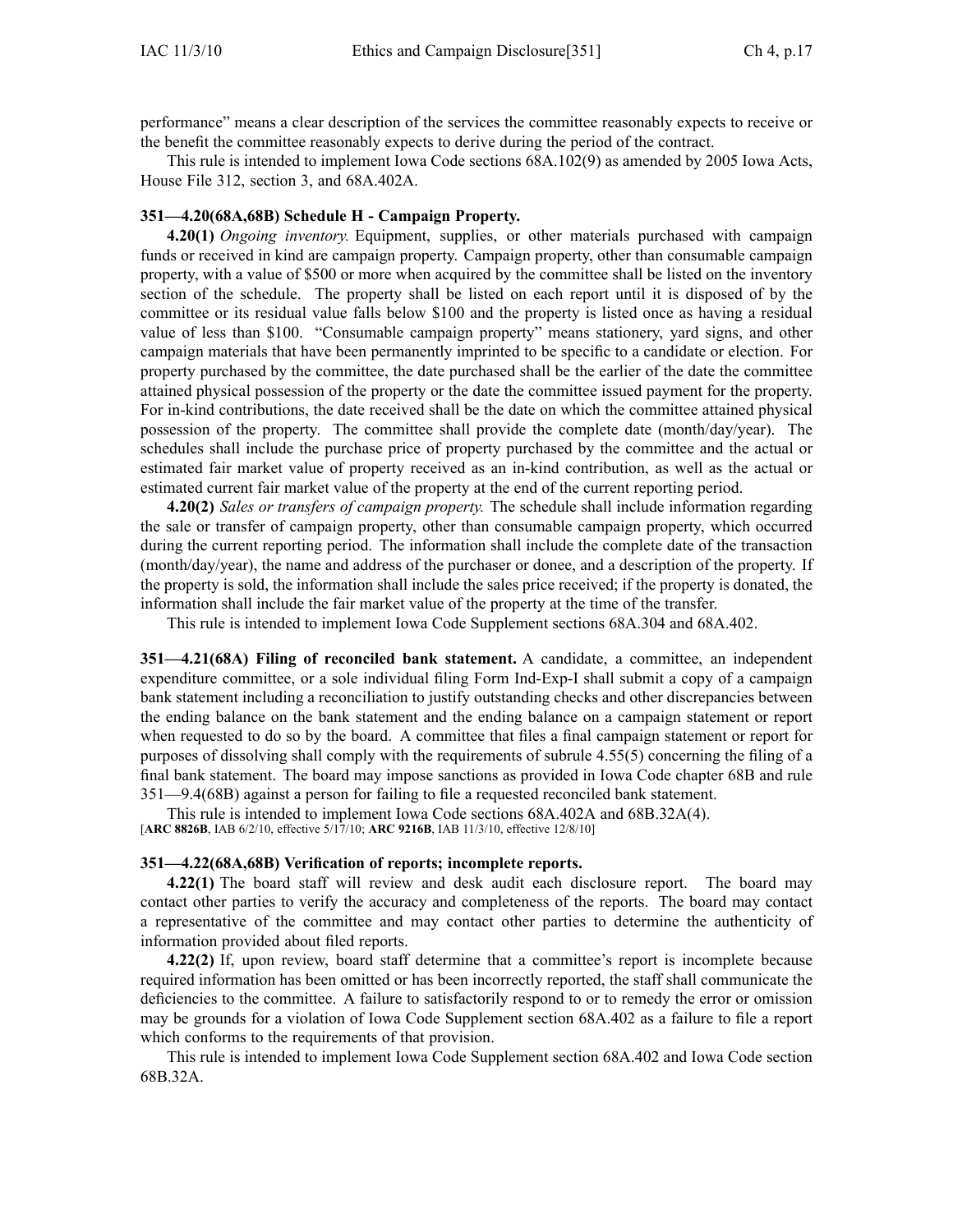**351—4.23(68A,68B) Amendment—statements, disclosure reports and notices.** A committee may amend <sup>a</sup> previously filed statement of organization, disclosure repor<sup>t</sup> or notice of dissolution. To amend <sup>a</sup> previously filed statement, repor<sup>t</sup> or notice, the committee shall file an amended document on the approved form and shall designate on the form in the space provided, if applicable, that the document being filed is an amendment to <sup>a</sup> previously filed statement, repor<sup>t</sup> or notice. The term "amended document" as used in this rule shall mean <sup>a</sup> document on forms issued by the board which includes only the information which is being added, deleted or changed from <sup>a</sup> previously filed statement of organization or notice of dissolution.

This rule is intended to implement Iowa Code Supplement section 68A.402.

**351—4.24(68A) Reporting of state party building fund transactions.** Pursuant to Federal Election Commission Advisory Opinion 2004-28, the board will permit <sup>a</sup> state statutory political committee (state party committee) to receive contributions from corporations, insurance companies, and financial institutions when those contributions are placed in the state party building fund account, the contributions are used to pay for costs associated with the building, and all transactionsinvolving the fund are disclosed pursuan<sup>t</sup> to this rule.

A state party committee filing <sup>a</sup> state party building fund repor<sup>t</sup> under this rule shall use either the repor<sup>t</sup> form prescribed by the board or <sup>a</sup> computer-generated repor<sup>t</sup> so long as the repor<sup>t</sup> includes the information required under subrule 4.24(2).

**4.24(1)** *Period covered.* A state party building fund repor<sup>t</sup> shall cover the time period from January 1 through December 31 of the previous year.

**4.24(2)** *Information to be disclosed.* The following information shall be disclosed on <sup>a</sup> state party building fund report:

*a.* The name and address of the state party committee.

*b.* The name and address of each person who makes <sup>a</sup> contribution in excess of \$200, or contributions in the aggregate that exceed \$200 during the period covered, to the state party building fund. If no contributions were received for the fund, the repor<sup>t</sup> shall disclose \$0.00 as contributions received.

*c.* The date and the amount of the contribution. If aggregate contributions from one person are received that exceed \$200, the amount to be disclosed shall be the total amount received from that person for the period covered and the date to be disclosed shall be the date of the last contribution.

*d.* The total amount of all contributions of \$200 or less received during the period covered. This total amount shall be disclosed as being received from "unitemized" with the date of the contribution being the last day of the reporting period.

*e.* The name and mailing address of each person to whom an expenditure that exceeds \$200 is made, or expenditures in the aggregate that exceed \$200 during the period covered, from the state party building fund. If no expenditures were made from the fund, the reportshall disclose \$0.00 as expenditures made.

*f.* The date and the amount of the expenditure. If aggregate expenditures that exceed \$200 are made to one person, the amount to be disclosed shall be the total amount made to that person for the period covered and the date to be disclosed shall be the date of the last expenditure.

The total amount of all expenditures of \$200 or less made during the period covered. This total amount shall be disclosed as being expended to "unitemized" with the date of the expenditure being the last day of the reporting period.

*h.* The signature and date of the individual filing the state party building fund report.

**4.24(3)** *Place of filing.* A state party building fund repor<sup>t</sup> shall be filed with the board at 510 E. 12th Street, Suite 1A, Des Moines, Iowa 50319, or by fax at (515)281-3701.

**4.24(4)** *Time of filing.* A state party building fund repor<sup>t</sup> shall be filed on or before January 31 of each year. If mailed, the repor<sup>t</sup> must bear <sup>a</sup> United States Postal Service postmark dated on or before the due date. A faxed repor<sup>t</sup> must be submitted on or before 11:59 p.m. on the due date. If January 31 falls on <sup>a</sup> Saturday, Sunday, or holiday on which the board office is closed, the due date shall be extended to the next working day when the board office is open.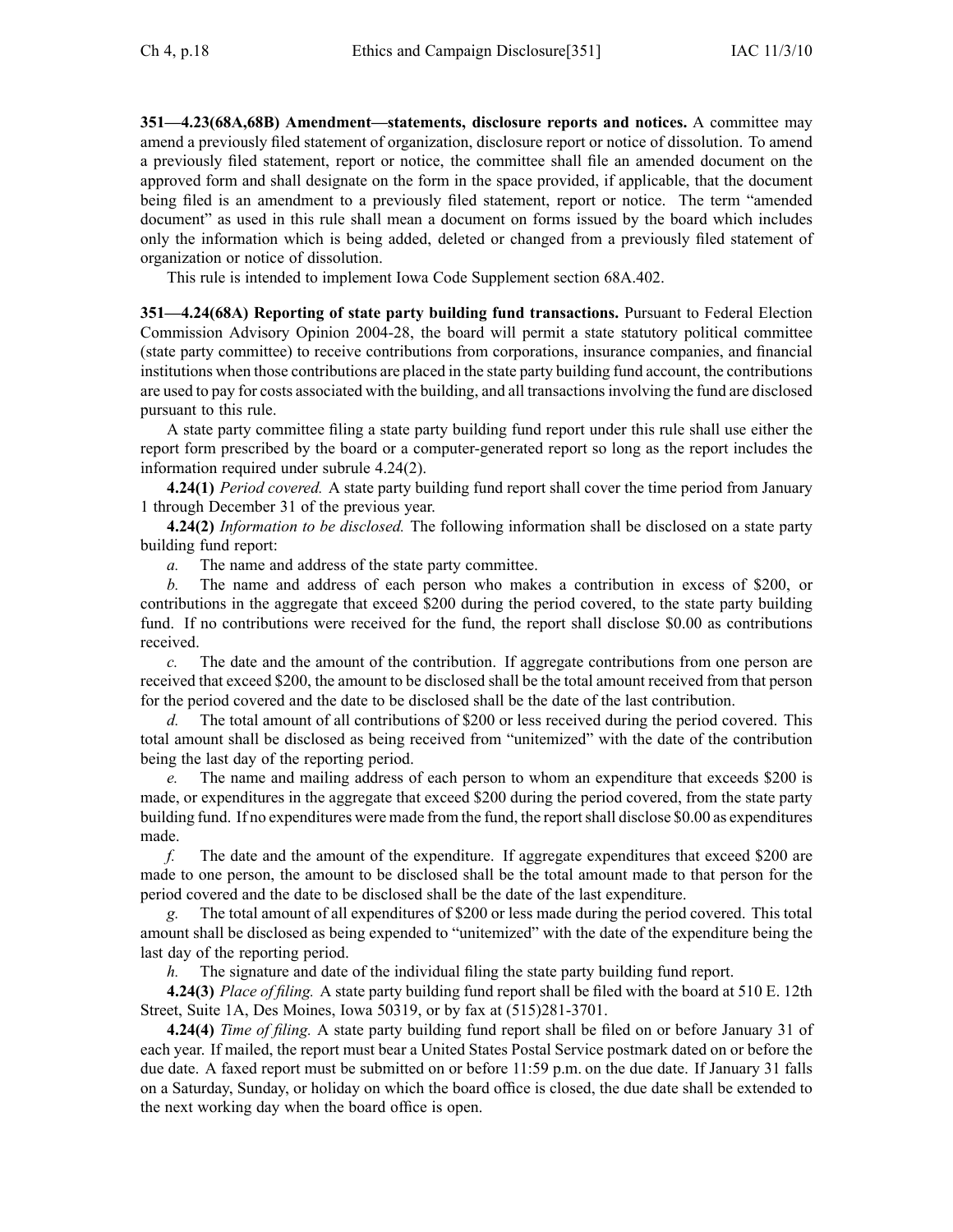**4.24(5)** *Failure to file.* If the board determines that <sup>a</sup> state party committee has failed to timely file <sup>a</sup> state party building fund report, the state party committee is subject to the possible imposition of board sanctions.

This rule is intended to implement Iowa Code sections 68A.402A(1)*"k"* and 68A.503.

## **351—4.25(68A,68B) Legitimate expenditures of campaign funds.**

**4.25(1)** Expenses which may be paid from campaign funds for campaign purposes include, but are not limited to, the following items so long as the items promote or enhance the candidacy of the candidate:

*a.* Electronic media advertising, such as radio, cable television and commercial television.

*b.* Published advertising, such as newspaper, magazine, newsletter and shopper advertising.

*c.* Printed promotional materials, such as brochures, leaflets, flyers, invitations, stationery, envelopes, reply cards, return envelopes, campaign business cards, direct mailings, postcards and "cowboy" political cards.

*d.* Political signs, such as yard signs, car signs, portable outdoor advertising, stationary outdoor advertising and billboards.

*e.* Political advertising specialty items, such as campaign buttons, campaign stickers, bumper stickers, campaign pins, pencils, pens, matchbooks, balloons, scratch pads, calendars, magnets, key chains, and articles of clothing that are political advertising.

*f.* Travel and lodging expenses of the campaign workersfor campaign purposes and political party activities. Travel and lodging expenses for <sup>a</sup> candidate to attend <sup>a</sup> national political party convention are also permitted.

*g.* Contributions to political party committees.

*h.* The purchase of tickets to a meal for the candidate and one guest so long as the attendance at the meal by the candidate and gues<sup>t</sup> is for the sole purpose of enhancing the candidacy of any person.

*i.* General campaign expenditures, such as printing, copy machine charges, office supplies, campaign photographs, gambling permits, fund-raiser prizes, postage stamps, postage meter costs, bulk mail permits, telephone installation and service, facsimile charges, and computer services. However, the purchase or rental of formal wear to attend <sup>a</sup> political event is not <sup>a</sup> permissible general campaign expenditure.

*j.* Purchase or lease of campaign equipment, such as copy machines, telephones, facsimile machines, computer hardware, software and printers.

*k.* Purchase or lease of campaign office space, parking lots or storage space and the paymen<sup>t</sup> for campaign office utilities and maintenance.

*l.* Payment of salaries, fringe benefits, bonuses, and payroll taxes of paid campaign staff. As provided in Iowa Code section 68A.302(2) as amended by 2009 Iowa Acts, Senate File 50, section 1, family members who perform actual work or services for <sup>a</sup> campaign and are not the candidate, candidate's spouse, or candidate's dependent children may be compensated for such work or services.

*m.* Payment for check printing and financial institution banking service charges.

*n.* Lease or rental of <sup>a</sup> campaign vehicle, provided that <sup>a</sup> detailed trip log which provides dates, miles driven, destination and purpose is maintained, and that noncampaign miles are reimbursed to the committee at an amount not to exceed the current rate of reimbursement allowed under the standard mileage rate for computations of business expenses pursuan<sup>t</sup> to the Internal Revenue Code. However, the purchase of <sup>a</sup> campaign vehicle is prohibited.

*o.* Reimbursement to candidates and campaign workers for mileage driven for campaign purposes in <sup>a</sup> personal vehicle, provided that <sup>a</sup> detailed trip log which provides dates, miles driven, destination and purpose is maintained, and that reimbursement is paid at an amount not to exceed the current rate of reimbursement allowed under the standard mileage rate for computations of business expenses pursuan<sup>t</sup> to the Internal Revenue Code.

*p.* Payment for food expenses and supplies for campaign-related activities, such as the purchase of food, beverages and table service for fund-raising events or campaign volunteers. However, excep<sup>t</sup> as provided in paragraph *"h,"* the purchase of tickets for meals or fund-raising events for other candidates is prohibited, and the purchase of groceries for the candidate or candidate's family is also prohibited.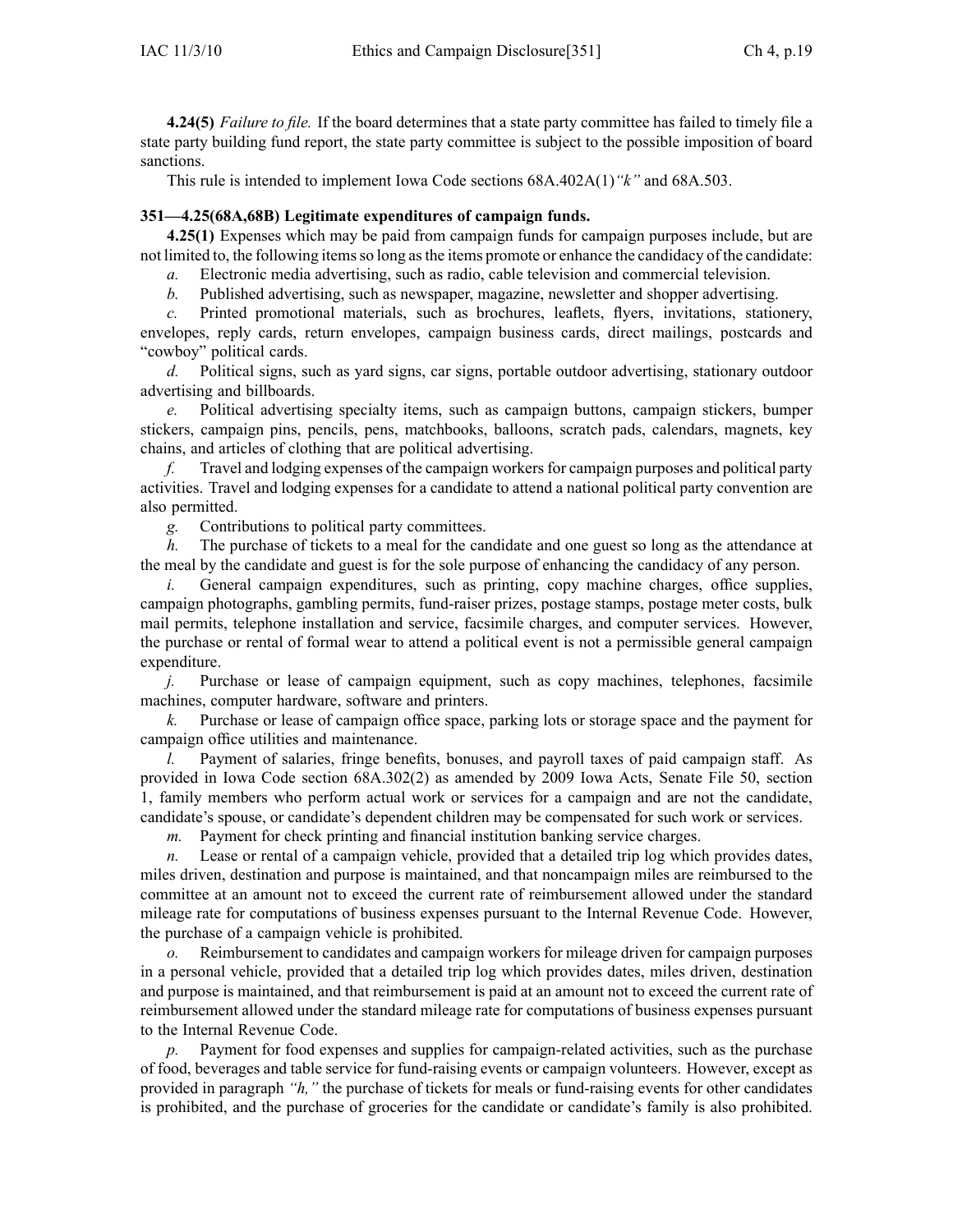Payment for meals for the candidate (other than those involving tickets for fund-raiser events as addressed in paragraph *"h"*) is permitted as an allowable expenditure for campaign purposes if the meal was associated with campaign-related activities.

*q.* Payment of civil penalties and hearing costs assessed by the board.

*r.* Payment for the services of attorneys, accountants, consultants or other professional persons when those services relate to campaign activities.

*s.* Subscriptions to newspapers and periodicals that circulate within the area represented by the office that <sup>a</sup> candidate is seeking or holds, that contain information of <sup>a</sup> general nature about the state of Iowa, or that contain information useful to all candidates such as The Wall Street Journal and Roll Call. Candidates who are unsure whether <sup>a</sup> subscription is permissible shall seek guidance from the board prior to paying for the subscription with campaign funds.

*t.* Membership in service organizations including <sup>a</sup> local chamber of commerce that the candidate joins solely for the purpose of enhancing the candidate's candidacy.

*u.* Repayment of campaign loans made to the committee. As provided in Iowa Code section 68A.302(2) as amended by 2009 Iowa Acts, Senate File 50, section 1, candidates who make loans to their own committees shall not charge interest on the loans.

*v.* Purchase of reports of other candidates and political committees so long as the reports' contents are not used for solicitation or commercial purposes.

Donations to charitable organizations unless the candidate or the candidate's spouse, child, stepchild, brother, brother-in-law, stepbrother, sister, sister-in-law, stepsister, parent, parent-in-law, or stepparent is employed by the charitable organization and will receive <sup>a</sup> direct financial benefit from <sup>a</sup> donation.

*x.* Contributions to federal, state, county and city political party committees.

*y.* Refunds to contributors when <sup>a</sup> contribution has been accepted in error, or when <sup>a</sup> committee chooses to dispose of leftover funds by refunding them in prorated shares to the original contributors.

Payment for items with a purchase price not to exceed \$250 per person that are presented to committee workers in recognition of services to the committee.

*aa.* Expenses incurred with respec<sup>t</sup> to an election recount as provided in Iowa Code section 50.48.

*bb.* The sharing of information in any format such as computer databases containing yard sign locations or lists of registered voters with another candidate's committee.

**4.25(2)** Expenses which may be paid from campaign funds for educational and other expenses associated with the duties of office include, but are not limited to, the following items:

*a.* Purchase or lease of office supplies and equipment, such as paper, copy machines, telephones, facsimile machines, computer hardware, software and printers.

*b.* Travel, lodging and registration expenses associated with attendance at an educational conference of <sup>a</sup> state, national, or regional organization whose memberships and officers are primarily composed of state or local governmen<sup>t</sup> officials or employees. However, meal expenses are not allowable as expenses associated with the duties of office under any circumstances.

*c.* Meals and other expenses incurred in connection with attending <sup>a</sup> local meeting to which the officeholder is invited and attends due to the officeholder's official position as an elected official.

*d.* Purchases of small, incidental items such as pencils, pens, rulers and bookmarks provided to members of the public touring the offices of the state or <sup>a</sup> political subdivision. However, such items distributed on public property shall not expressly advocate the election or defeat of <sup>a</sup> candidate or the adoption or defeat of <sup>a</sup> ballot issue as prohibited in Iowa Code Supplement section 68A.505. For example, <sup>a</sup> bookmark bearing the state seal could be distributed on public property, while <sup>a</sup> bookmark that identified the donor as <sup>a</sup> candidate for office could not be distributed on public property.

*e.* Gifts purchased for foreign dignitaries when the officeholder is par<sup>t</sup> of an official trip out of the country such as <sup>a</sup> trade mission or exchange program.

*f.* Printing of additional stationery and supplies above the standard allotment of the state or political subdivision.

**4.25(3)** Expenses which may be paid from campaign funds for constituency services include, but are not limited to, the following items: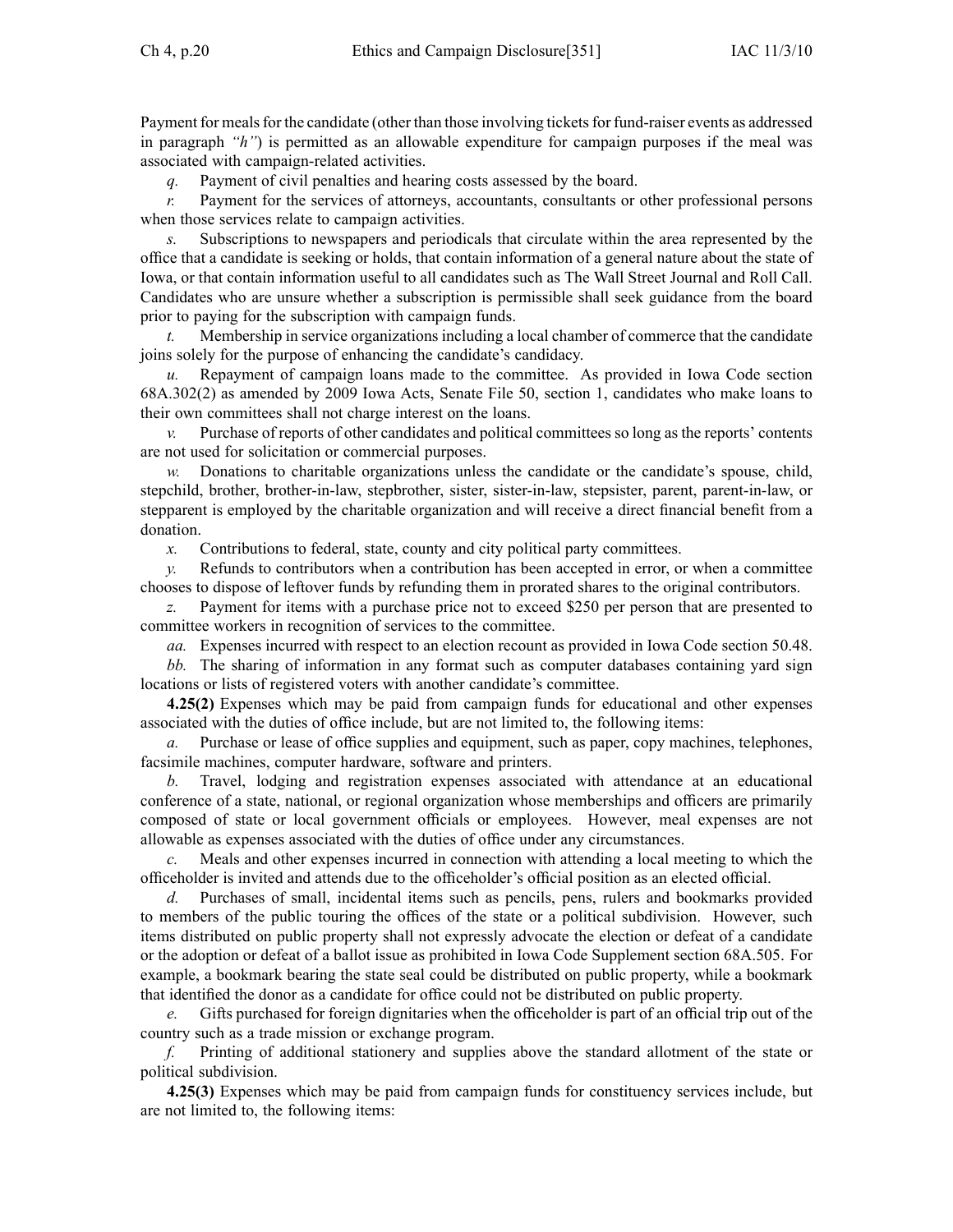- *a.* Mailings and newsletters sent to constituents.
- *b.* Polls and surveys conducted to determine constituent opinions.

*c.* Travel expenses incurred in communicating with members of an elected official's constituency, provided that <sup>a</sup> detailed trip log which provides dates, miles driven, destination and purpose is maintained, and that reimbursement is paid at an amount not to exceed the current rate of reimbursement allowed under the standard mileage rate for computations of business expenses pursuan<sup>t</sup> to the Internal Revenue Code. However, meal expenses are not allowable as expenses associated with constituency services under any circumstances.

*d.* Holiday and other greeting cards sent to constituents.

This rule is intended to implement Iowa Code Supplement sections 68A.301, 68A.302, and 68A.303. [**ARC 7647B**, IAB 3/25/09, effective 4/29/09; **ARC 7801B**, IAB 6/3/09, effective 7/8/09]

### **351—4.26(68A) Transfers between candidates.**

**4.26(1)** *Transfer of assets between different candidates.* A candidate's committee may transfer an asset to <sup>a</sup> candidate's committee established by <sup>a</sup> different candidate so long as the recipient committee paysthe transferring committee the fair market value of the asset and the transaction is properly disclosed on each committee's disclosure report.

**4.26(2)** *Transfer of assets for same candidate.* A candidate's committee may transfer funds, assets, loans, and debts to <sup>a</sup> committee established for <sup>a</sup> different office when the same candidate established both committees. A candidate seeking to transfer funds, assets, loans, or debts under this subrule shall file either an amended statement of organization disclosing information for the new office sought or register <sup>a</sup> new committee regardless of whether the \$750 financial filing threshold for the new office will be exceeded.

This rule is intended to implement Iowa Code Supplement section 68A.303. [**ARC 7992B**, IAB 7/29/09, effective 9/2/09]

**351—4.27(68A) Filing of independent expenditure statement.** Pursuant to 2009 Iowa Code Supplement section 68A.404 as amended by 2010 Iowa Acts, Senate File 2354, section 3, any person excep<sup>t</sup> <sup>a</sup> candidate, <sup>a</sup> committee filing <sup>a</sup> statement of organization, <sup>a</sup> federal committee, or an out-of-state committee that makes one or more independent expenditures in excess of \$750 in the aggregate shall file Form Ind-Exp-O. A sole individual making one or more independent expenditures in excess of \$750 in the aggregate shall file Form Ind-Exp-I. Acommittee that has registered by filing <sup>a</sup> statement of organization shall disclose an independent expenditure on the appropriate campaign disclosure report.

**4.27(1)** *Independent expenditure defined.* "Independent expenditure" means an expenditure as defined in 2009 Iowa Code Supplement section 68A.404(1) as amended by 2010 Iowa Acts, Senate File 2354, section 3.

**4.27(2)** *Independent expenditure reporting.* When applicable under 2009 Iowa Code Supplement section 68A.404 as amended by 2010 Iowa Acts, Senate File 2354, section 3, and rule 351—4.27(68A), Form Ind-Exp-O shall be filed by <sup>a</sup> person and Form Ind-Exp-I shall be filed by <sup>a</sup> sole individual. Both forms shall be in <sup>a</sup> format that will enable <sup>a</sup> person or sole individual making an independent expenditure to comply with all of the reporting requirements in 2009 Iowa Code Supplement section 68A.404 as amended by 2010 Iowa Acts, Senate File 2354, section 3.

**4.27(3)** *Place of filing.* Form Ind-Exp-O and Form Ind-Exp-I shall be filed with the board electronically via the board's Web site at www.iowa.gov/ethics.

**4.27(4)** *Time of filing.* Form Ind-Exp-O or Form Ind-Exp-I shall be filed within 48 hours of the person's or sole individual's making an independent expenditure exceeding \$750 in the aggregate or within 48 hours of disseminating the communication to its intended audience, whichever is earlier. An independent expenditure is deemed made at the time that the cost is incurred regardless of whether or not the costs for the independent expenditure have been billed.

**4.27(5)** *Failure to file.* The failure to timely file either Form Ind-Exp-O or Form Ind-Exp-I shall be subject to the imposition of civil penalties pursuan<sup>t</sup> to 351—subrule 4.59(7).

**4.27(6)** *Attribution statement applicable.* Any person that makes an independent expenditure in any amount shall comply with the appropriate "paid for by" attribution statement pursuan<sup>t</sup> to 2009 Iowa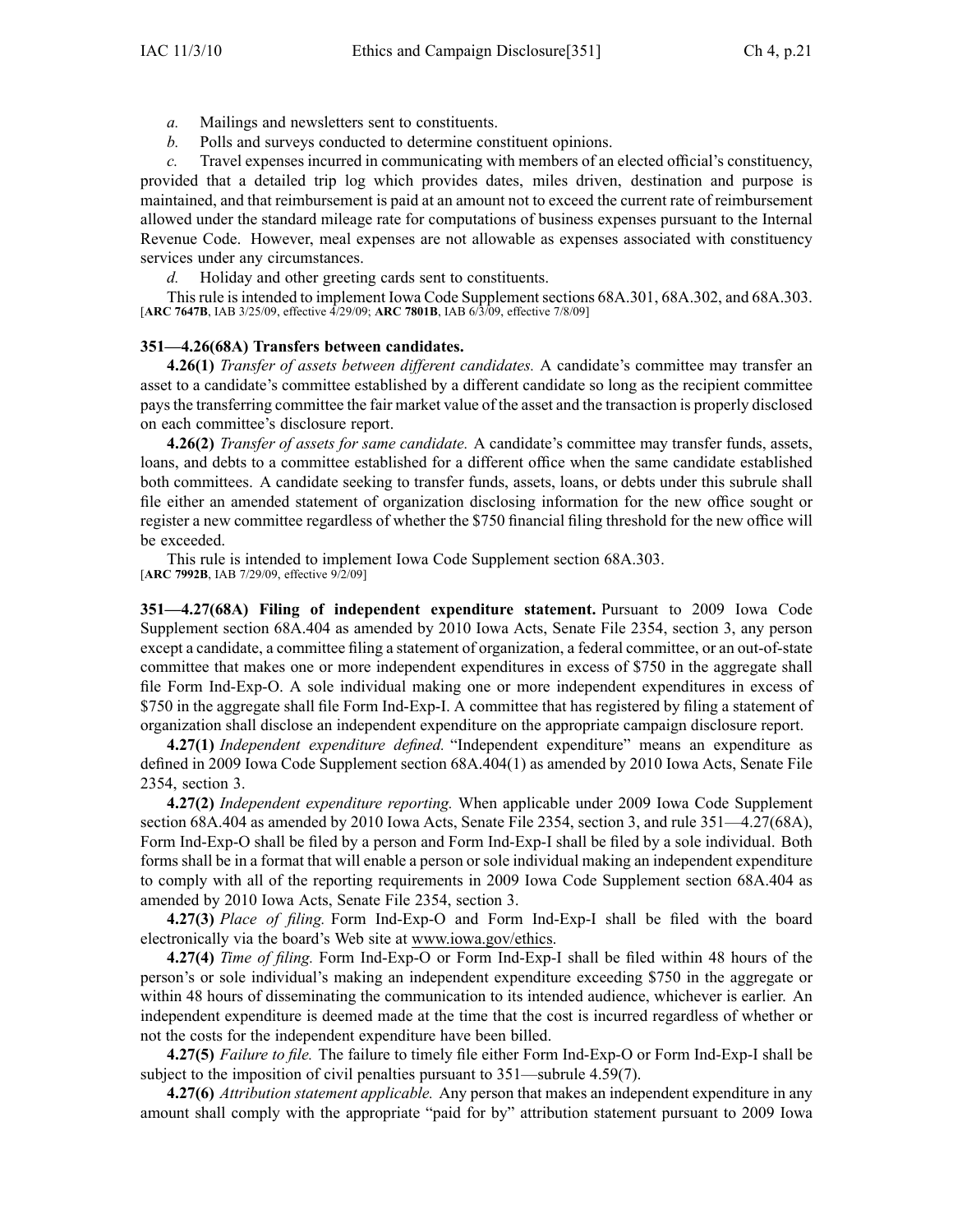Code Supplement section 68A.405 as amended by 2010 Iowa Acts, Senate File 2354, section 4, and by 2010 Iowa Acts, Senate File 2195, section 7, and rule 351—4.38(68A).

This rule is intended to implement 2009 Iowa Code Supplement section 68A.404 as amended by 2010 Iowa Acts, Senate File 2354, section 3.

[**ARC 7800B**, IAB 6/3/09, effective 7/8/09; **ARC 8826B**, IAB 6/2/10, effective 5/17/10]

**351—4.28(68A) Prohibition on contributions and independent expenditures by foreign nationals.** As provided in Federal Election Commission regulation 11 CFR 110.20, <sup>a</sup> foreign national shall not, directly or indirectly, make <sup>a</sup> monetary or in-kind contribution, or specifically promise to make <sup>a</sup> contribution, in connection with <sup>a</sup> state or local campaign or election in Iowa. A foreign national shall not, directly or indirectly, make <sup>a</sup> contribution to <sup>a</sup> candidate or to <sup>a</sup> campaign committee organized under Iowa Code chapter 68A. Pursuant to 2009 Iowa Code Supplement section 68A.404(2)*"c"* as amended by 2010 Iowa Acts, Senate File 2354, section 3, foreign nationals are prohibited from making independent expenditures in relation to any state or local election in Iowa.

**4.28(1)** *Foreign national defined.* "Foreign national" means <sup>a</sup> person as defined in 2009 Iowa Code Supplement section 68A.404(2)*"c"* as amended by 2010 Iowa Acts, Senate File 2354, section 3.

**4.28(2)** *Acceptance of campaign contributions and donations from foreign nationals.* No person shall knowingly accep<sup>t</sup> or receive <sup>a</sup> campaign contribution from <sup>a</sup> foreign national. No person shall knowingly accep<sup>t</sup> <sup>a</sup> monetary donation from <sup>a</sup> foreign national for purposes of making an independent expenditure.

**4.28(3)** *Participation by foreign nationals in decisions involving election-related activity.* A foreign national shall not, directly or indirectly, participate in the decision-making process of any person with regard to such person's election-related activities. Decisions including election-related activities include decisions involving the making of contributions, donations, or expenditures in connection with elections for state or local office, ballot issues, or decisions involving the administration of <sup>a</sup> committee.

This rule is intended to implement 2009 Iowa Code Supplement section 68A.404(2)*"c"* as amended by 2010 Iowa Acts, Senate File 2354, section 3.

[**ARC 8826B**, IAB 6/2/10, effective 5/17/10]

**351—4.29(68A,68B) Contributions by minors.** Persons under 18 years of age may make contributions to <sup>a</sup> candidate or political committee if all of the following conditions exist:

1. The decision to contribute is made knowingly and voluntarily by the minor;

2. The funds, goods, or services contributed are owned or controlled exclusively by the minor, such as income earned by the minor, the proceeds of a trust for which the minor is the beneficiary, or a savings account opened and maintained exclusively in the minor's name; and

3. The contribution is not made from the proceeds of <sup>a</sup> gift, the purpose of which was to provide funds to be contributed, or is not in any other way controlled by another person.

This rule is intended to implement Iowa Code Supplement section 68A.404.

## **351—4.30(68A,68B) Funds from unknown source prohibited; subsequent identification of source; notice to contributors.**

**4.30(1)** *Anonymous contributions in excess of \$10 prohibited.* No person shall make <sup>a</sup> contribution in excess of \$10 to <sup>a</sup> committee without providing the person's name and address to the committee. The committee shall not maintain in any campaign account funds in excess of \$10 that cannot be accounted for and reconciled with the committee's disclosure reports.

**4.30(2)** *Escheat to the state.* Any contribution in excess of \$10 from an unknown source or campaign funds in excess of \$10 that cannot be accounted for and reconciled shall escheat to the state of Iowa as required by Iowa Code section 68A.501 as amended by 2007 Iowa Acts, Senate File 39, section 8. A committee required to escheat shall escheat such funds by depositing the funds into the committee's campaign account and issuing <sup>a</sup> committee check to the general fund in the same amount. The committee check shall be sent to the board office at 510 East 12th Street, Suite 1A, Des Moines, Iowa 50319, for transmittal to the office of treasurer of state.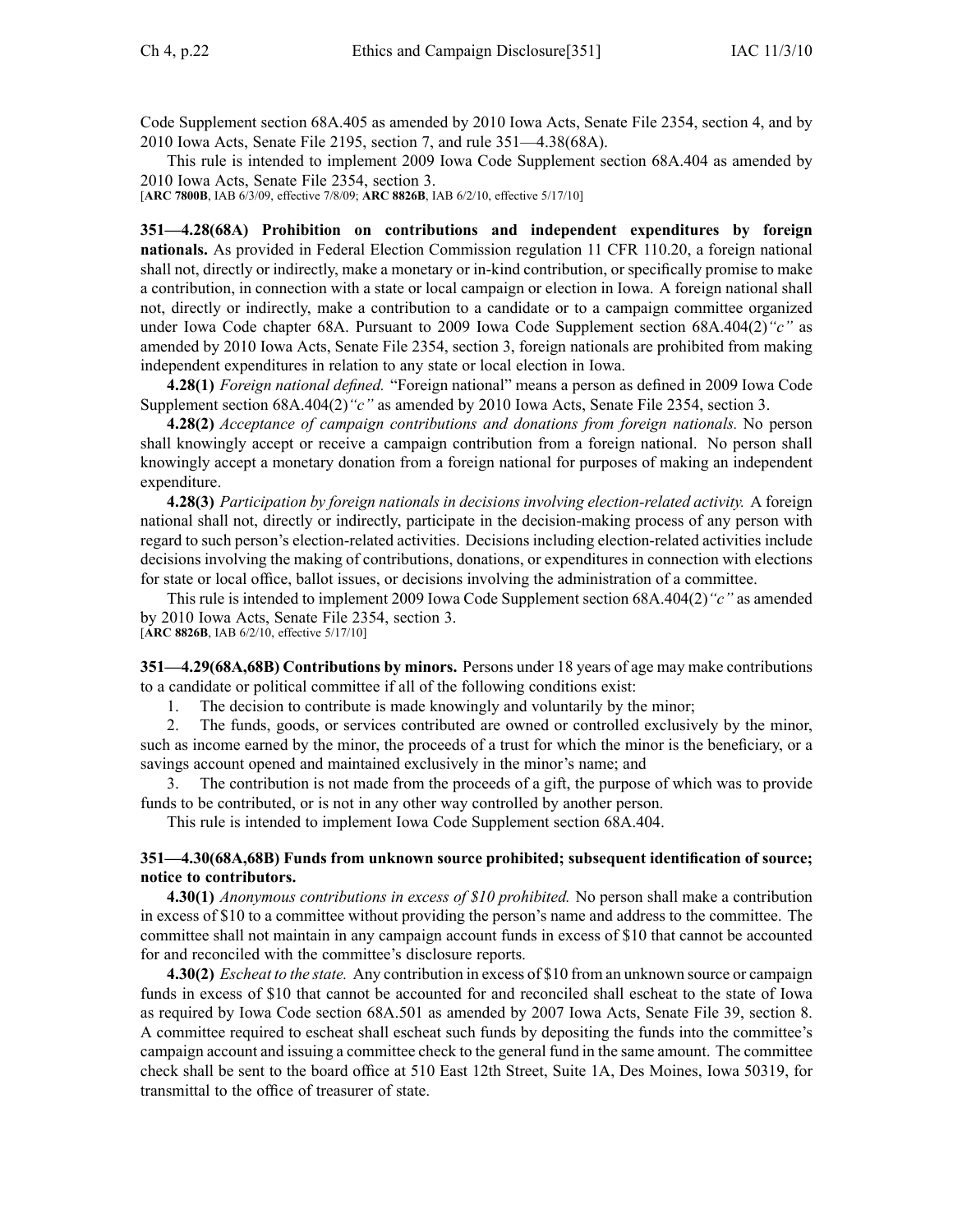**4.30(3)** *Subsequent identification of source.* A committee discovering the source of any funds that have been escheated to the state may make an application to the board for <sup>a</sup> return of the funds if the following requirements are met:

*a.* The committee has not dissolved;

*b.* Documentation of the name and address of the source is provided;

*c.* The amount requested to be returned is in excess of \$100; and

*d.* The application is made within 90 days of the date of the deposit in the general fund of the state of Iowa.

**4.30(4)** *Notice at fund-raising event.* Pursuant to Iowa Code Supplement section 68A.501, <sup>a</sup> person requested to make <sup>a</sup> contribution at <sup>a</sup> fund-raising event shall be advised that it is illegal to make <sup>a</sup> contribution in excess of \$10 unless the person making the contribution also provides the person's name and address. Notice of the requirement to provide <sup>a</sup> person's name and address for <sup>a</sup> contribution in excess of \$10 may be made orally or in <sup>a</sup> written statement that is displayed at the fund-raising event.

This rule is intended to implement Iowa Code section 68A.501.

**351—4.31(68A) Information required for <sup>a</sup> trust to avoid <sup>a</sup> contribution in the name of another person.** A contribution to a committee by a trustee solely in the name of the trust constitutes a contribution in the name of another person as prohibited in Iowa Code Supplement section 68A.502 unless the recipient committee publicly discloses the contribution as provided in this rule.

**4.31(1)** *Living orrevocable trust.* If the contribution involves <sup>a</sup> trust identified as <sup>a</sup> revocable trust or <sup>a</sup> living trust that does not file <sup>a</sup> separate trust tax return and whose federal tax ID number is the same as the social security number of the grantor who creates the trust and who is also <sup>a</sup> trustee, the contribution shall be reported by the recipient committee as being made by the "(name) revocable (or living) trust."

**4.31(2)** *Other trusts.* For <sup>a</sup> contribution involving <sup>a</sup> trust that does not qualify under subrule 4.31(1), the recipient committee shall identify the trust, the trustee, and the trustor.

**4.31(3)** *Registering <sup>a</sup> committee.* A trust, excep<sup>t</sup> for <sup>a</sup> living or revocable trust, that raises or spends more than \$750 for campaign activities shall register a political committee (PAC) and shall file disclosure reports. A trust, excep<sup>t</sup> for <sup>a</sup> living or revocable trust, that makes <sup>a</sup> one-time contribution in excess of \$750 may file Form DR-OTC in lieu of filing <sup>a</sup> statement of organization and filing disclosure reports.

This rule is intended to implement Iowa Code Supplement sections 68A.402(6) and 68A.502.

**351—4.32(68A) Contributions from political committees not organized in Iowa.** Iowa committees may receive contributions from committees outside Iowa, and committees outside Iowa may contribute to Iowa committees provided the out-of-state committee complies with either subrule 4.32(1) or subrule 4.32(2). For purposes of this rule, "out-of-state committee" means <sup>a</sup> committee that is registered with the campaign enforcement agency of another state or is registered with the Federal Election Commission. For purposes of this rule, "contribution" does not include an item purchased at fair market value from an Iowa committee.

**4.32(1)** *Regular filings.* Out-of-state committees may choose to comply with the regular disclosure filing requirements in Iowa Code Supplement sections 68A.201 and 68A.402 by filing <sup>a</sup> statement of organization and periodic disclosure reports.

**4.32(2)** *Verified statement of registration.* In lieu of filing <sup>a</sup> statement of organization and regular disclosure reports as required by Iowa Code chapter 68A, the out-of-state committee shall file with the board <sup>a</sup> verified statement registration form (VSR) for each contribution in excess of \$50. The VSR shall contain the following information:

- *a.* The complete name, address and telephone number of the out-of-state committee;
- *b.* The state or federal agency with which the out-of-state committee is registered;
- *c.* All paren<sup>t</sup> entities or other affiliates or sponsors of the out-of-state committee;
- *d.* The purpose of the out-of-state committee;

*e.* The name, address and telephone number of an Iowa resident authorized to receive service on behalf of the out-of-state committee;

*f.* The name and address of the Iowa recipient committee;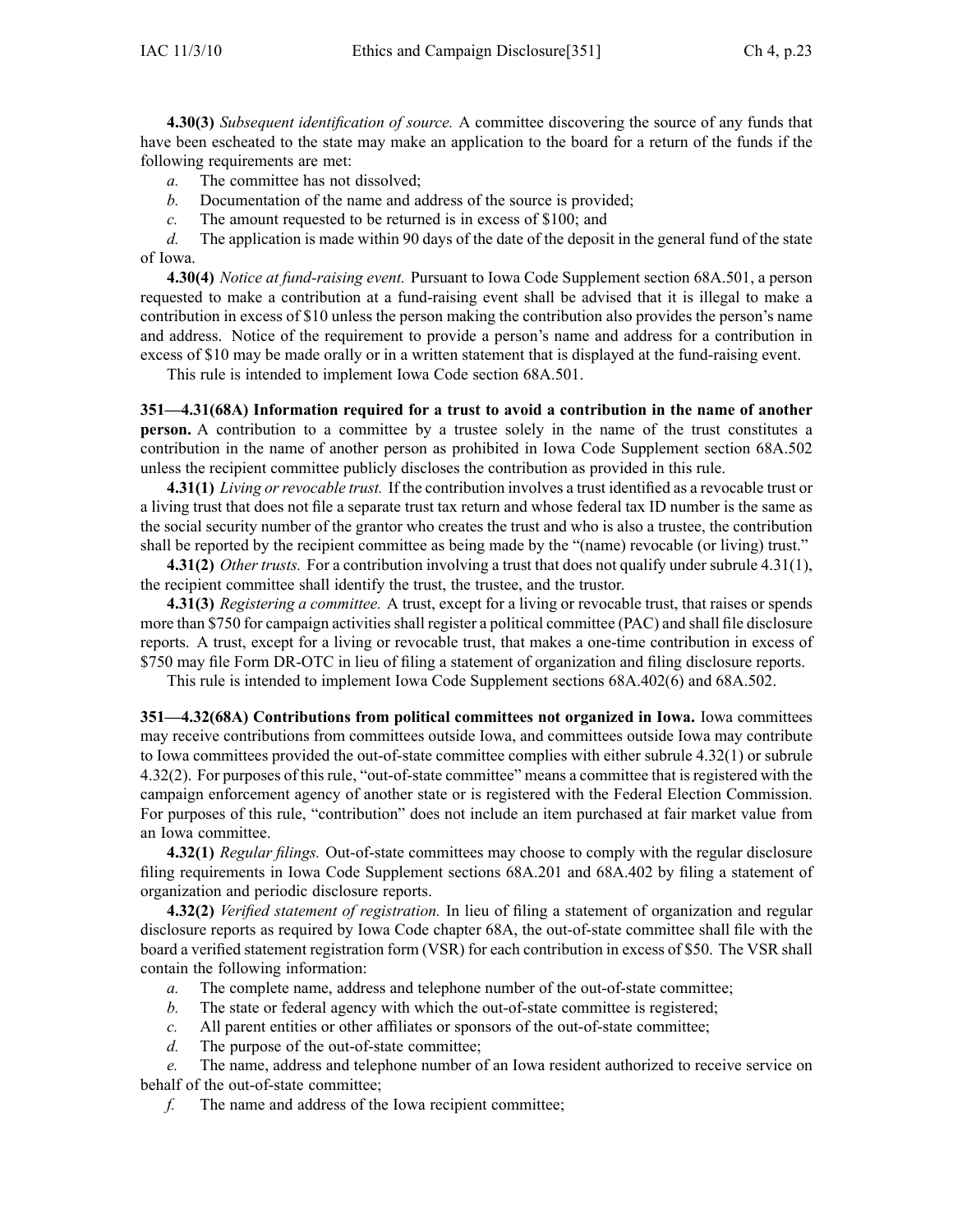*g.* The date and amount of the contribution, including description if the contribution is in-kind; and

*h.* An attested statement that the jurisdiction with which the out-of-state committee is registered has reporting requirements substantially similar to those of Iowa Code chapter 68A. The statement shall include confirmation that the contribution is made from an account that does not accep<sup>t</sup> contributions prohibited by Iowa Code section 68A.503 unless the contribution from the out-of-state committee is made to an Iowa ballot issue committee.

**4.32(3)** *Signature.* The VSR shall be signed by the individual filing the VSR on behalf of the out-of-state committee. A VSR that is filed electronically using the board's Web site is deemed signed when filed.

**4.32(4)** *Where filed.* Every VSR filed for <sup>a</sup> contribution in excess of \$50 shall be filed with the board at 510 East 12th Street, Suite 1A, Des Moines, Iowa 50319, electronically using the board's Web site at www.iowa.gov/ethics, as an E-mail attachment, or by fax at (515)281-4073.

**4.32(5)** *When filed.* The VSR shall be filed with the board on or before the fifteenth day after the date of the contribution, or mailed bearing <sup>a</sup> United States Postal Service postmark dated on or before the fifteenth day after the date of the contribution. For purposes of this subrule, "date of the contribution" means the day, month, and year the contribution check is dated. If the board deems it necessary, <sup>a</sup> copy of any contribution check may be required to be filed with the board. When <sup>a</sup> copy of <sup>a</sup> check is required to be filed with the board, the copy shall be filed within ten days after notice by the board.

**4.32(6)** *Enhanced filing.* An out-of-state committee determining that the jurisdiction under which the committee is registered does not have reporting requirements substantially similar to those of Iowa Code Supplement chapter 68A may choose to comply by enhancing the committee's filing in the other jurisdiction. The enhanced filing shall meet the reporting requirements of Iowa Code Supplement chapter 68A for the reporting period during which contributions to Iowa committees are made. The repor<sup>t</sup> shall cover <sup>a</sup> period of at least one month. An out-of-state committee choosing this option shall comply with the VSR procedures in subrule 4.32(2) and attach <sup>a</sup> signed statement that the repor<sup>t</sup> has been enhanced to satisfy the Iowa reporting requirements.

This rule is intended to implement Iowa Code section 68A.201(5). [**ARC 8286B**, IAB 11/18/09, effective 12/23/09]

**351—4.33(68A) Reporting of earmarked contributions.** A political committee or <sup>a</sup> political party committee is permitted to receive <sup>a</sup> contribution that is earmarked to be donated to another committee. A political committee or political party committee receiving and transferring an earmarked contribution is required to list on its disclosure repor<sup>t</sup> the name of the contributor and the name of the candidate or committee for which the contribution was earmarked. The political committee or political party committee shall notify the recipient committee in writing of the name of the individual contributor and the name of the committee that orginally received the contribution. The committee ultimately receiving the earmarked contribution shall disclose on its disclosure repor<sup>t</sup> both the name of the individual contributor and the name of the committee that originally received and then transferred the earmarked contribution. A ballot issue committee is not permitted to transfer earmarked contributions excep<sup>t</sup> to another ballot issue committee.

This rule is intended to implement 2009 Iowa Code Supplement section 68A.402. [**ARC 8788B**, IAB 6/2/10, effective 7/7/10]

**351—4.34(68A) Copies of reports filed by 527 Committees.** Iowa Code section 68A.401A requires the board to adopt <sup>a</sup> procedure for 527 Committees that file reports with the Internal Revenue Service and engage in issue advocacy in Iowa to file copies of those reports with the board. If <sup>a</sup> 527 Committee notifies the board that it is filing reports with the Internal Revenue Service, the 527 Committee will be deemed in compliance with Iowa Code section 68A.401A. The board will then establish on its Web site <sup>a</sup> link to the reports filed with the Internal Revenue Service, or the board will otherwise pos<sup>t</sup> on its Web site the reports filed with the Internal Revenue Service.

This rule is intended to implement Iowa Code section 68A.401A.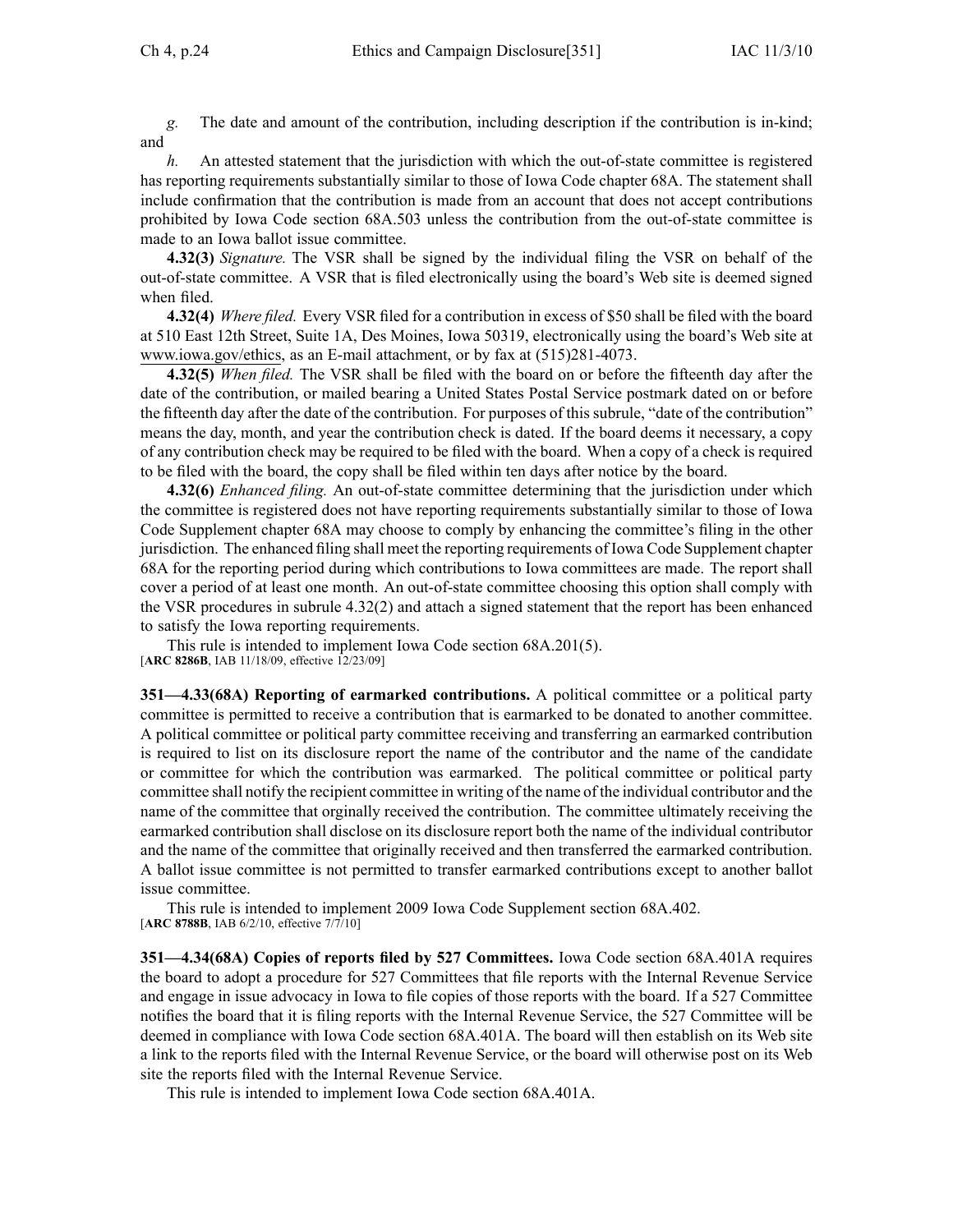**351—4.35(68A) Permanent organizations forming temporary political committees; one-time contributor filing Form DR-OTC.** Pursuant to Iowa Code section 68A.402(9), <sup>a</sup> permanen<sup>t</sup> organization temporarily engaging in activity that exceeds the \$750 financial filing threshold described in rule 351—4.1(68A,68B) is required to organize and register <sup>a</sup> political committee (PAC), file disclosure reports, and, upon completion of activity, file <sup>a</sup> notice of dissolution. A permanen<sup>t</sup> organization that is temporarily <sup>a</sup> political committee shall comply with all of the campaign laws in Iowa Code chapter 68A and this chapter. A permanen<sup>t</sup> organization that makes loans to <sup>a</sup> candidate or committee or that is owed debts from <sup>a</sup> candidate or committee is not deemed to be engaging in political activity requiring registration.

**4.35(1)** *Form DR-OTC.* A permanen<sup>t</sup> organization that makes <sup>a</sup> one-time contribution in excess of \$750 to <sup>a</sup> committee may, in lieu of filing <sup>a</sup> statement of organization, disclosure reports, and <sup>a</sup> notice of dissolution, file Form DR-OTC. The following information shall be disclosed on Form DR-OTC:

*a.* The name and address of the organization making the contribution.

*b.* The name and address of <sup>a</sup> contact person for the organization making the contribution.

*c.* The name and address of the campaign committee receiving the contribution. If the contribution isto <sup>a</sup> candidate or <sup>a</sup> candidate's committee, the source of the original funds used to make the contribution shall be disclosed.

*d.* The date and amount of the contribution. If the contribution is an in-kind contribution, a description of the provided goods or services must be included.

*e.* The date of election and the county in which the recipient committee is located if the committee is <sup>a</sup> county or local committee.

*f.* The date and signature of the person filing Form DR-OTC. A Form DR-OTC that is filed electronically using the board's Web site is deemed signed when filed.

A permanen<sup>t</sup> organization that makes more than one contribution is not eligible to file Form DR-OTC and is required to file <sup>a</sup> statement of organization, file disclosure reports, and file <sup>a</sup> notice of dissolution.

**4.35(2)** *Place of filing.* Form DR-OTC shall be filed with the board at 510 East 12th Street, Suite 1A, Des Moines, Iowa 50319, filed by fax at (515)281-4073, or filed electronically using the board's Web site at www.iowa.gov/ethics.

**4.35(3)** *Time of filing.* Form DR-OTC shall be filed with the board within ten days after the one-time contribution in excess of \$750 is made. The form must be physically received by the board or, if mailed, must bear <sup>a</sup> United States Postal Service postmark dated on or before the repor<sup>t</sup> due date. A faxed or electronically filed Form DR-OTC must be submitted on or before 11:59 p.m. of the tenth day after the organization of the committee is required. If the tenth day falls on <sup>a</sup> Saturday, Sunday, or holiday on which the board office is closed, the filing deadline is extended to the next working day when the board office is open.

**4.35(4)** *Failure to register.* If the board discovers that <sup>a</sup> permanen<sup>t</sup> organization has become subject to the provisions of Iowa Code Supplement chapter 68A but did not timely file <sup>a</sup> statement of organization or file Form DR-OTC, as applicable, the permanen<sup>t</sup> organization is subject to the possible imposition of board sanctions.

**4.35(5)** *Partial refund of contribution.* A committee that receives <sup>a</sup> contribution from <sup>a</sup> permanen<sup>t</sup> organization that causes the organization to become subject to the provisions of Iowa Code Supplement chapter 68A may refund all or par<sup>t</sup> of <sup>a</sup> contribution to the organization so as to reduce the contribution to \$750 or less and remove the organization's filing obligations.

This rule is intended to implement Iowa Code sections 68A.102(18) and 68A.402.

**351—4.36(68A) Cash transactions.** All disbursements, including all expenditures and any other withdrawals from committee funds, shall be by check, debit card, or credit card. Cash withdrawals and "petty cash" accounts are not permitted. If <sup>a</sup> committee fundraising activity necessitates <sup>a</sup> cash drawer for making change or other cash transactions, the committee may issue <sup>a</sup> check payable to the committee treasurer or the candidate, in the case of <sup>a</sup> candidate's committee, or payable to the committee treasurer or the committee chairperson, in the case of <sup>a</sup> political committee. The purpose of the expenditure shall be reported on Schedule B as "cash advance for (describe activity, e.g., concession stand cash drawer)."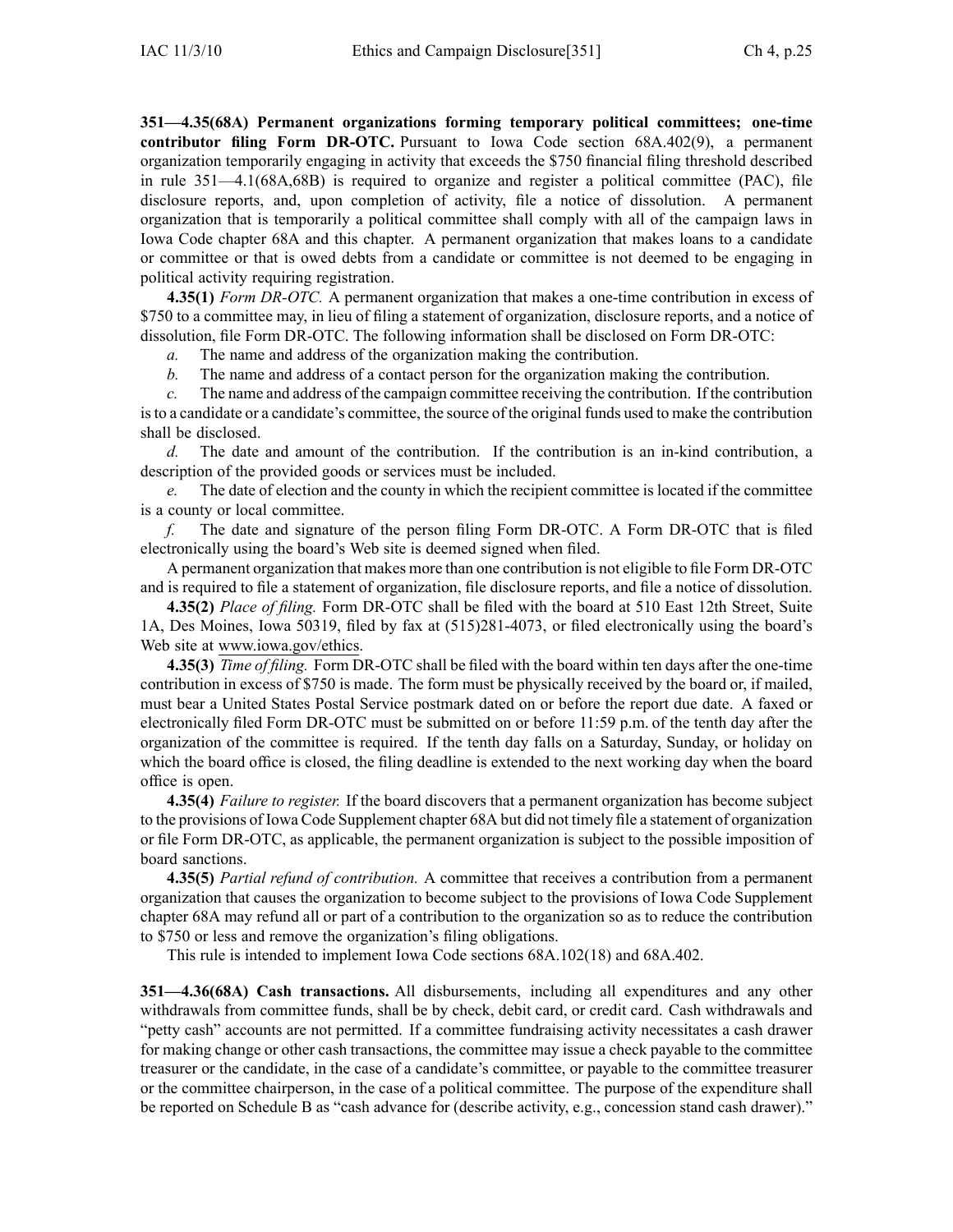Upon completion of the fundraising activity, the committee shall redeposit the same amount as that which was advanced into the committee account. The redeposit shall be reported as a reverse entry on Schedule B as <sup>a</sup> "redeposit of cash advance for (describe activity)." The proceeds of the fundraising activity (excluding the cash advance) shall be reported on Schedule A - Contributions Received.

This rule is intended to implement Iowa Code sections 68A.203 as amended by 2005 Iowa Acts, House File 312, section 5, and 68A.402A.

## **351—4.37(68A,68B) Record keeping.**

**4.37(1)** *Copies of reports.* A committee shall preserve <sup>a</sup> copy of every repor<sup>t</sup> it files for at least three years following the filing of the report.

**4.37(2)** *Supporting documentation.* The documentation which supports <sup>a</sup> committee's disclosure repor<sup>t</sup> shall be preserved by the committee for at least five years after the due date of the repor<sup>t</sup> that covers the activity documented in the records; however, <sup>a</sup> committee is not required to preserve these records for more than three years from the certified date of dissolution of the committee. At <sup>a</sup> minimum, the supporting documentation shall consist of all of the following:

*a.* A ledger or similar record-keeping device which details all contributions received by the committee. This record shall include the name and address of each person making <sup>a</sup> contribution in excess of \$10, with the date and amount of the contribution. In lieu of or in addition to <sup>a</sup> ledger, the committee may record contributions received through <sup>a</sup> receipt book or other method of individually documenting the contributions, such as by making and keeping copies of the contribution checks.

- *b.* The check register for the committee's account(s).
- *c.* Bank statements for the committee's account(s).
- *d.* Copies of canceled or duplicate checks for committee expenditures, if available.
- *e.* Copies of bills or receipts for committee expenditures.

*f.* For committees which pay reimbursement for committee-related mileage, copies of vehicle mileage logs, including travel dates, distance driven, and travel purpose (description of event or activity). For <sup>a</sup> candidate's committee which leases <sup>a</sup> vehicle, the mileage log shall detail all mileage driven on the vehicle, including non-committee-related mileage.

**4.37(3)** *Records forwarded.* An officer of <sup>a</sup> committee who is replaced by another officer shall forward within seven days any committee records to the subsequently appointed or elected committee officer. The board may gran<sup>t</sup> an extension of time for good cause. The failure to forward records pursuan<sup>t</sup> to this subrule may subject the former officer to board sanctions.

This rule is intended to implement Iowa Code Supplement sections 68A.203, 68A.302, 68A.402 and 68A.403 and Iowa Code section 68B.32A.

[**ARC 7998B**, IAB 7/29/09, effective 9/2/09]

#### DIVISION III POLITICAL MATERIAL—ATTRIBUTION STATEMENTS

**351—4.38(68A) Political attribution statement—contents.** Published material that expressly advocates for or against <sup>a</sup> clearly identified candidate or ballot issue shall contain <sup>a</sup> statement identifying the person paying for the published material. This statement is referred to as the "attribution statement." The term "published material" means any newspaper, magazine, shopper, outdoor advertising facility, poster, direct mailing, brochure, Internet Web site, television, video, or motion picture advertising, campaign sign larger than 32 square feet, or any other form of printed political advertising.

**4.38(1)** *Registered committee.* If the person paying for the published material is <sup>a</sup> committee that has filed <sup>a</sup> statement of organization, the words "paid for by" and the name of the committee shall appear on the material. An "independent expenditure committee" is not <sup>a</sup> "registered committee."

**4.38(2)** *Individual, married couple, or unregistered candidate's committee.* If the person paying for the published material is an individual, the words "paid for by" and the name and address of the individual shall appear on the material. Published material that is jointly paid for by <sup>a</sup> married couple shall include the words "paid for by" and the name and address of one member of the married couple. For purposes of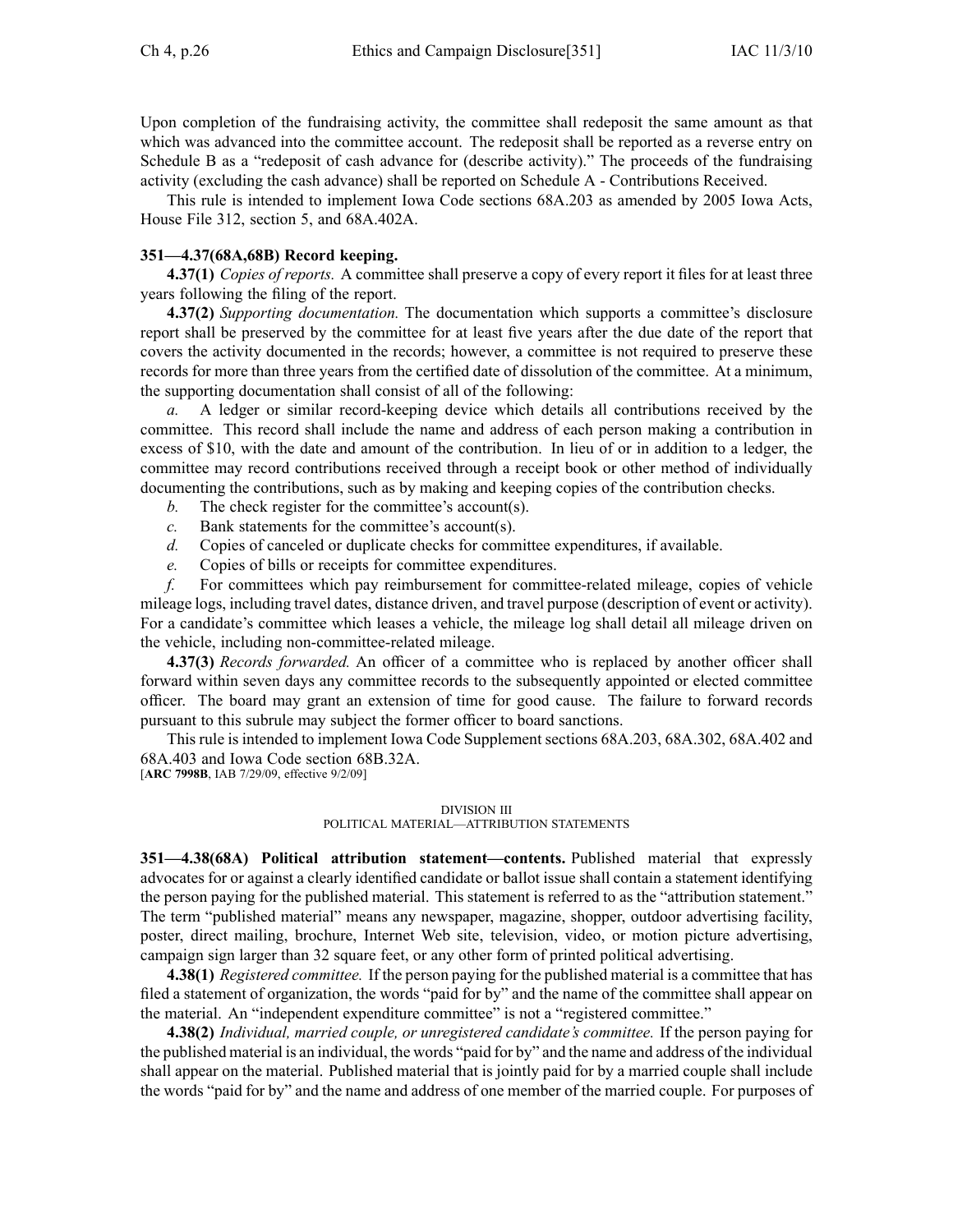this subrule, "individual" includes <sup>a</sup> candidate who has not filed <sup>a</sup> statement of organization to register <sup>a</sup> committee.

**4.38(3)** *Multiple individuals.* If more than one individual paid for the published material, the words "paid for by", the names of the individuals, and either the addresses of the individuals or <sup>a</sup> statement that the addresses of the individuals are on file with the Iowa ethics and campaign disclosure board shall appear on the material. The addresses shall be provided to the board and made available for public inspection.

**4.38(4)** *Organization or unregistered political committee.* If the person paying for the published material is an organization, the words "paid for by", the name and address of the organization, and the name of one officer of the organization shall appear on the material. For purposes of this subrule, "organization" includes an organization advocating the passage or defeat of <sup>a</sup> ballot issue but that has not filed <sup>a</sup> statement of organization to register <sup>a</sup> political committee.

**4.38(5)** *Pooled efforts.* If the published material is paid for by more than one person, the words "paid for by" and the identification of the persons as set out in this rule shall appear on the material.

**4.38(6)** *Corporations.* If the person paying for the published material is <sup>a</sup> corporation, the words "paid for by", the name and address of the corporation, and the name and title of the corporation's chief executive officer shall appear on the material.

**4.38(7)** *Independent expenditures.* A person, including <sup>a</sup> sole individual, making an independent expenditure shall provide the attribution statement according to the appropriate category under this rule. The attribution statement shall also include <sup>a</sup> statement that the published material was not authorized by any candidate, candidate's committee, or ballot issue committee.

This rule is intended to implement 2009 Iowa Code Supplement section 68A.405 as amended by 2010 Iowa Acts, Senate File 2354, section 4, and by 2010 Iowa Acts, Senate File 2195, section 7. [**ARC 8826B**, IAB 6/2/10, effective 5/17/10]

**351—4.39(68A) Specific items exempted from or subject to attribution statement requirement; multiple pages.** 2009 Iowa Code Supplement section 68A.405 as amended by 2010 Iowa Acts, Senate File 2354, section 4, and by 2010 Iowa Acts, Senate File 2195, section 7, and rule 351—4.38(68A) require the placement of <sup>a</sup> "paid for by" attribution statement on published material that expressly advocates for or against <sup>a</sup> clearly identified candidate or ballot issue, with certain exceptions.

**4.39(1)** *Items exempted from requirement.* The requirement to place <sup>a</sup> "paid for by" attribution statement does not apply to the following:

*a.* Editorials or news articles of <sup>a</sup> media organization that are not political advertisements.

*b.* Small items upon which the inclusion of the attribution statement would be impracticable, such as campaign signs 32 square feet or smaller that have been placed or posted on real property, bumper stickers, pins, buttons, pens, pencils, emery boards, matchbooks and, excep<sup>t</sup> as set out in subrule 4.39(2), items that are smaller than 2 inches by 4 inches. For purposes of this rule, 32 square feet is the total dimension of the campaign sign regardless of whether or not both sides of the sign are used for campaign advertising.

*c.* T-shirts, caps, and other articles of clothing that expressly advocate for or against <sup>a</sup> candidate or ballot issue.

*d.* Radio advertisements, live telephone calls, or auto-generated telephone messages.

*e.* Published material placed by an individual who acts independently and spends \$100 or less of the individual's own resources to expressly advocate the passage or defeat of <sup>a</sup> ballot issue.

**4.39(2)** *Items subject to requirement.* The requirement to place <sup>a</sup> "paid for by" attribution statement applies to the following:

*a.* Published material such as campaign signs larger than 32 square feet that have been placed or posted on real property, billboards, posters, portable sign carriers, and signs affixed or painted to the side or top of <sup>a</sup> building or vehicle. A campaign sign placed on <sup>a</sup> building or vehicle shall contain the appropriate attribution statement regardless of the size of the sign.

*b.* Published material in <sup>a</sup> newspaper, magazine, shopper, or other periodical regardless of the size of the material.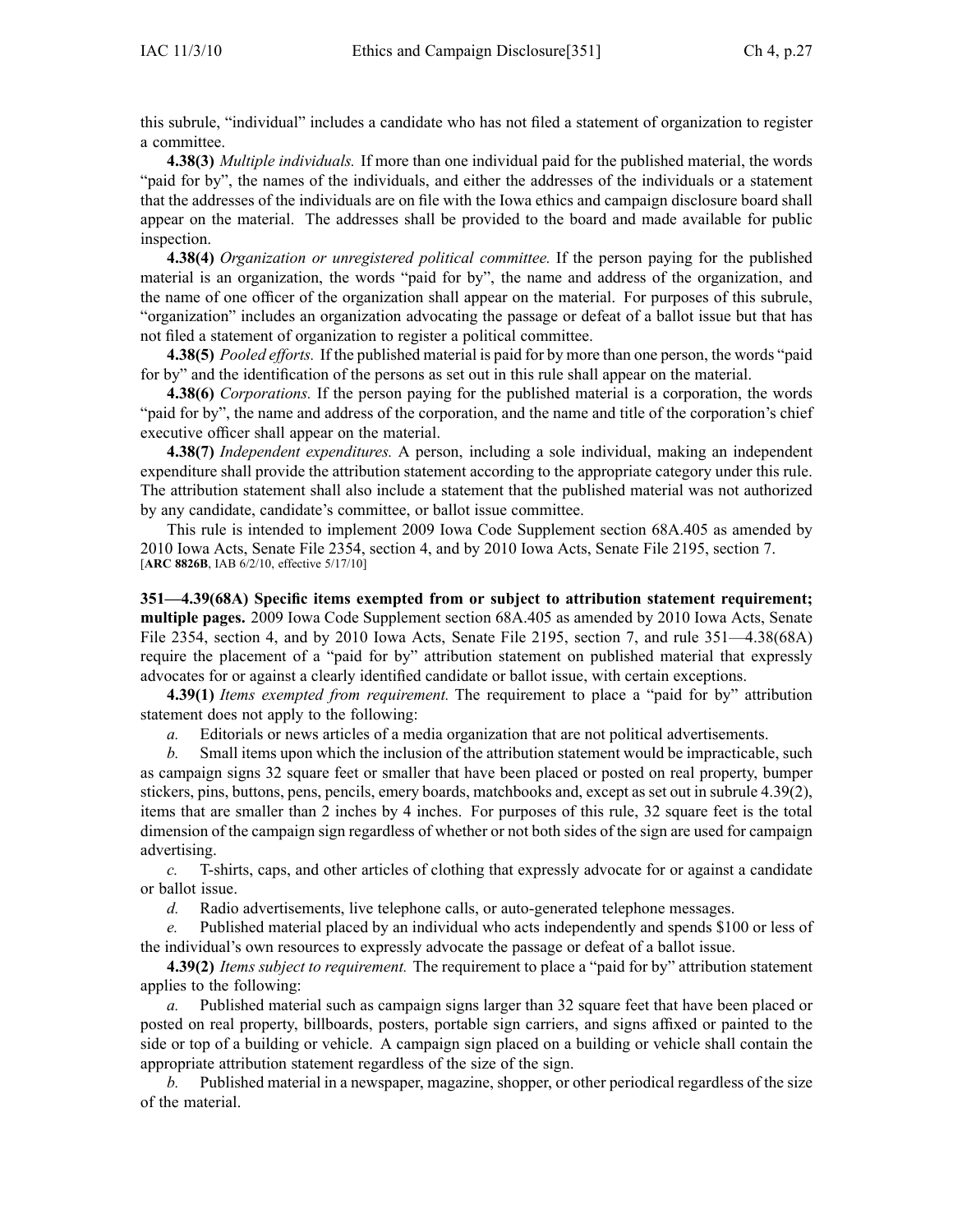*c.* Direct mailings, flyers, brochures, postcards, or any other form of published material that is larger than 2 inches by 4 inches and not otherwise set out in 351—4.39(68A).

*d.* Campaign Web sites. A blog that is not owned or controlled by <sup>a</sup> candidate or committee is not required to include an attribution statement disclosing who paid for the costs of the blog. A political advertisement on <sup>a</sup> blog is required to include the appropriate attribution statement disclosing who paid for the advertisement.

*e.* Television, video, and motion picture advertising. The attribution statement shall be displayed on the advertisement in <sup>a</sup> clearly readable manner for at least four seconds.

**4.39(3)** *Multiple pages.* If the published material consists of more than one page, the "paid for by" attribution statement need only appear on one page of the material. For <sup>a</sup> campaign Web site, the attribution statement need only appear on the home page of the site. A scratch pad need only include the attribution statement on the pad and not on each individual page of the pad.

This rule is intended to implement 2009 Iowa Code Supplement section 68A.405 as amended by 2010 Iowa Acts, Senate File 2354, section, 4, and by 2010 Iowa Acts, Senate File 2195, section 7. [**ARC 8826B**, IAB 6/2/10, effective 5/17/10]

**351—4.40(68A,68B) Newspaper or magazine.** For the purposes of these rules and Iowa Code Supplement section 68A.405, "newspaper or magazine" means <sup>a</sup> regularly scheduled publication of news, articles of opinion, and features available to the general public which does not require membership in or employment by <sup>a</sup> specific organization.

This rule is intended to implement Iowa Code Supplement section 68A.405.

#### **351—4.41(68A,68B) Apparent violations; remedial action.**

**4.41(1)** *Administrative resolution.* In an effort to informally resolve apparen<sup>t</sup> violations of the requirement to place <sup>a</sup> "paid for by" attribution statement, the board may order administrative resolution of the matter. The board may direct the person responsible for placing the original published political material that did not include the attribution statement to place <sup>a</sup> correction notice in <sup>a</sup> local newspaper that reaches the same or substantially the same portion of the public that received the original published political material. A person may also resolve <sup>a</sup> violation of the "paid for by" attribution statement by resending corrected published political material to the same portion of the public that received the original published political material and by filing <sup>a</sup> copy of the corrected material with the board.

**4.41(2)** *Form of correction notice.* The correction notice shall be in substantially the following form: "On (date) (describe the type of published political material) was distributed that did not state who paid for it. The (describe the type of published political material) was paid for by (insert name)."

**4.41(3)** *Board notice.* The board shall notify the person who paid for the original published political material of the requirements of this rule.

**4.41(4)** *Refusal to place correction notice.* The board may initiate <sup>a</sup> contested case proceeding and impose discipline against any person who refuses to place <sup>a</sup> correction notice under this rule.

This rule is intended to implement Iowa Code section 68A.405 and Iowa Code Supplement section 68B.32A(8) as amended by 2006 Iowa Acts, House File 2512, section 3.

## **351—4.42(56,68B) Specific items exempted from or subject to attribution statement requirement.** Rescinded IAB 2/4/04, effective 3/10/04.

**351—4.43(56,68B) Apparent violations; remedial actions.** Rescinded IAB 2/4/04, effective 3/10/04.

#### DIVISION IV CORPORATE POLITICAL ACTIVITY

**351—4.44(68A,68B) Prohibited corporate activity.** As provided in 2009 Iowa Code Supplement section 68A.503 as amended by 2010 Iowa Acts, Senate File 2354, section 5, <sup>a</sup> financial institution, insurance company, or corporation is prohibited from using its resources to make monetary or in-kind campaign contributions to <sup>a</sup> candidate, candidate's committee, political committee that expressly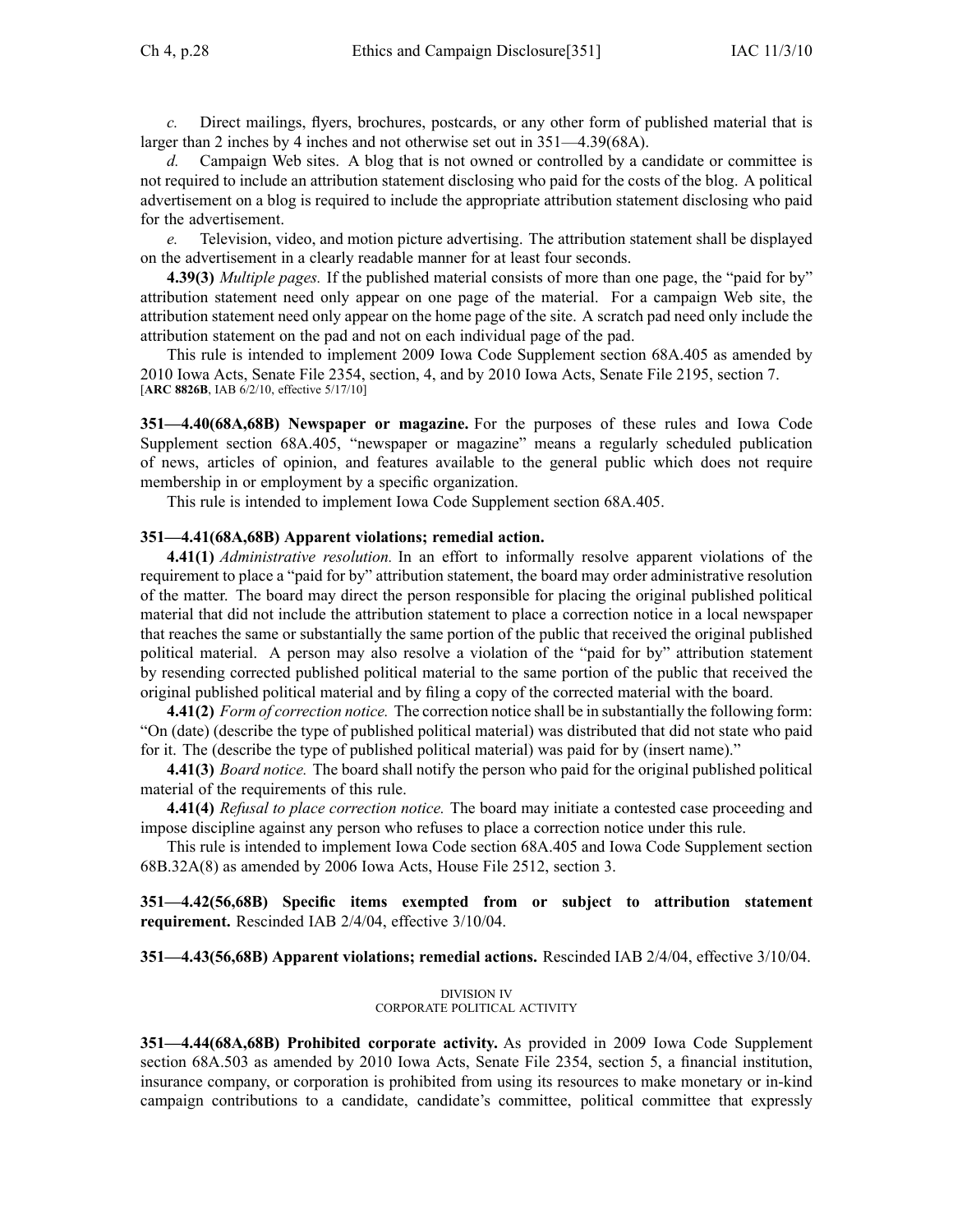advocates for or against <sup>a</sup> candidate, or <sup>a</sup> political party committee. For purposes of this chapter, "corporate entity" shall include financial institutions, insurance companies, and corporations.

**4.44(1)** The prohibition on corporate political activity does not apply to any of the following:

- *a.* An LLC, LLP, or any other organization that does not file articles of incorporation.
- *b.* Monetary or in-kind campaign contributions to <sup>a</sup> ballot issue committee.
- *c.* Independent expenditure communications.

*d.* A campaign committee using <sup>a</sup> corporate entity computer to generate and file <sup>a</sup> campaign disclosure statement or report.

**4.44(2)** For purposes of this rule, prohibited corporate activity shall include, but not be limited to, the following:

*a.* The physical placement of campaign materials on corporate property excep<sup>t</sup> as permitted under Iowa Code sections 68A.406 and 68A.503.

*b.* The use of motor vehicles, telephone equipment, long-distance lines, computers, typewriters, office space, duplicating equipment and supplies, stationery, envelopes, labels, postage, postage meters or communication systems of corporate entities.

*c.* The use of corporate entity facilities, premises, recreational facilities and housing that are not ordinarily available to the general public.

*d.* The furnishing of beverages and other refreshments that cost in excess of \$50 and that are not ordinarily available to the general public.

*e.* The contributing of money of the corporate entity.

*f.* Any other transaction conducted between <sup>a</sup> corporate entity and <sup>a</sup> candidate, candidate's committee, political committee that expressly advocates for or against candidates, or <sup>a</sup> political party committee. Such transaction is presumed to be <sup>a</sup> corporate contribution unless it is sufficiently demonstrated to the board that the transaction should not be considered <sup>a</sup> prohibited contribution under 2009 Iowa Code Supplement section 68A.503 as amended by 2010 Iowa Acts, Senate File 2354, section 5.

This rule is intended to implement 2009 Iowa Code Supplement section 68A.503 as amended by 2010 Iowa Acts, Senate File 2354, section 5.

[**ARC 8826B**, IAB 6/2/10, effective 5/17/10]

**351—4.45(68A,68B) Corporate-sponsored political committee.** These rules do not preven<sup>t</sup> <sup>a</sup> corporate entity from soliciting eligible members to join or contribute to its own corporate-sponsored political committee (PAC), so long as the corporate entity adheres to the provisions of Iowa Code Supplement section 68A.503.

This rule is intended to implement Iowa Code Supplement section 68A.503.

**351—4.46(68A) Voter education.** Rescinded IAB 6/2/10, effective 5/17/10.

**351—4.47(68A,68B) Permitted activity—reimbursement required.** The prohibitions against certain transactions between corporate entities and candidates or committees expressly advocating the election or defeat of candidates contained in Iowa Code Supplement section 68A.503 and in rule 351—4.44(68A,68B) are not construed to prohibit activity that occurs consistent with this rule.

**4.47(1)** *Purchase or rental of office facility.* A candidate's committee or any other committee that expressly advocates the election or defeat of <sup>a</sup> candidate may purchase or rent property belonging to <sup>a</sup> corporate entity, so long as the purchase or rental is at fair market value. For the purpose of this subrule, "fair market value" means the amount that <sup>a</sup> member of the general public would expec<sup>t</sup> to pay to purchase or rent <sup>a</sup> similar property within the community in which the property is located.

**4.47(2)** *Use of corporate facilities to produce or mail materials.* Any person who uses the facilities of <sup>a</sup> corporate entity to produce or mail materials in connection with <sup>a</sup> candidate election is required to reimburse the corporate entity within <sup>a</sup> commercially reasonable time for the normal and usual charge for producing or mailing such materials in the commercial market. For example, if it would otherwise cost 10 cents per page to have <sup>a</sup> brochure copied at <sup>a</sup> commercial printer, the corporate entity must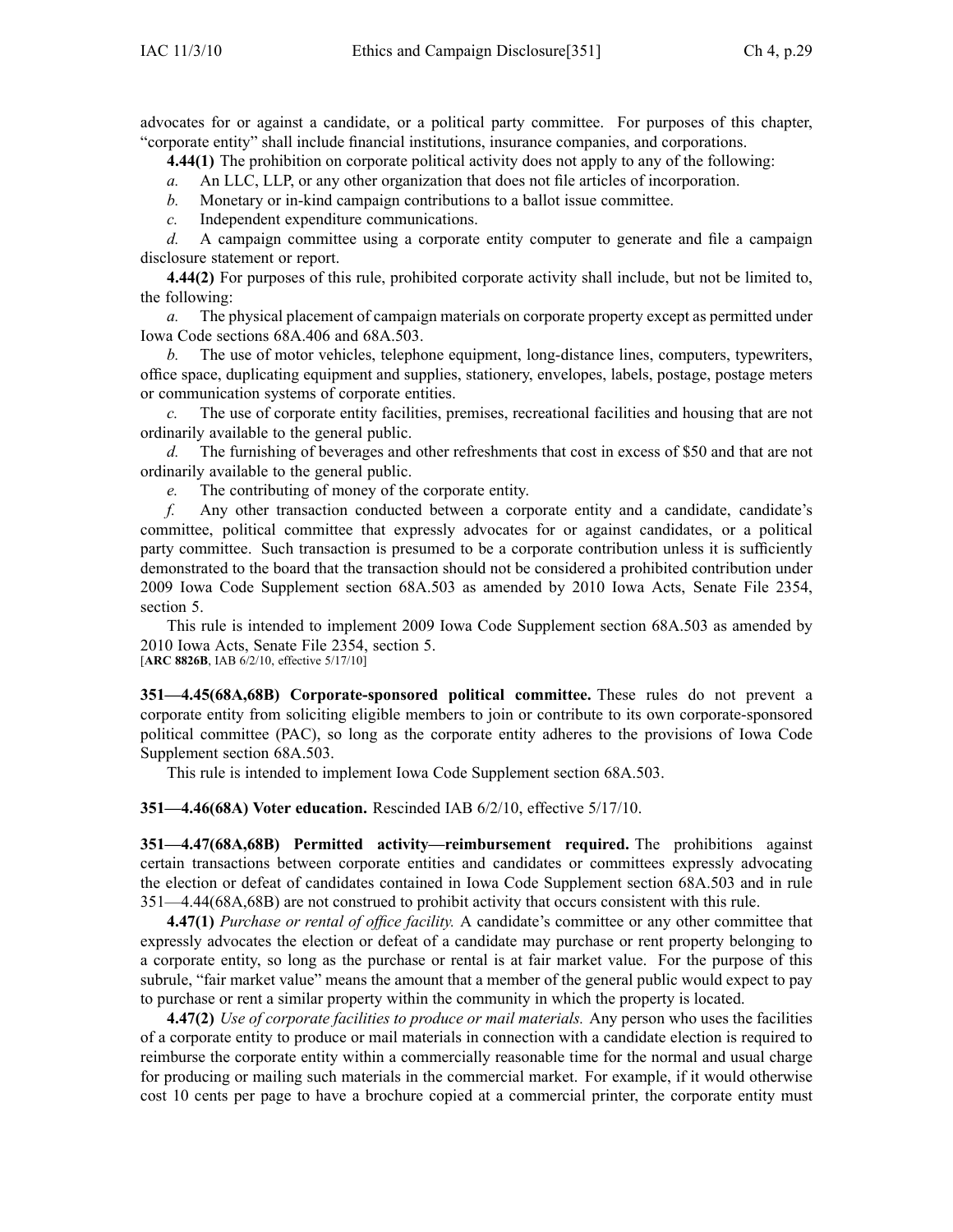be reimbursed at 10 cents per page even if the overhead and operating cost is only 5 cents per page. Likewise, the corporate entity must be reimbursed at the first-class mail rate even if the direct cost to the corporate entity is less through the use of its bulk mail permit. This subrule does not affect the ability of <sup>a</sup> commercial vendor to charge an amount for postage which is less than for first-class mail where the reduced or bulk mail charge is available to all similarly situated customers without respec<sup>t</sup> to the political identity of the customer.

**4.47(3)** *Use or rental of corporate facilities by other persons.* Persons other than stockholders, administrative officers or employees of <sup>a</sup> corporate entity who make any use of corporate facilities, such as using telephones, facsimile machines, typewriters or computers or borrowing office furniture for activity in connection with <sup>a</sup> candidate election, are required to reimburse the corporate entity within <sup>a</sup> commercially reasonable time in the amount of the normal and usual rental charge. If one or more telephones of <sup>a</sup> corporate entity are used as <sup>a</sup> telephone bank, <sup>a</sup> rebuttable presumption is established that \$3 per telephone per hour, plus any actual long distance charges, is acceptable as <sup>a</sup> normal and usual rental charge.

## **4.47(4)** *Use of airplanes and other means of transportation.*

*a. Air travel.* A candidate, candidate's agent, or person traveling on behalf of <sup>a</sup> candidate who uses noncommercial air transportation made available by <sup>a</sup> corporate entity shall, in advance, reimburse the corporate entity as follows:

(1) Where the destination is served by regularly scheduled commercial service, the coach class airfare (without discounts).

(2) Where the destination is not served by <sup>a</sup> regularly scheduled commercial service, the usual charter rate.

*b. Other transportation.* A candidate, candidate's agent, or person traveling on behalf of <sup>a</sup> candidate who uses other means of transportation made available by <sup>a</sup> corporate entity shall, within <sup>a</sup> commercially reasonable time, reimburse the corporate entity at the normal and usual rental charge.

**4.47(5)** *Equal access not required.* For the purpose of this rule, it is not necessary that the corporate entity be in the business of selling or renting the property, good or service to the general public; further, it is not necessary that the corporate entity provide access to the same property, good or service to other candidates or committees.

**4.47(6)** *Commercially reasonable time.* For the purpose of this rule, <sup>a</sup> rebuttable presumption is established that reimbursement to the corporate entity within ten business days is acceptable as within <sup>a</sup> commercially reasonable time.

**4.47(7)** *Loans and debts.* A financial institution may make <sup>a</sup> loan to <sup>a</sup> candidate or candidate's committee so long as the loan is repaid and all proper public disclosure of the transaction is made pursuan<sup>t</sup> to rule 351—4.18(68A,68B). A candidate or candidate's committee may owe <sup>a</sup> debt to an insurance company, financial institution, or corporation so long as the debt is repaid and all proper public disclosure of the transaction is made pursuan<sup>t</sup> to rule 351—4.16(68A,68B). The repaymen<sup>t</sup> of <sup>a</sup> loan or debt under this subrule shall be made prior to the dissolution of the committee pursuan<sup>t</sup> to rule 351—4.57(68A,68B).

This rule is intended to implement Iowa Code Supplement section 68A.503.

**351—4.48(68A) Sham newspapers subject to campaign laws.** Iowa Code chapter 68A provides that when <sup>a</sup> media organization discusses candidates and public affairs, the media organization does not trigger the campaign laws. 2009 Iowa Code Supplement section 68A.503(5)*"b"* as amended by 2010 Iowa Acts, Senate File 2354, section 5, directs the board to adopt <sup>a</sup> rule requiring the owner, publisher, or editor of <sup>a</sup> sham newspaper who is using the sham newspaper to promote in any way the candidacy of any person for public office to comply with the requirements of Iowa Code chapter 68A.

**4.48(1)** *Factors.* In determining whether or not <sup>a</sup> publication is entitled to the press exception or is <sup>a</sup> sham newspaper that triggers the campaign laws, the board will consider the following factors:

- *a.* Whether the publication is published and made available on <sup>a</sup> regular schedule or interval;
- *b.* The proximity to the election in which the candidates and public affairs are discussed;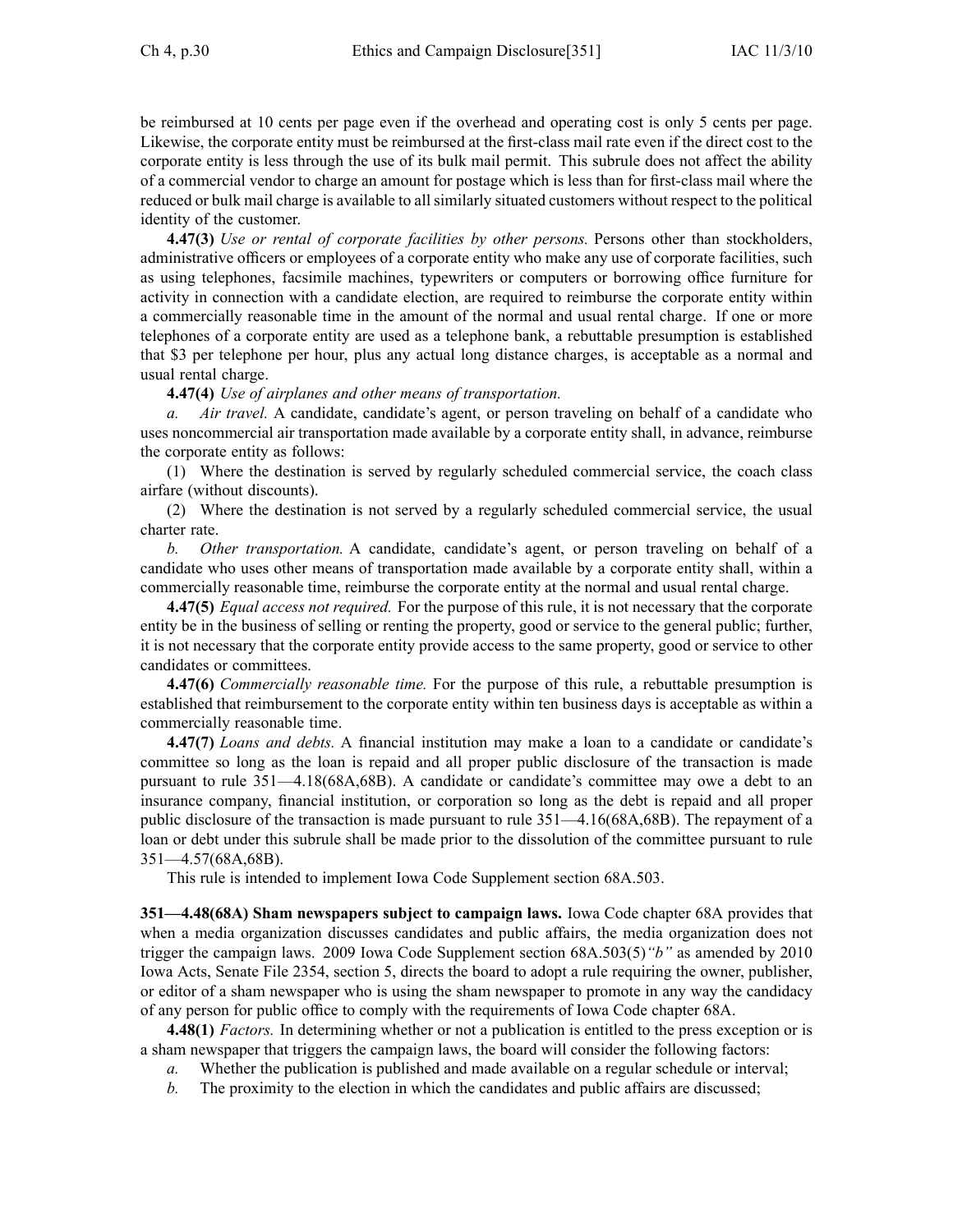*c.* Whether the publication contains news items and articles of opinion of <sup>a</sup> general character separate from discussions concerning candidates and public affairs;

*d.* How widely the publication is circulated or is otherwise made available to the public in comparison to <sup>a</sup> targeted audience for potential campaign purposes;

*e.* Whether the publication discusses all candidates for <sup>a</sup> particular election or otherwise gives all candidates equal space; and

*f.* Whether the publication expressly advocates for the candidacy of any person.

**4.48(2)** *Definitions.* For purposes of this rule, the following definitions apply:

*"Express advocacy"* means "express advocacy" as defined in Iowa Code section 68A.102(14) and rule 351—4.53(68A).

*"Media organization"* means "media organization" as defined in rule 351—4.51(68A).

*"Sham newspaper"* means "sham newspaper" as defined in 2009 Iowa Code Supplement section 68A.503(5)*"b"* as amended by 2010 Iowa Acts, Senate File 2354, section 5.

This rule is intended to implement 2009 Iowa Code Supplement section 68A.503(5)*"b"* as amended by 2010 Iowa Acts, Senate File 2354, section 5.

[**ARC 7866B**, IAB 6/17/09, effective 7/22/09; **ARC 8826B**, IAB 6/2/10, effective 5/17/10]

**351—4.49(68A,68B) Individual property.** These rules do not apply to the personal or real property of corporate officers or of individuals employed or associated with <sup>a</sup> corporate entity and shall not abridge the free-speech rights and privileges of individuals.

This rule is intended to implement Iowa Code Supplement section 68A.503.

**351—4.50(68A) Political corporations.** Rescinded IAB 6/2/10, effective 5/17/10.

**351—4.51(68A) Candidate debate—media organization; debate structure; debate funding; contribution reporting inapplicable.** Iowa Code Supplement section 68A.503 prohibits corporations from making contributions to state or local candidates in Iowa. This prohibition does not apply to incorporated media organizations that host candidate debates described in this rule.

**4.51(1)** *Media organization defined.* "Media organization" means <sup>a</sup> broadcaster, cable television operator, television programmer, television producer, bona fide newspaper, magazine, or any other periodical publication. The media organization shall not be owned or controlled by <sup>a</sup> political party, political committee, or candidate.

**4.51(2)** *Debate structure.* The structure of the debate shall be left to the discretion of the media organization provided that at least two or more candidates for the particular office are invited to participate. The debate shall not be structured to promote or advance one candidate over another. In choosing which candidates to invite to <sup>a</sup> debate, the media organization shall use good faith editorial judgment that is reasonable and viewpoint-neutral.

**4.51(3)** *Funding debates.* A media organization may use its own funds and may accep<sup>t</sup> funds donated by corporations to defray costs incurred in staging <sup>a</sup> candidate debate under this rule.

**4.51(4)** *Contribution reporting inapplicable.* The costs of <sup>a</sup> debate under thisrule are not <sup>a</sup> reportable monetary or in-kind contribution under Iowa Code Supplement section 68A.402.

This rule is intended to implement Iowa Code Supplement sections 68A.402 and 68A.503.

#### **351—4.52(68A,68B) Corporate involvement with political committee funds.**

**4.52(1)** *Corporate payroll deductions.* For purposes of interpretation of Iowa Code Supplement section 68A.503, the administrative functions performed by <sup>a</sup> corporation (profit or nonprofit corporation including, but not limited to, <sup>a</sup> bank, savings and loan institution, credit union or insurance company) to make payroll deductions for an employee organization's political committee and to transmit the deductions in lump sum to the treasurer of the political committee shall not be <sup>a</sup> prohibited corporate activity so long as the corporate entity is serving only as <sup>a</sup> conduit for the contributions.

**4.52(2)** *Electronic transfer of deposits.* A corporation, financial institution, or insurance company may receive and deposit checks that include both dues and PAC contributions. Contributions for the PAC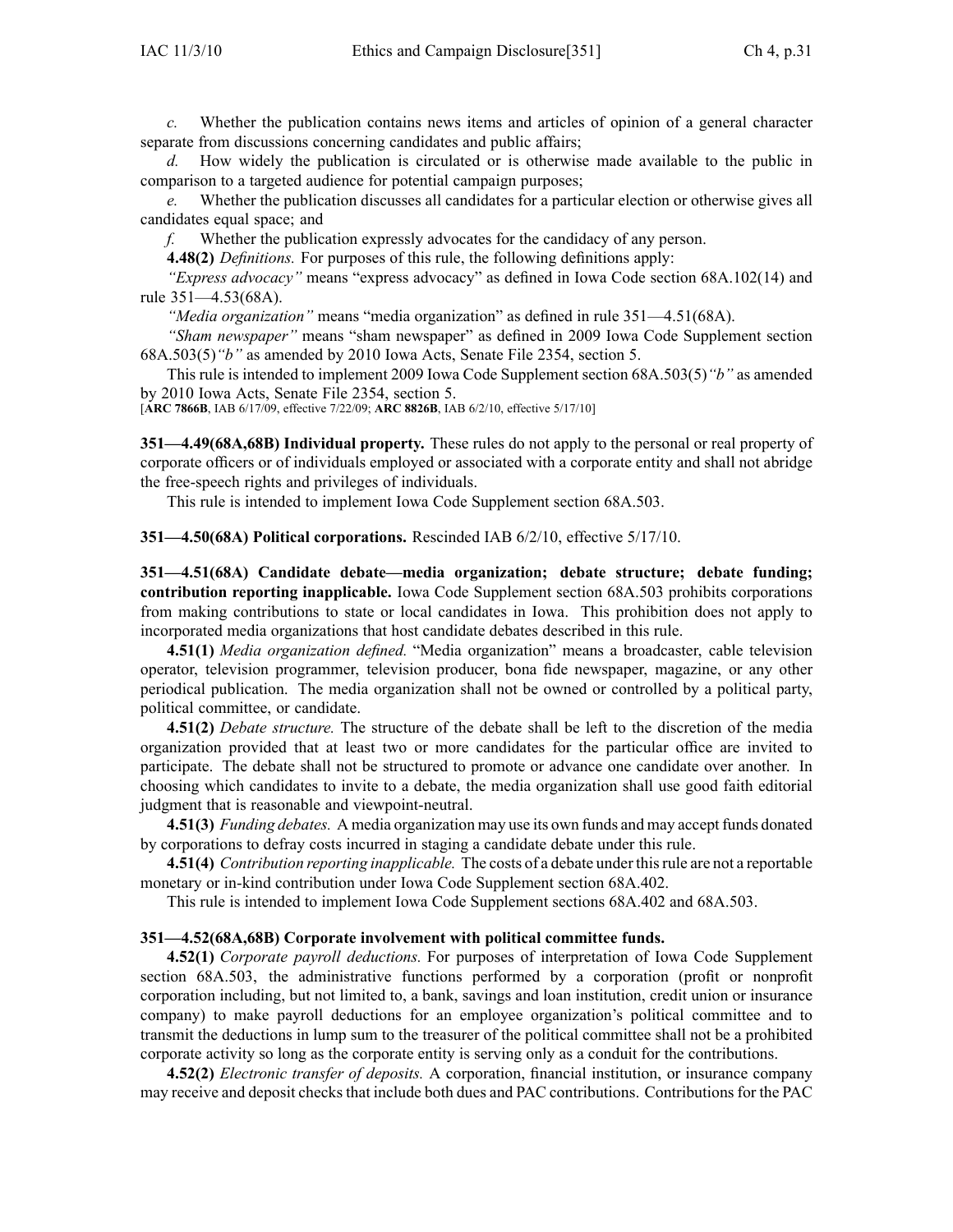shall be transferred assoon as possible into the PAC checking account and all disclosure, record-keeping, and record-retention requirements of Iowa Code chapter 68A shall be followed.

**4.52(3)** *Allowable costs of administration.* For the purposes of interpreting Iowa Code Supplement section 68A.503, subsection 3, which permits an entity otherwise forbidden from contributing to <sup>a</sup> candidate or <sup>a</sup> candidate's committee for "financing the administration of <sup>a</sup> committee sponsored by that entity," the following are considered to be allowable costs of administration:

*a.* Full or partial compensation for political committee staff, which may include both wages and benefits.

*b.* Expenses of transportation and travel incurred by political committee staff; however, this does not include expenses of transportation or travel if provided by <sup>a</sup> political committee or <sup>a</sup> staff member to <sup>a</sup> candidate, nor does this include expenses of meals or events held on behalf of <sup>a</sup> candidate.

*c.* Printing and office supplies related to routine office administration so long as the printing and supplies are not used to expressly advocate for or against any candidate.

*d.* Postage and stationery, including that necessary for mailing contributions to specific candidates. Postage and stationery necessary for distributing political material expressly advocating <sup>a</sup> specific candidate to persons other than the committee membership are not permitted.

*e.* Expenses of maintaining committee records and preparing financial disclosure reports, including costs associated with services provided by an accountant or other professional.

*f.* Promotional materials, such as stickers, pens, and coffee cups, so long as the items promote the political committee itself, but not <sup>a</sup> specific candidate.

An item which is excluded by this subrule from being an allowable cost of administration may still be provided by the committee, so long as that cost is paid for from contributions or other sources of funds other than the paren<sup>t</sup> entity.

This rule is intended to implement Iowa Code Supplement section 68A.503.

#### DIVISION V INDEPENDENT EXPENDITURES AND IN-KIND CONTRIBUTIONS

**351—4.53(68A,68B) Express advocacy; in-kind contributions; independent expenditures definitions.** For the purposes of Iowa Code Supplement chapter 68A, the following definitions apply.

**4.53(1)** *Express advocacy.* "Express advocacy" means any communication as defined in Iowa Code Supplement section 68A.102(14). "Express advocacy" includes <sup>a</sup> communication that uses any word, term, phrase, or symbol that exhorts an individual to vote for or against <sup>a</sup> clearly identified candidate or for the passage or defeat of <sup>a</sup> clearly identified ballot issue.

**4.53(2)** *In-kind contribution.* "In-kind contribution" means the provision of any good or service to <sup>a</sup> committee without charge or at <sup>a</sup> charge that is less than the usual and normal charge for such good or service. If <sup>a</sup> good or service is provided at less than the usual and normal charge, the amount of the in-kind contribution is the difference between the usual and normal charge for the good or service at the time of the contribution and the amount charged the committee. An in-kind contribution also includes any expenditure that meets the definition of <sup>a</sup> coordinated expenditure in subrule 4.53(4).

**4.53(3)** *Independent expenditure.* "Independent expenditure" means "independent expenditure" as defined in 2009 Iowa Code Supplement section 68A.404(1) as amended by 2010 Iowa Acts, Senate File 2354, section 3.

#### **4.53(4)** *Coordinated expenditure.*

*a.* "Coordinated expenditure" means an expenditure made with the knowledge and approval of <sup>a</sup> candidate, candidate's committee, political party committee, or political committee. "Coordinated expenditure" also means that there has been arrangement, coordination, or direction by the candidate, candidate's committee, political party committee, or political committee, or an agen<sup>t</sup> or officer of the candidate's committee or <sup>a</sup> ballot issue committee prior to the procuremen<sup>t</sup> or purchase of the good or service, or the publication, distribution, display, or broadcast of an express advocacy communication.

*b.* An expenditure will be presumed to be coordinated when it is: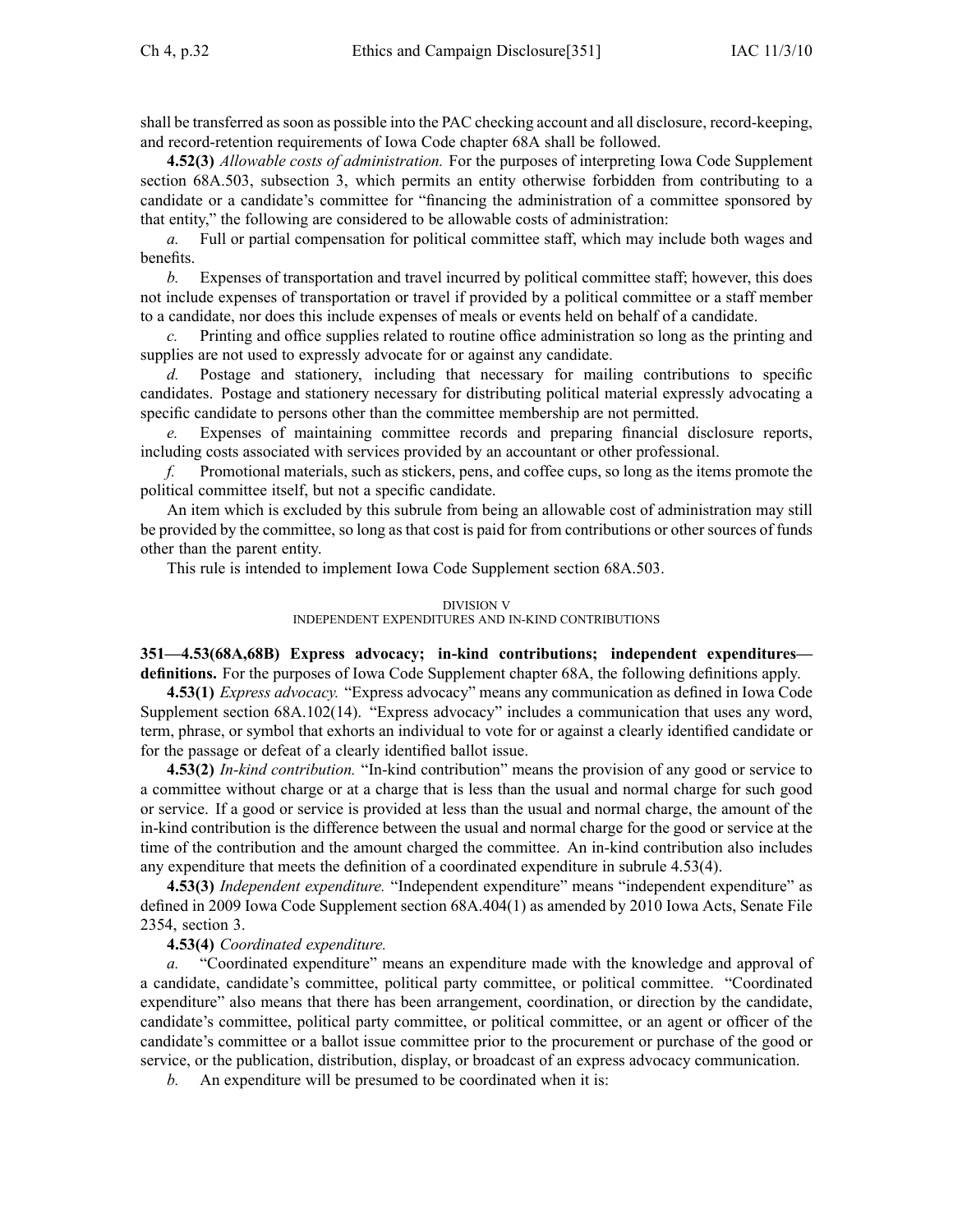(1) Based on information provided to the expending person by the candidate, the candidate's committee, or the ballot issue committee with <sup>a</sup> view toward having an expenditure made; or

(2) Made by or through any person who is or has been authorized to raise or expend funds; who is or has been an officer of the candidate's committee or the ballot issue committee; or who is or has been receiving any form of compensation or reimbursement from the candidate, the candidate's committee, or the ballot issue committee.

*c.* Pursuant to 2009 Iowa Code Supplement section 68A.404(7) as amended by 2010 Iowa Acts, Senate File 2354, section 3, <sup>a</sup> person making an independent expenditure shall not engage or retain an advertising firm or consultant that has also been engaged or retained within the prior six months by the candidate, candidate's committee, or ballot issue PAC that is benefited by the independent expenditure. "Engage or retain" shall not include the purchase of goods or products from an advertising firm or consultant when the advertising firm or consultant does not provide guidance, assistance, or advice to the person making the purchase concerning the good or product.

This rule is intended to implement 2009 Iowa Code Supplement section 68A.404 as amended by 2010 Iowa Acts, Senate File 2354, section 3. [**ARC 8826B**, IAB 6/2/10, effective 5/17/10]

#### DIVISION VI COMMITTEE DISSOLUTION

**351—4.54(68A) Committee dissolution; disposition of property; resolution of loans or debts.** A committee shall not dissolve until all loans and debts are paid, forgiven, or transferred, and the remaining funds in the committee's campaign account are distributed according to Iowa Code sections 68A.302 and 68A.303 and rule 351—4.25(68A,68B). In the case of <sup>a</sup> candidate's committee, the disposition of all campaign property with <sup>a</sup> residual value of \$100 or more must be accomplished before dissolution.

**4.54(1)** *Manner of disposition—candidates' committees.* A candidate's committee shall dispose of campaign property with <sup>a</sup> residual value of \$100 or more through <sup>a</sup> sale of the property at fair market value, with proceedstreated as any other campaign funds, or through donation of the property asset out in Iowa Code section 68A.303(1). The candidate's committee shall disclose on the committee's campaign repor<sup>t</sup> the manner of disposition.

**4.54(2)** *Resolution of loans and debts.* The loans and debts of <sup>a</sup> committee may be transferred, assumed, or forgiven excep<sup>t</sup> that <sup>a</sup> loan or debt owed to <sup>a</sup> financial institution, insurance company, or corporation may not be forgiven unless the committee is <sup>a</sup> ballot issue committee. The committee shall disclose on the committee's campaign repor<sup>t</sup> the transfer, assumption, or forgiveness of <sup>a</sup> loan or debt on the appropriate reporting schedules.

**4.54(3)** *Settlement of disputed loans and debts.* A dispute concerning <sup>a</sup> loan or debt may be resolved for less than the original amount if the committee discloses on the committee's campaign repor<sup>t</sup> the resolution of the dispute. If the dispute is between <sup>a</sup> candidate's committee and <sup>a</sup> financial institution, insurance company, or corporation, the candidate's committee shall submit <sup>a</sup> written statement to the board describing the loan or debt, the controversy, and the steps taken to settle or collect the loan or debt. The board will review the statement and determine whether to permit the candidate's committee to repor<sup>t</sup> the loan or debt as discharged.

**4.54(4)** *Unavailable creditor.* If the committee cannot locate <sup>a</sup> person to whom it owes <sup>a</sup> loan or debt, the committee shall provide the board with <sup>a</sup> written statement describing the steps the committee has taken to locate the creditor and shall reques<sup>t</sup> direction from the board as to what additional steps, if any, should be taken. If <sup>a</sup> candidate's committee owes <sup>a</sup> loan or debt to <sup>a</sup> financial institution, insurance company, or corporation, resolution of the matter shall include paymen<sup>t</sup> to <sup>a</sup> charitable organization or the general fund of the state of Iowa.

This rule is intended to implement Iowa Code section 68A.402B.

#### **351—4.55(68A) Statement of dissolution; final report; final bank statement.**

**4.55(1)** *Statement of dissolution.* A statement of dissolution (Form DR-3) shall be filed after the committee terminates its activity, disposes of its funds and assets, and has discharged all of its loans and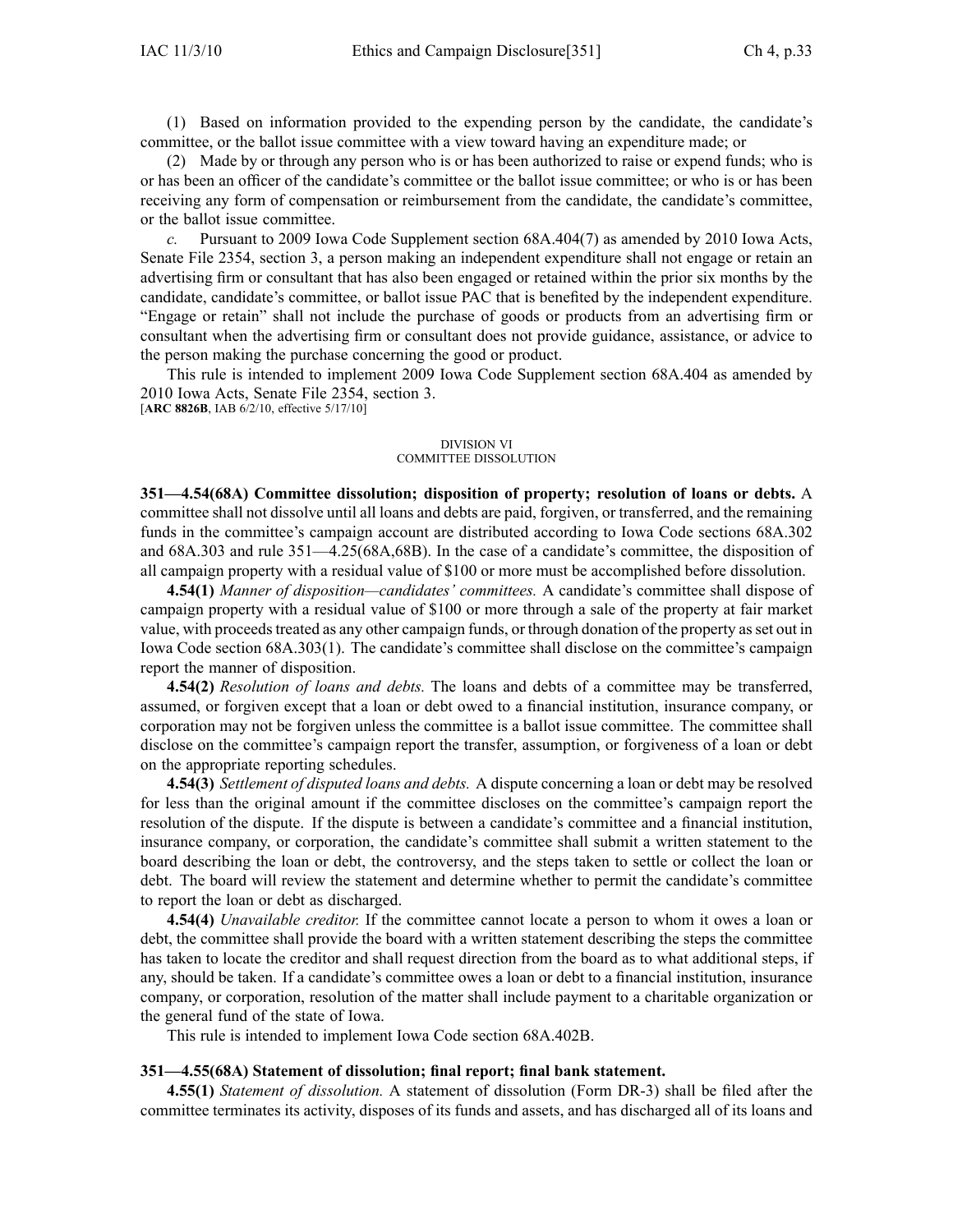debts. The statement shall be either typewritten or printed legibly in black ink and shall be signed by the person filing the statement. A statement of dissolution filed electronically using the board's Web site is deemed signed when filed.

**4.55(2)** *Place of filing.* Statements of dissolution mandated by statute to be filed electronically with the board shall be filed through the board's Web site at www.iowagov/ethics. A statement of dissolution not mandated by statute to be filed electronically may be filed with the board at 510 East 12th Street, Suite 1A, Des Moines, Iowa 50319; by fax at (515)281-4073; or as an E-mail attachment.

**4.55(3)** *Time of filing.* A committee seeking dissolution shall file <sup>a</sup> statement of dissolution within 30 days of terminating activity, disposing of funds and assets, and discharging all loans and debts. A statement must be physically received by the board or, if mailed, must bear <sup>a</sup> United States Postal Service postmark dated on or before the required due date. Faxed or electronically filed statements must be submitted at or before 11:59 p.m. on the required due date. If the due date falls on <sup>a</sup> Saturday, Sunday, or holiday on which the board office is closed, the due date is extended to the next working day.

**4.55(4)** *Final report.* The committee shall file <sup>a</sup> final repor<sup>t</sup> disclosing the committee's closing transactions. Once the board staff reviews the repor<sup>t</sup> and determines that the committee has complied with all of the requirements of Iowa Code chapter 68A, the committee is no longer required to file campaign reports. If the board staff determines that the committee has not complied with all of the requirements of Iowa Code chapter 68A, the committee, prior to being dissolved, shall resolve all issues.

**4.55(5)** *Final bank statement.* A copy of the committee's final bank statement showing the committee's closing transactions and <sup>a</sup> zero balance shall be attached to or submitted with the committee's final report. A committee participating in an election at the county, city, school, or other political subdivision level, an independent expenditure committee, or <sup>a</sup> sole individual making an independent expenditure is not required to file <sup>a</sup> final bank statement unless requested to do so by the board. A committee seeking <sup>a</sup> waiver from the requirements of this subrule may do so in accordance with 351—Chapter 15.

This rule is intended to implement Iowa Code section 68A.402B as amended by 2010 Iowa Acts, Senate File 2354, section 2.

[**ARC 8826B**, IAB 6/2/10, effective 5/17/10; **ARC 9031B**, IAB 8/25/10, effective 9/29/10]

**351—4.56(68A,68B) Disposition of property for dissolution of committee.** Rescinded IAB 6/22/05, effective 7/27/05.

**351—4.57(68A,68B) Assumption or settlement of debts and obligations.** Rescinded IAB 6/22/05, effective 7/27/05.

> DIVISION VII CIVIL PENALTIES FOR LATE REPORTS

**351—4.58(68B) Late-filed campaign disclosure reports.** A campaign disclosure repor<sup>t</sup> is deemed filed late if it is not received by the board on or before the date and time the repor<sup>t</sup> is mandated to be filed pursuan<sup>t</sup> to statute or board rule.

This rule is intended to implement Iowa Code section 68B.32A(8). [**ARC 8290B**, IAB 11/18/09, effective 12/23/09]

#### **351—4.59(68B) Routine civil penalty assessment for late-filed disclosure reports.**

**4.59(1)** *Administrative resolution.* In administrative resolution of violations for late-filed disclosure reports, the board shall assess and collect monetary penalties for all late-filed disclosure reports. The board shall notify any person assessed <sup>a</sup> penalty of the amount of the assessment and the person's ability to reques<sup>t</sup> <sup>a</sup> waiver under rule 351—4.60(68B). Aperson using the board's electronic filing system shall not be assessed <sup>a</sup> civil penalty if the board's electronic filing system is not properly functioning and causes the person to be unable to timely file the report.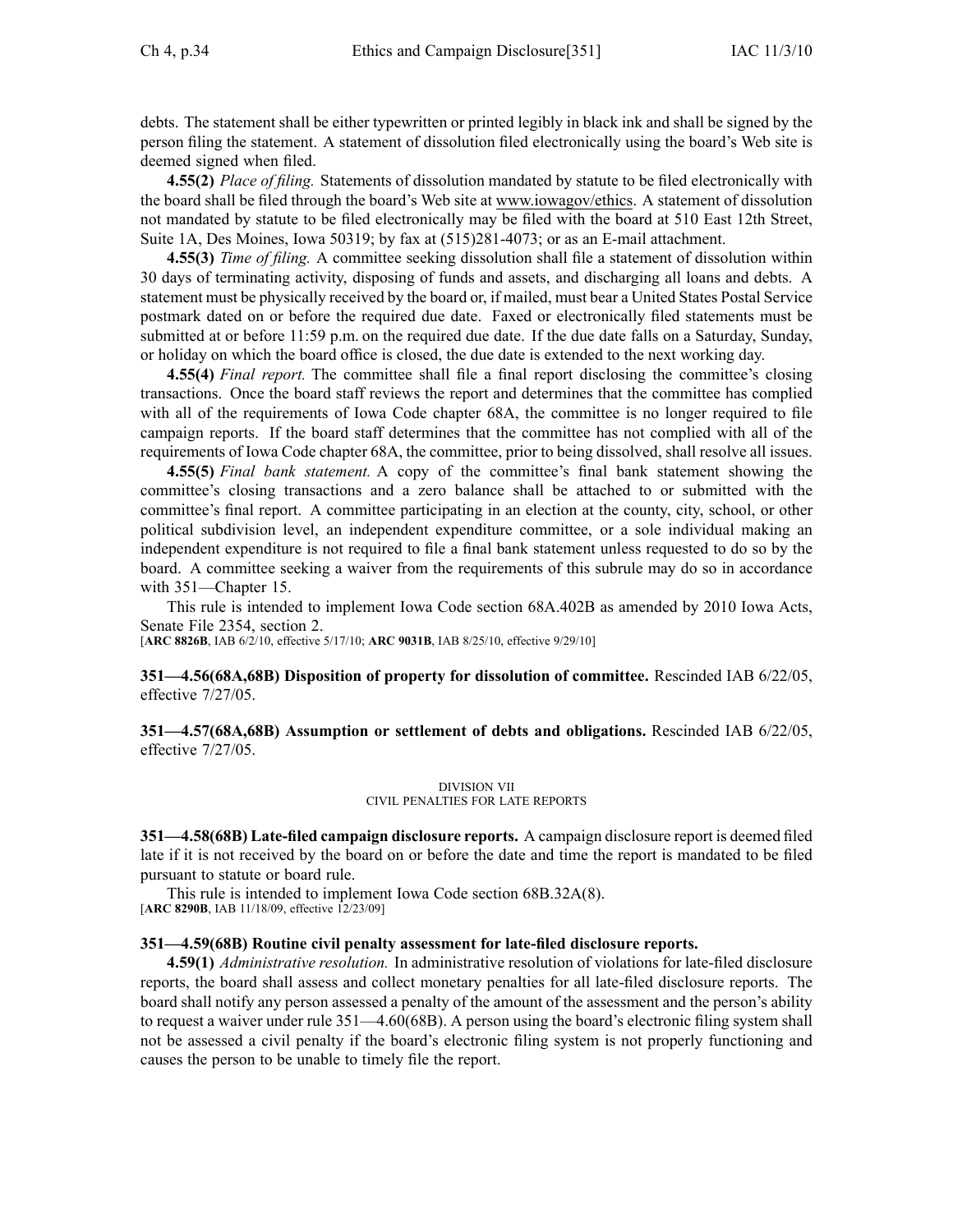**4.59(2)** *County and local committee assessments.* County, county statutory, city, school, other political subdivision, and local ballot issue committees shall be assessed civil penalties for late-filed reports in accordance with the following schedule:

| Date report received                 | First-time<br>delinquency | Repeat delinquency by same<br>committee in 12-month period |
|--------------------------------------|---------------------------|------------------------------------------------------------|
| 1 to 14 consecutive days delinquent  | \$20                      | \$50                                                       |
| 15 to 30 consecutive days delinquent | \$50                      | \$100                                                      |
| 31 to 45 consecutive days delinquent | \$100                     | \$200                                                      |

**4.59(3)** *State committee assessments.* Statewide, general assembly, state statutory, and state political committees, and <sup>a</sup> judge standing for retention shall be assessed civil penalties for late-filed reports, excep<sup>t</sup> for supplementary and special election reports, in accordance with the following schedule:

| Date report received                 | First-time<br>delinquency | Repeat delinquency by same<br>committee in 12-month period |
|--------------------------------------|---------------------------|------------------------------------------------------------|
| 1 to 14 consecutive days delinquent  | \$50                      | \$100                                                      |
| 15 to 30 consecutive days delinquent | \$100                     | \$200                                                      |
| 31 to 45 consecutive days delinquent | \$200                     | \$300                                                      |

**4.59(4)** *Supplementary repor<sup>t</sup> assessments.* General assembly candidates' committees required to file supplementary disclosure reports shall be assessed <sup>a</sup> \$200 civil penalty for filing <sup>a</sup> supplementary repor<sup>t</sup> one or more days late. Statewide committees required to file supplementary disclosure reports shall be assessed <sup>a</sup> \$400 civil penalty for filing <sup>a</sup> supplementary repor<sup>t</sup> one or more days late.

**4.59(5)** *Special election assessments.* The committees of general assembly candidates to fill vacancies in special elections shall be assessed <sup>a</sup> \$100 civil penalty for filing <sup>a</sup> special election repor<sup>t</sup> one or more days late. The committees of statewide candidates to fill vacancies in special elections shall be assessed <sup>a</sup> \$200 civil penalty for filing <sup>a</sup> special election repor<sup>t</sup> one or more days late.

**4.59(6)** *Verified statement ofregistration assessments.* An out-of-state committee that choosesto file <sup>a</sup> verified statement of registration (VSR) as provided in Iowa Code Supplementsection 68A.201 and rule 351—4.32(68A), but fails to file the VSR on or before the fifteenth day after the date of the contribution, shall be assessed <sup>a</sup> \$25 civil penalty per late-filed VSR. However, if there is <sup>a</sup> repea<sup>t</sup> delinquency by the committee in <sup>a</sup> 12-month period, the penalty shall be \$50.

For purposes of this subrule, "date of the contribution" means the day, month and year the contribution check is dated.

**4.59(7)** *Independent expenditure assessment.* An individual who is delinquent in timely filing Form Ind-Exp-Ishall be assessed <sup>a</sup> \$25 civil penalty. If there is <sup>a</sup> repea<sup>t</sup> delinquency by the individual in timely filing Form Ind-Exp-I within <sup>a</sup> 12-month period, the penalty shall be \$50. A person that is designated by the board as an independent expenditure committee that fails to timely file Form Ind-Exp-O shall be assessed <sup>a</sup> \$50 civil penalty. If there is <sup>a</sup> repea<sup>t</sup> delinquency by the person in timely filing Form Ind-Exp-O within <sup>a</sup> 12-month period, the penalty shall be \$100.

**4.59(8)** *Form DR-OTC assessment.* A permanen<sup>t</sup> organization that has not previously made <sup>a</sup> contribution in excess of \$750 and that fails to file Form DR-OTC within ten days of notice to do so by the board shall be assessed <sup>a</sup> \$20 civil penalty. A permanen<sup>t</sup> organization that has previously made <sup>a</sup> contribution in excess of \$750 and that fails to file Form DR-OTC within ten days of the date on which the contribution check is issued shall be assessed <sup>a</sup> \$20 civil penalty.

**4.59(9)** *Additional sanctions.* The issuance of <sup>a</sup> civil penalty under this rule does not prohibit the board from imposing sanctions pursuan<sup>t</sup> to the process set out in Iowa Code chapter 68B and rule 351—9.4(68B) if the board determines that there was evidence of an intentional failure to timely file the report.

This rule is intended to implement Iowa Code section 68B.32A(8). [**ARC 7645B**, IAB 3/25/09, effective 4/29/09; **ARC 8826B**, IAB 6/2/10, effective 5/17/10]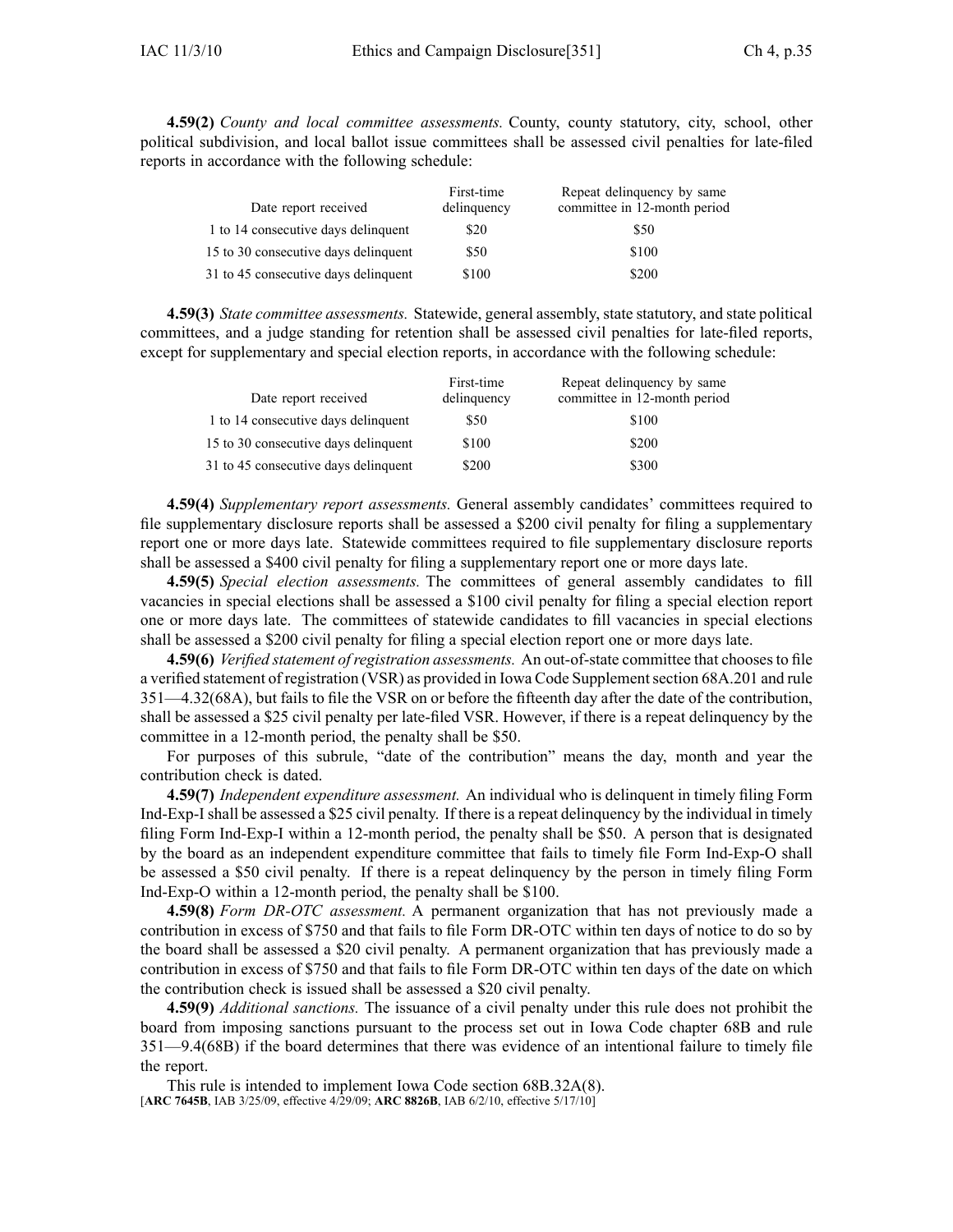**351—4.60(68B) Requests for waiver of penalties.** If <sup>a</sup> person believes that there are mitigating circumstances that prevented the timely filing of <sup>a</sup> report, the person may make <sup>a</sup> written reques<sup>t</sup> to the board for waiver of the penalty by filing <sup>a</sup> Petition for Waiver of Civil Penalty form. A person seeking <sup>a</sup> waiver must submit the reques<sup>t</sup> to the board within 30 days of receiving <sup>a</sup> civil penalty assessment order. Waivers may be granted only under exceptional or very unusual circumstances. The board will review the reques<sup>t</sup> and issue <sup>a</sup> waiver or denial of the request. If <sup>a</sup> waiver is granted, the board will determine how much of the penalty is waived based on the circumstances. If <sup>a</sup> denial or partial waiver is issued, the person shall promptly pay the assessed penalty or seek <sup>a</sup> contested case proceeding pursuan<sup>t</sup> to rule 351—4.61(68B).

This rule is intended to implement Iowa Code section 68B.32A(8). [**ARC 7996B**, IAB 7/29/09, effective 9/2/09]

### **351—4.61(68B) Contested case challenge.**

**4.61(1)** *Request.* If the person accepts administrative resolution of <sup>a</sup> matter through the paymen<sup>t</sup> of the assessed penalty, the matter shall be closed. If the person chooses to contest the board's decision to deny the reques<sup>t</sup> or gran<sup>t</sup> <sup>a</sup> partial waiver of an assessed penalty, the person shall make <sup>a</sup> written reques<sup>t</sup> for <sup>a</sup> contested case proceeding within 30 days of being notified of the board's decision.

**4.61(2)** *Procedure.* Upon timely receipt of <sup>a</sup> reques<sup>t</sup> for <sup>a</sup> contested case proceeding, the board shall provide for the issuance of <sup>a</sup> statement of charges and notice of hearing. The hearing shall be conducted in accordance with the provisions of Iowa Code section 68B.32C and the board's rules. The burden shall be on the board's legal counsel to prove that <sup>a</sup> violation occurred.

**4.61(3)** *Failure to reques<sup>t</sup> hearing.* Failure to reques<sup>t</sup> <sup>a</sup> contested case proceeding to appeal the board's decision on a waiver request is failure to exhaust administrative remedies for purposes of seeking judicial review in accordance with Iowa Code chapter 17A and Iowa Code section 68B.33.

This rule is intended to implement Iowa Code Supplement section 68B.32A(8).

## **351—4.62(68B) Payment of penalty.**

**4.62(1)** *Where paymen<sup>t</sup> made.* Checks or money orders shall be made payable and forwarded to: Iowa Ethics and Campaign Disclosure Board, 510 E. 12th Street, Suite 1A, Des Moines, Iowa 50319. Such funds shall be deposited in the general fund of the state of Iowa.

**4.62(2)** *Who may make payment.* Payment may be made at the person's discretion, including from funds of <sup>a</sup> committee or from personal funds of an officer of <sup>a</sup> committee.

**4.62(3)** *Disclosure of payment.* Rescinded IAB 3/25/09, effective 4/29/09.

This rule is intended to implement Iowa Code Supplement sections 68A.503 and 68B.32A(8). [**ARC 7648B**, IAB 3/25/09, effective 4/29/09]

[Filed 10/17/95, Notice 8/25/75—published 11/3/75, effective under emergency provision 11/21/75]

[Filed 10/28/75, Notice 8/25/75—published 11/17/75, effective 12/22/75]

[Filed 11/26/75, Notice 8/25/75—published 12/15/75, effective 2/1/76]

[Amendment filed without notice 11/26/75—published 12/15/75] [Filed emergency 2/11/76—published 3/8/76, effective 2/11/76]

[Filed 2/19/76, Notice 11/17/75—published 3/8/76, effective 4/12/76]

[Filed 4/1/76, Notice 11/17/75—published 4/19/76, effective 5/24/76]

[Filed 6/4/76—published 6/28/76, effective 8/2/76]

[Filed emergency 7/14/76—published 8/9/76, effective 7/14/76]

[Filed 1/7/77, Notice 12/1/76—published 1/26/77, effective 3/2/77]

[Filed 4/30/79, Notice  $3/21/79$ —published  $5/30/79$ , effective  $7/4/79<sup>1</sup>$ 

[Filed 8/29/80, Notice 5/28/80—published 9/17/80, effective 10/22/80]

[Filed 11/6/81, Notice 9/3/81—published 11/25/81, effective 1/1/82]

[Filed 11/4/83, Notice 8/3/83—published 11/23/83, effective 1/1/84]

[Filed 5/16/86, Notice 3/12/86—published 6/4/86, effective 9/3/86]

[Filed 8/21/87, Notice 6/17/87—published 9/9/87, effective 10/14/87]

[Filed 4/26/89, Notice 2/22/89—published 5/17/89, effective 6/21/89]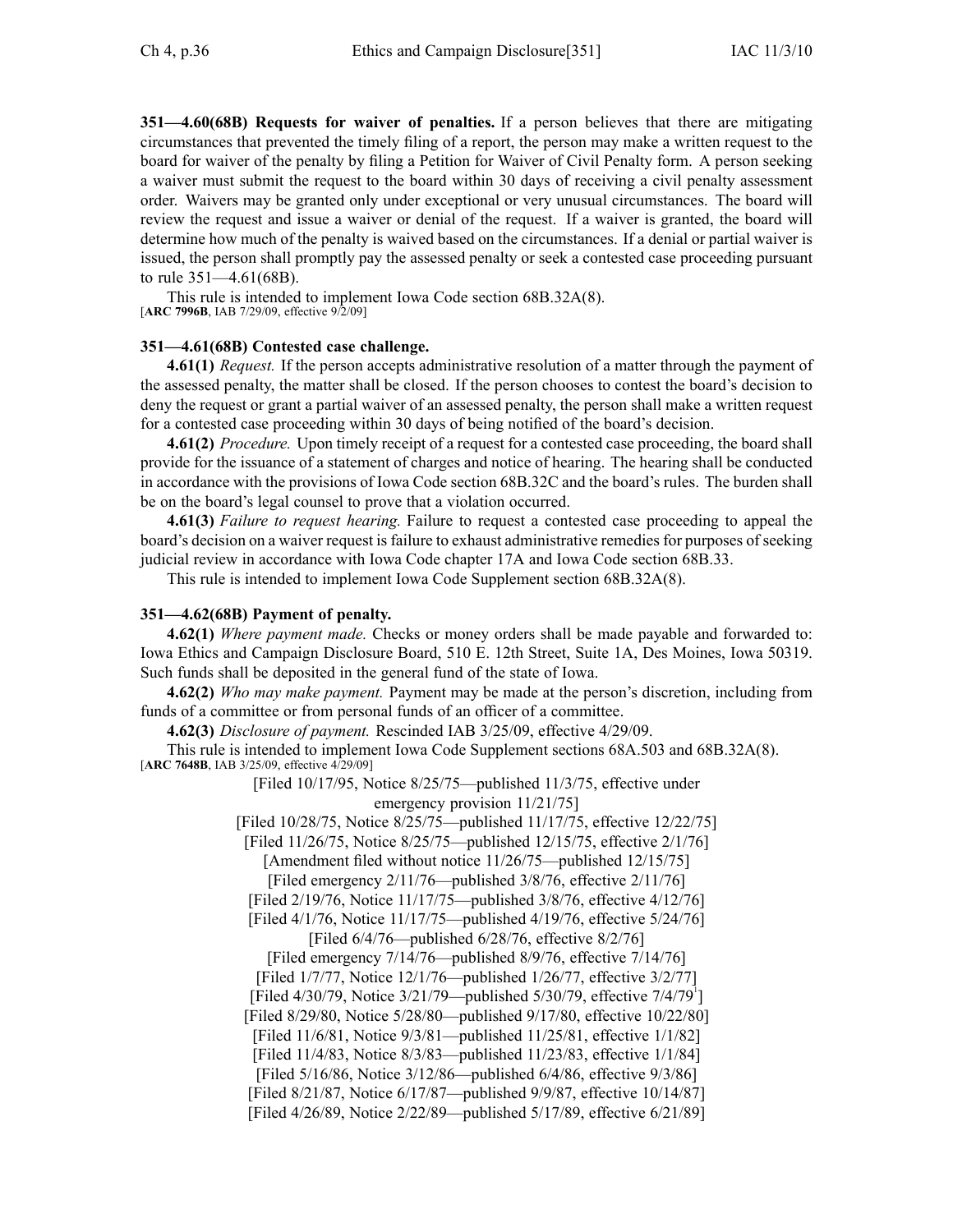[Filed 4/23/92, Notice 2/19/92—published 5/13/92, effective 6/17/92] [Filed 11/17/92, Notice 9/16/92—published 12/9/92, effective 1/13/93] [Filed emergency 1/15/93—published 2/3/93, effective 1/15/93] [Filed 9/23/93, Notice 4/28/93—published 10/13/93, effective 11/17/93] [Filed 3/11/94, Notice 1/5/94—published 3/30/94, effective 5/4/94] [Filed emergency 6/16/94—published 7/6/94, effective 6/16/94] [Filed 7/29/94, Notice 5/25/94—published 8/17/94, effective 9/21/94] [Filed 12/16/94, Notice 8/17/94—published 1/4/95, effective  $2/8/95$ ]<sup> $\circ$ </sup> [Filed 7/28/95, Notice 5/24/95—published 8/16/95, effective 9/20/95] [Filed 7/28/95, Notice 6/21/95—published 8/16/95, effective 9/20/95]◊ [Filed 10/6/95, Notice 7/19/95—published 10/25/95, effective 11/29/95] [Filed  $7/12/96$ , Notice  $4/24/96$ —published  $7/31/96$ , effective  $9/4/96$ ]<sup> $\circ$ </sup> [Filed 10/18/96, Notice 8/28/96—published 11/6/96, effective 12/11/96] [Filed 12/24/96, Notice 11/6/96—published 1/15/97, effective 2/19/97] [Filed 6/13/97, Notice 5/7/97—published 7/2/97, effective 8/6/97] [Filed 5/15/98, Notice 3/11/98—published 6/3/98, effective 7/8/98]◊ [Filed 7/10/98, Notice 6/3/98—published 7/29/98, effective 9/2/98] [Filed 3/3/99, Notice 1/13/99—published 3/24/99, effective 4/28/99] [Filed emergency 6/9/99—published 6/30/99, effective 6/9/99] [Filed 6/21/02, Notice 5/15/02—published 7/10/02, effective 8/14/02]◊ [Filed 8/1/02, Notice 6/12/02—published 8/21/02, effective 9/25/02]◊ [Filed 8/1/02, Notice 6/26/02—published 8/21/02, effective 9/25/02] [Filed 8/30/02, Notice 7/10/02—published 9/18/02, effective 10/23/02] [Filed 11/1/02, Notice 8/21/02—published 11/27/02, effective 1/1/03]◊ [Filed 11/1/02, Notice 9/4/02—published 11/27/02, effective 1/1/03]◊ [Filed 4/23/03, Notice 3/5/03—published 5/14/03, effective 7/1/03] [Filed 8/28/03, Notice 7/9/03—published 9/17/03, effective 10/22/03]◊ [Filed 8/28/03, Notice 7/23/03—published 9/17/03, effective 10/22/03] [Filed 10/9/03, Notice 8/20/03—published 10/29/03, effective 12/3/03]◊ [Filed 11/6/03, Notice 10/1/03—published 11/26/03, effective 12/31/03] $\circ$ [Filed  $1/14/04$ , Notice  $11/26/03$ —published  $2/4/04$ , effective  $3/10/04$ ]<sup> $\circ$ </sup> [Filed 2/6/04, Notice 12/24/03—published 3/3/04, effective 4/7/04]◊ [Filed 4/23/04, Notice 3/3/04—published 5/12/04, effective 6/16/04]◊ [Filed without Notice 4/29/04—published 5/26/04, effective 7/1/04] [Filed without Notice 5/3/04—published 5/26/04, effective 7/1/04] [Filed without Notice 5/4/04—published 5/26/04, effective 7/1/04] [Filed 6/24/04, Notice 5/12/04—published 7/21/04, effective 8/25/04]◊ [Filed 8/26/04, Notice 7/21/04—published 9/15/04, effective 10/20/04] [Filed 10/22/04, Notice 9/15/04—published 11/10/04, effective 12/15/04] [Filed 1/28/05, Notice 11/10/04—published 2/16/05, effective 3/23/05]◊ [Filed 1/28/05, Notice 12/22/04—published 2/16/05, effective 3/23/05] [Filed 5/23/05, Notice 3/16/05—published 6/22/05, effective 7/27/05]◊ [Filed without Notice  $5/24/05$ —published  $6/22/05$ , effective  $7/27/05$ ]<sup> $\circ$ </sup> [Filed 8/17/05, Notice 5/11/05—published 9/14/05, effective 10/19/05] [Filed 12/2/05, Notice 9/14/05—published 12/21/05, effective 1/25/06] [Filed 12/2/05, Notice 10/26/05—published 12/21/05, effective 1/25/06] [Filed  $2/8/06$ , Notice  $12/21/05$ —published  $3/1/06$ , effective  $4/5/06$ ]<sup> $\diamond$ </sup> [Filed 7/13/06, Notice 4/26/06—published 8/2/06, effective 9/6/06]◊ [Filed 9/25/06, Notice 8/2/06—published 10/25/06, effective 11/29/06]◊ [Filed 3/7/07, Notice 1/17/07—published 3/28/07, effective 5/2/07] [Filed without Notice 7/11/07—published 8/1/07, effective 9/5/07]◊ [Filed without Notice 7/12/07—published 8/1/07, effective 9/5/07]◊